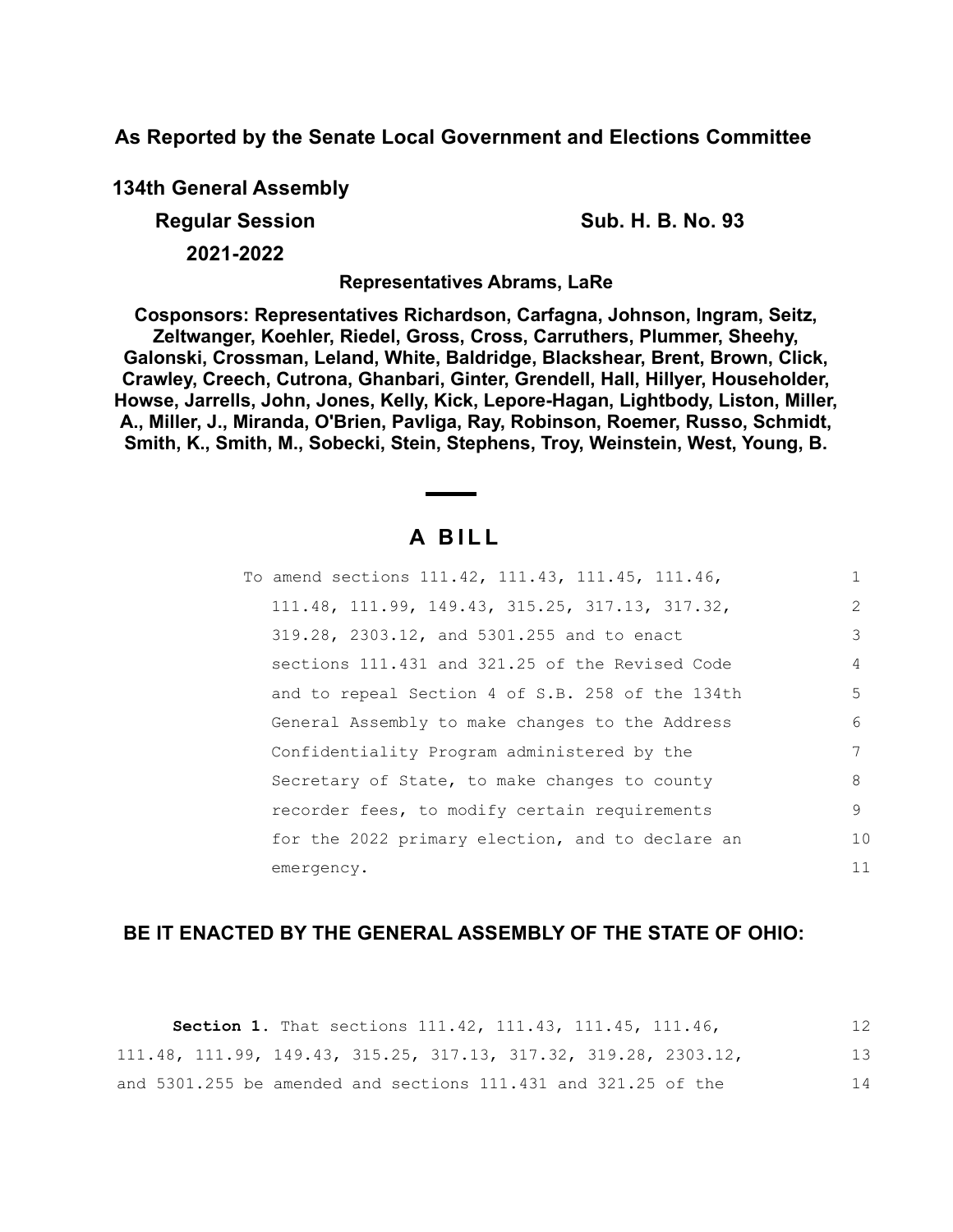#### **Sub. H. B. No. 93** Page 2 **As Reported by the Senate Local Government and Elections Committee**

Revised Code be enacted to read as follows:

**Sec. 111.42.** (A) A person to whom all of the following applies may apply to the secretary of state with the assistance of an application assistant to become a participant in the address confidentiality program, in which an address designated by the secretary of state serves as the person's address or the address of the minor, incompetent, or ward on whose behalf the person is applying: 16 17 18 19

(1) The applicant is an adult who is applying on behalf of the person's self or is a parent or guardian applying on behalf of a minor, incompetent, or ward. 23 24 25

(2) The applicant or the minor, incompetent, or ward, as applicable, resides, works, or attends a school or an institution of higher education in this state.

# (3) The applicant or the minor, incompetent, or ward, as applicable, is changing residence.

(4) The applicant fears for the safety of the applicant, a member of the applicant's household, or the minor, incompetent, or ward on whose behalf the application is made because the applicant, household member, minor, incompetent, or ward is a victim of domestic violence, menacing by stalking, human trafficking, trafficking in persons, rape, or sexual battery. 31 32 33 34 35 36

 $(4)$  The applicant or the minor, incompetent, or ward, as applicable, is not a tier I sex offender/child-victim offender, a tier II sex offender/child-victim offender, or a tier III sex offender/child-victim offender. 37 38 39 40

(B) An application to become a participant in the address confidentiality program shall be made on a form prescribed by the secretary of state and filed in the office of the secretary 41 42 43

15

20 21 22

26 27 28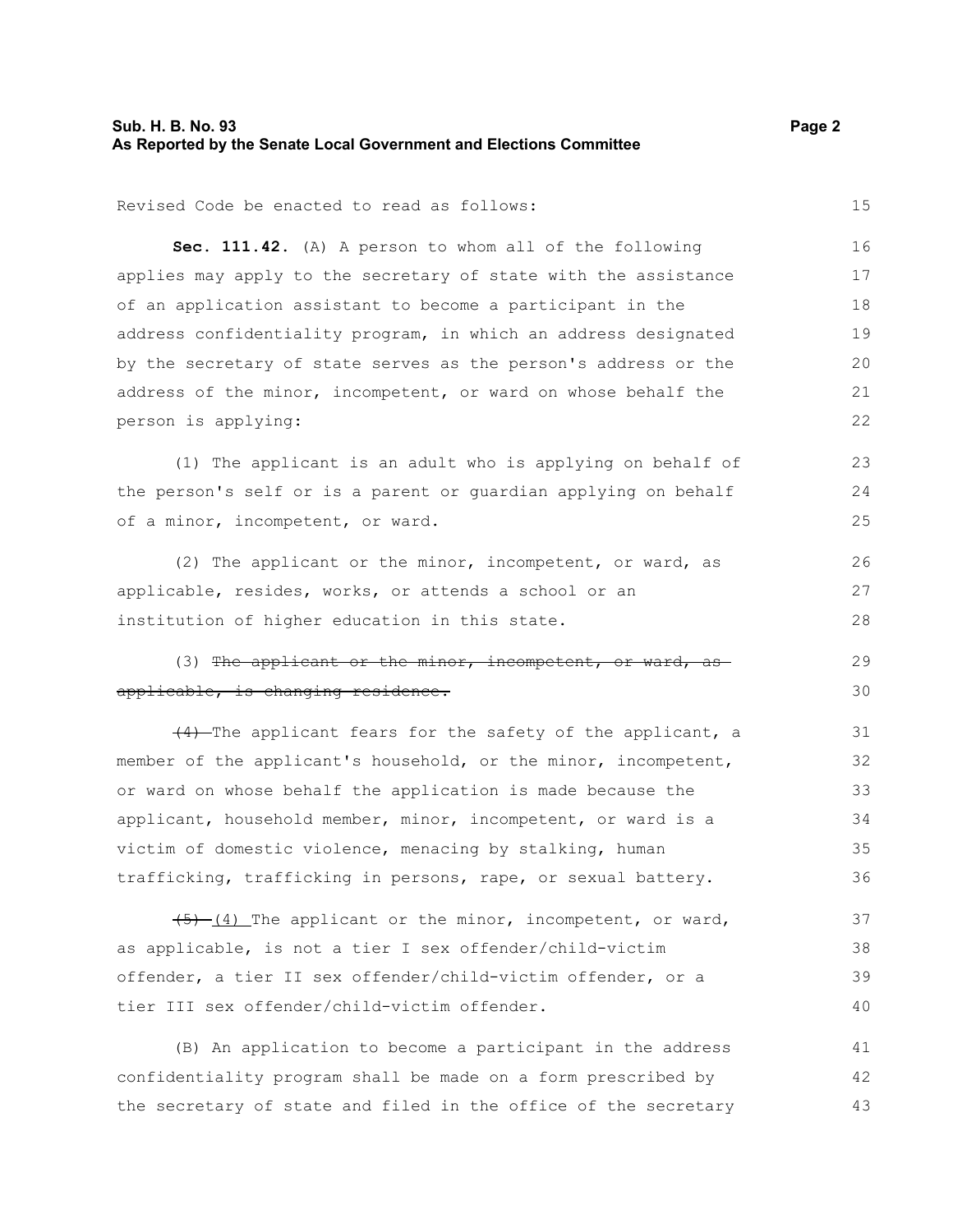#### **Sub. H. B. No. 93 Page 3 As Reported by the Senate Local Government and Elections Committee**

of state in the manner prescribed by the secretary of state. The application shall contain all of the following: (1) A notarized statement by the applicant that the applicant fears for the safety of the applicant, a member of the applicant's household, or the minor, incompetent, or ward on whose behalf the application is made because the applicant, household member, minor, incompetent, or ward is a victim of domestic violence, menacing by stalking, human trafficking, trafficking in persons, rape, or sexual battery; (2) A statement that the application assistant recommends that the applicant or the minor, incompetent, or ward, as applicable, participate in the address confidentiality program; (3) A knowing and voluntary designation of the secretary of state as the agent for the purposes of receiving service of process and the receipt of mail; (4) The mailing address and telephone number or numbers at which the secretary of state may contact the applicant; (5) The address or addresses of the applicant's residence, school, institution of higher education, business, or place of employment that the applicant requests not be disclosed for the reason that disclosure will increase the risk that the applicant, a member of the applicant's household, or the minor, 44 45 46 47 48 49 50 51 52 53 54 55 56 57 58 59 60 61 62 63 64 65

will be threatened or physically harmed by another person; (6) The signature of the applicant, the name and signature of the application assistant who assisted the applicant, and the date on which the applicant and the application assistant signed 67 68 69 70

(7) Except for a claim based on the performance or

incompetent, or ward on whose behalf the application is made

the application;

72

71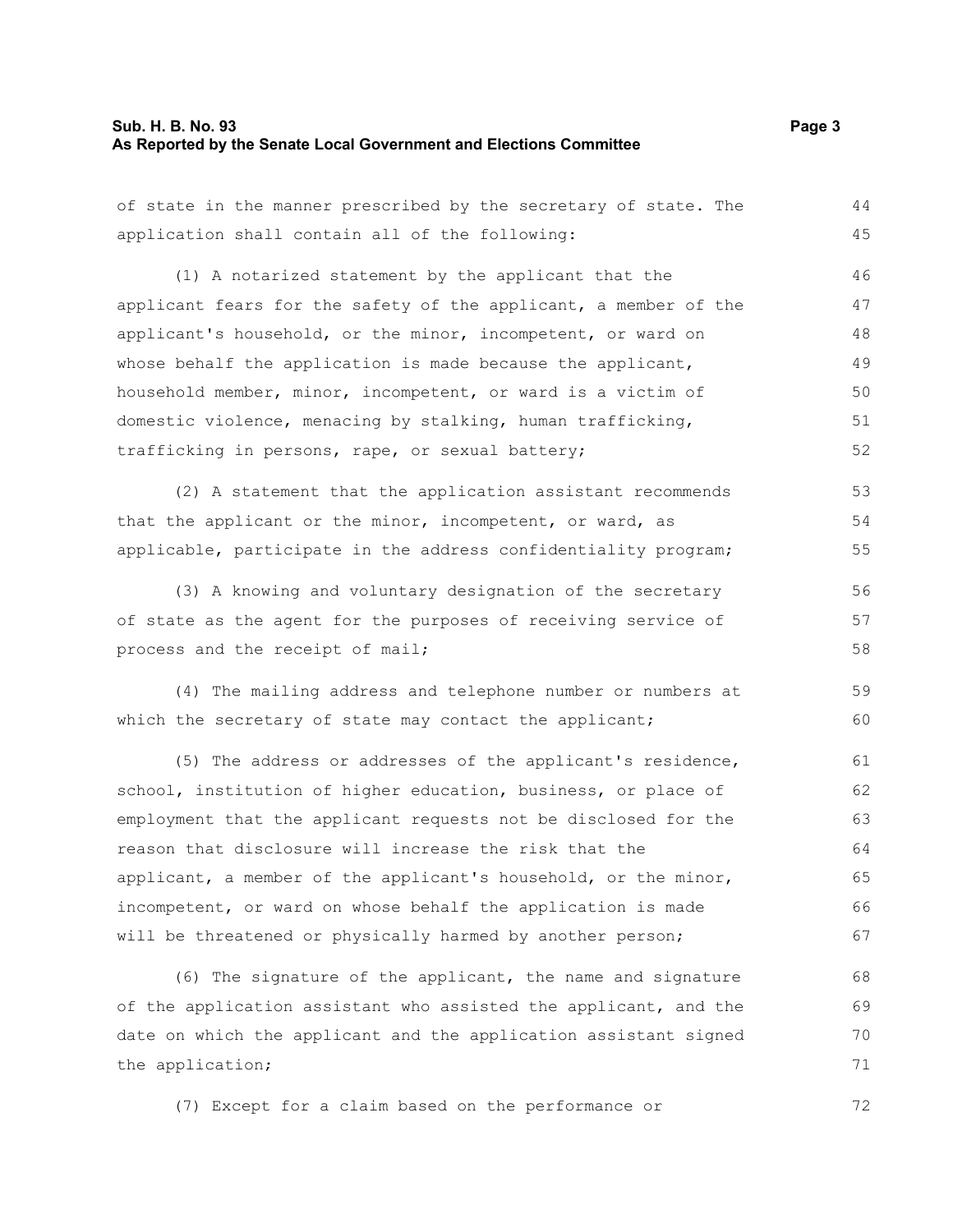#### **Sub. H. B. No. 93** Page 4 **As Reported by the Senate Local Government and Elections Committee**

nonperformance of a public duty that was manifestly outside the scope of the officer's or employee's office or employment or in which the officer or employee acted with malicious purpose, in bad faith, or in a wanton or reckless manner, a voluntary release and waiver of all future claims against the state for any claim that may arise from participation in the address confidentiality program. 73 74 75 76 77 78 79

(C) Upon receiving a properly completed application under division (B) of this section, the secretary of state shall, within ten business days, do all of the following: 80 81 82

(1) Certify the applicant or the minor, incompetent, or ward on whose behalf the application is filed as a program participant; 83 84 85

(2) Designate each eligible address listed in the application as a confidential address; 86 87

(3) Issue the program participant a unique program participant identification number; 88 89

(4) Issue the program participant an address confidentiality program authorization card, which shall be valid during the period that the program participant remains certified to participate in the address confidentiality program, and which shall include the address at which the program participant may receive mail through the office of the secretary of state; 90 91 92 93 94 95

(5) Provide information to the program participant concerning all of the following: 96 97

(a) The manner in which the program participant may use the secretary of state as the program participant's agent for the purposes of receiving mail and receiving service of process and the types of mail that the secretary of state will forward 98 99 100 101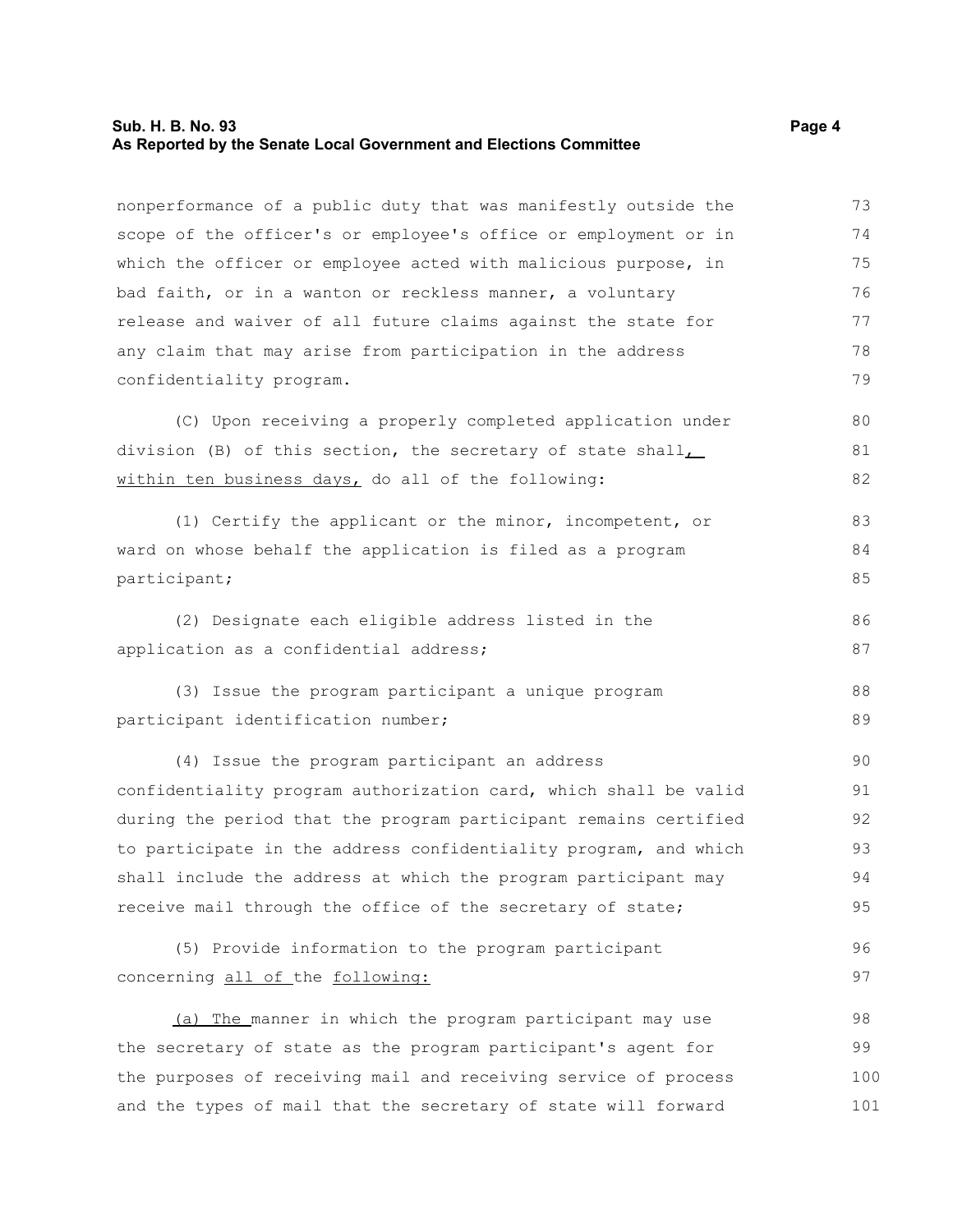to the program participant;

(6) Provide information to the program participant eoncerning the (b) The process to register to vote and to vote as a program participant, if the program participant is eligible to vote; 103 104 105 106

(c) The process to file a real property confidentiality notice with the county recorder concerning any real property in which the program participant acquires an ownership interest after being certified a program participant and after the effective date of this amendment; 107 108 109 110 111

(d) The process to authorize the secretary of state to disclose confidential information concerning the program participant under certain circumstances, as described in division (E) of section 111.43 of the Revised Code. 112 113 114 115

(D) A program participant shall update the person's application information, within thirty days after any change has occurred, by submitting a notice of change to the office of the secretary of state on a form prescribed by the secretary of state. The secretary of state may, with proper notice, cancel a program participant's certification if the participant is found to be unreachable for a period of sixty days or more. 116 117 118 119 120 121 122

(E) The certification of a program participant shall be valid for four years after the date of the filing of the application for the program participant unless the certification is withdrawn or invalidated before the end of that four-year period. 123 124 125 126

(F)(1) A program participant who continues to be eligible to participate in the address confidentiality program may renew the program participant's certification by submitting a renewal 128 129 130

102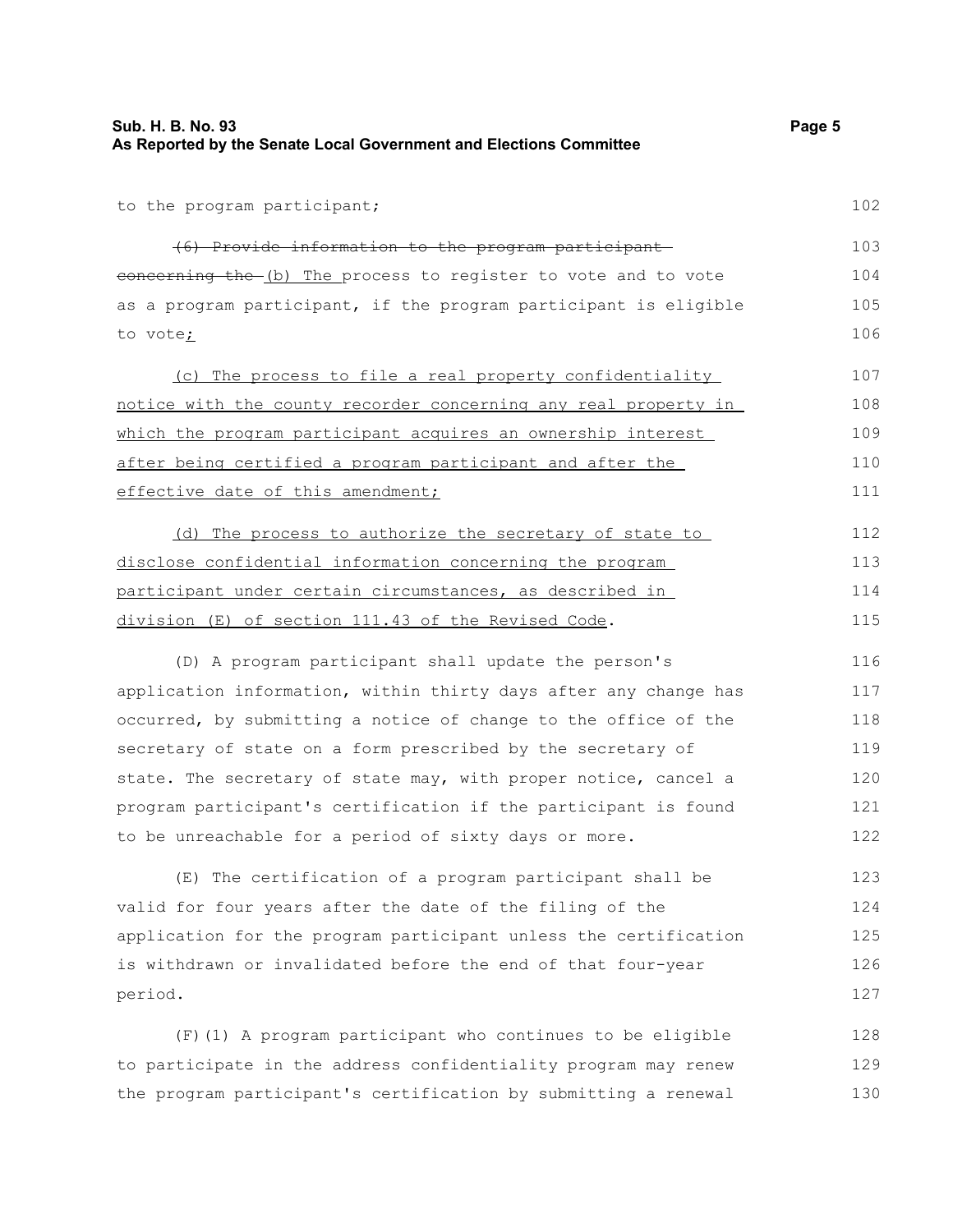#### **Sub. H. B. No. 93** Page 6 **As Reported by the Senate Local Government and Elections Committee**

application to the secretary of state with the assistance of an application assistant. The renewal application shall be on a form prescribed by the secretary of state and shall contain all of the information described in division (B) of this section. 131 132 133 134

(2) The secretary of state may prescribe by rule a grace period during which a program participant whose certification has expired may renew the program participant's certification without being considered to have ceased being a program participant during that period. 135 136 137 138 139

(3) When a program participant renews the program participant's certification, the program participant shall continue to use the program participant's original program participant identification number. 140 141 142 143

(G) A tier I sex offender/child-victim offender, a tier II sex offender/child-victim offender, or a tier III sex offender/child-victim offender is not eligible to participate in the address confidentiality program described in sections 111.41 to 111.99 of the Revised Code. 144 145 146 147 148

**Sec. 111.43.** (A) A program participant may request that a governmental entity, other than a board of elections, use the address designated by the secretary of state as the program participant's address. Except as otherwise provided in division  $(D)$  (F) of this section and in section 111.44 of the Revised Code, if the program participant requests that a governmental entity use that address, the governmental entity shall accept that address. The program participant  $m$ ay shall provide the program participant's address confidentiality program authorization card as proof of the program participant's status. 149 150 151 152 153 154 155 156 157 158

(B) A program participant who acquires an ownership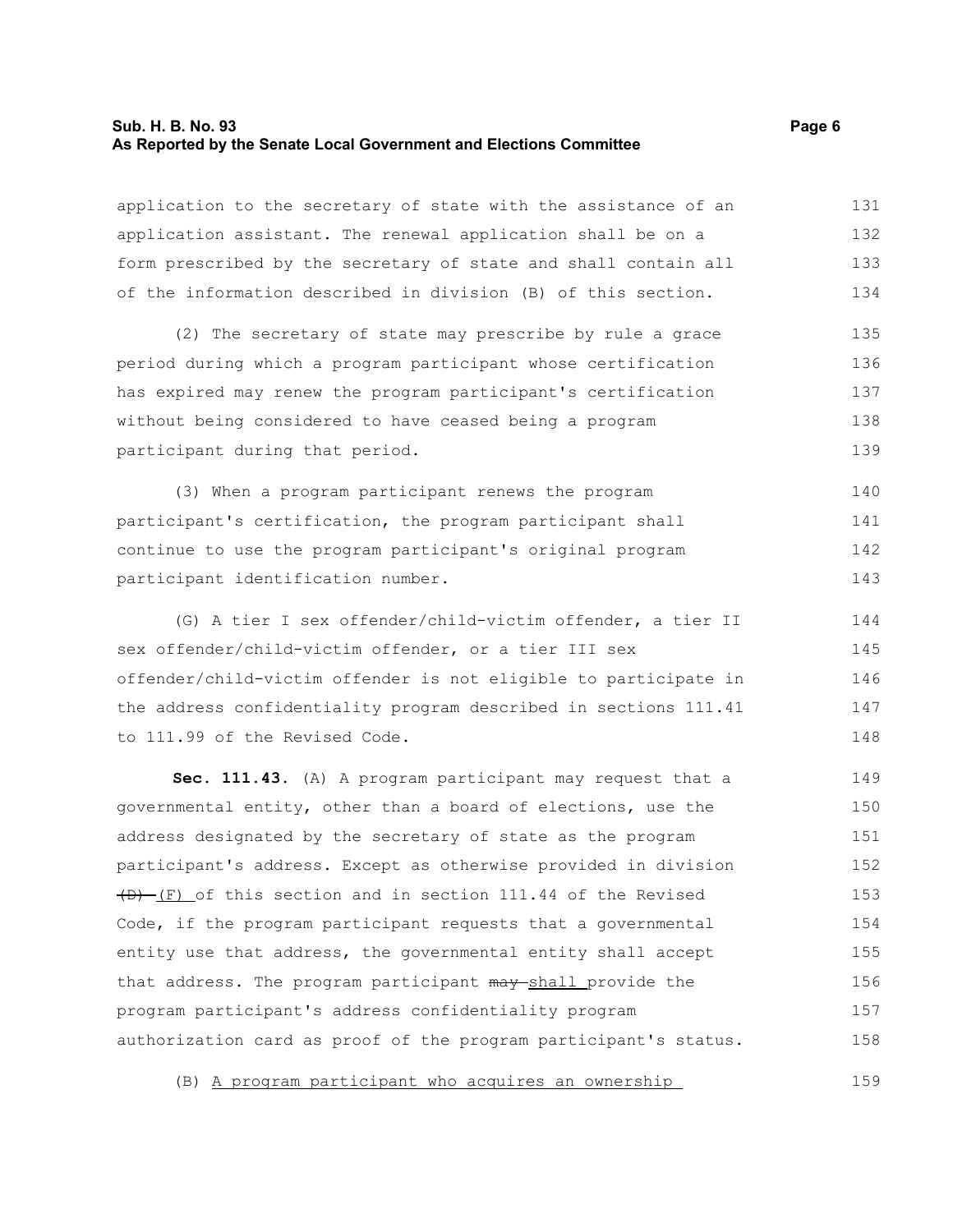### **Sub. H. B. No. 93** Page 7 **As Reported by the Senate Local Government and Elections Committee**

| interest in real property in this state after being certified as               | 160 |
|--------------------------------------------------------------------------------|-----|
| a program participant and after the effective date of this                     | 161 |
| amendment may submit a real property confidentiality notice to                 | 162 |
| the county recorder of the county in which the real property is                | 163 |
| located, as described in section 111.431 of the Revised Code.                  | 164 |
| (C) If a program participant's employer, school, or                            | 165 |
| institution of higher education is not a governmental entity,                  | 166 |
| the program participant may request that the employer, school,                 | 167 |
| or institution of higher education use the address designated by               | 168 |
| the secretary of state as the program participant's address. The               | 169 |
| program participant may provide the program participant's                      | 170 |
| address confidentiality program authorization card as proof of                 | 171 |
| the program participant's status.                                              | 172 |
| $\left(\frac{1}{1} - 1\right)$ (1) The office of the secretary of state shall, | 173 |
| on each day that the secretary of state's office is open for                   | 174 |
| business, place all of the following that the secretary of state               | 175 |
| receives on behalf of a program participant into an envelope or                | 176 |
| package and mail that envelope or package to the program                       | 177 |
| participant at the mailing address the program participant                     | 178 |
| provided to the secretary of state for that purpose:                           | 179 |
| (a) First class letters, flats, packages, or parcels                           | 180 |
|                                                                                |     |

delivered via the United States postal service, including priority, express, and certified mail; 181 182

(b) Packages or parcels that are clearly identifiable as containing pharmaceutical agents or medical supplies; 183 184

(c) Packages, parcels, periodicals, or catalogs that are clearly identifiable as being sent by a governmental entity; 185 186

(d) Periodicals to which the program participant subscribes; 187 188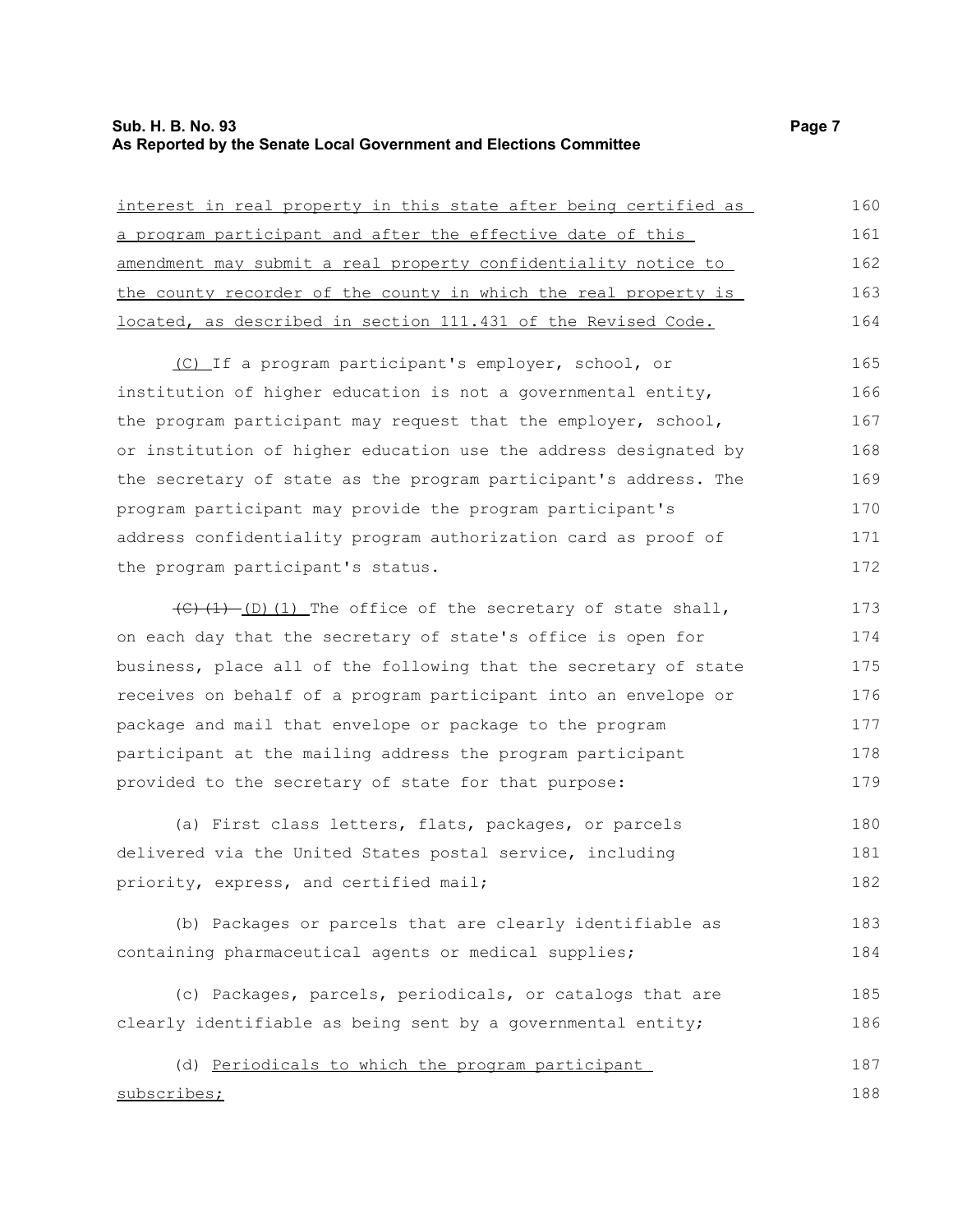#### **Sub. H. B. No. 93 Page 8 As Reported by the Senate Local Government and Elections Committee**

(e) Packages, parcels, periodicals, or catalogs that have received prior authorization from the office of the secretary of state for forwarding under this section. 189 190 191

(2) Except as provided in divisions  $\left(\frac{C}{1}\right)\left(\frac{1}{a}\right)$  (1)(a) to (d) (e) of this section, the office of the secretary of state shall not forward any packages, parcels, periodicals, or catalogs received on behalf of a program participant. 192 193 194 195

(3) The secretary of state may contract with the United States postal service to establish special postal rates for the envelopes or packages used in forwarding a program participant's mail under this section. 196 197 198 199

(4)(a) Upon receiving service of process on behalf of a program participant, the office of the secretary of state shall immediately forward the process by certified mail, return receipt requested, to the program participant at the mailing address the program participant provided to the secretary of state for that purpose. Service of process upon the office of the secretary of state on behalf of a program participant constitutes service upon the program participant under rule 4.2 of the Rules of Civil Procedure.

(b) The secretary of state may prescribe by rule the manner in which process may be served on the secretary of state as the agent of a program participant. 209 210 211

(c) Upon request by a person who intends to serve process on an individual, the secretary of state shall confirm whether the individual is a program participant but shall not disclose any other information concerning a program participant. 212 213 214 215

 $(D)$  (E)(1) A program participant may submit to the secretary of state, on a form prescribed by the secretary of 216 217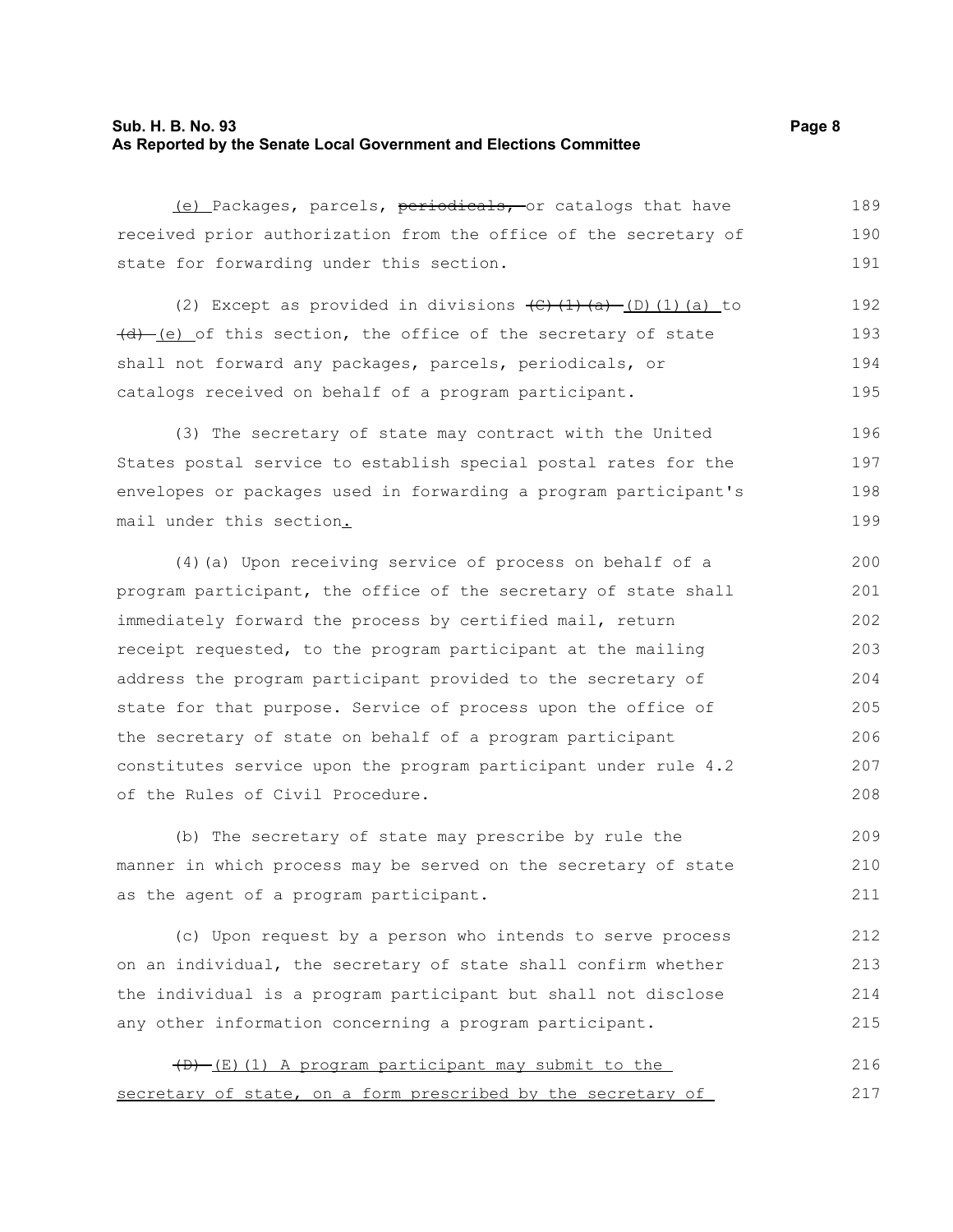| state, an authorization for the secretary of state to disclose  | 218 |
|-----------------------------------------------------------------|-----|
| confidential information concerning the program participant     | 219 |
| under one or more of the following circumstances, as indicated  | 220 |
| on the authorization form:                                      | 221 |
| (a) To an official or employee of the United States postal      | 222 |
| service for the purpose of performing the secretary of state's  | 223 |
| duties under division (D) of this section;                      | 224 |
| (b) To any of the following persons for the purpose of          | 225 |
| confirming the program participant's status as a program        | 226 |
| participant, for the purpose of verifying the program           | 227 |
| participant's residence address, or for other similar purposes  | 228 |
| in order to assist the program participant:                     | 229 |
| (i) A judge or magistrate;                                      | 230 |
| (ii) An official or employee of the bureau of motor             | 231 |
| vehicles;                                                       | 232 |
| (iii) A school administrator;                                   | 233 |
| (iv) An administrator of a public assistance program;           | 234 |
| (v) An administrator of a food pantry.                          | 235 |
| (c) To another person identified on the authorization form      | 236 |
| for a purpose indicated on the authorization form.              | 237 |
| (2) A person authorized under division (E) (1) of this          | 238 |
| section to receive a program participant's confidential         | 239 |
| information may request only the information that the person or | 240 |
| the person's office requires under normal circumstances. The    | 241 |
| person shall not require the disclosure of information as a     | 242 |
| condition of receiving any services to which the applicant or   | 243 |
| participant is otherwise entitled.                              | 244 |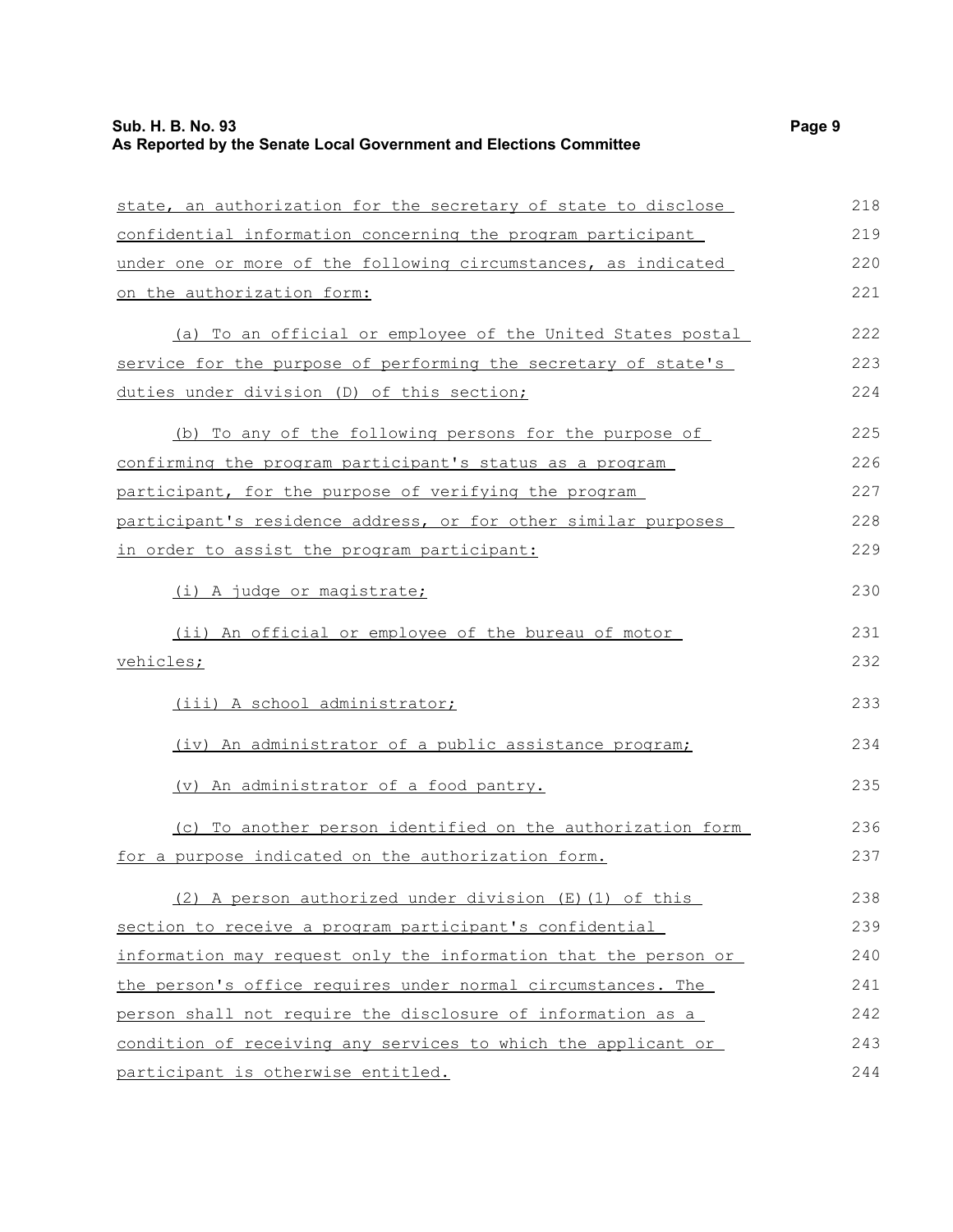### **Sub. H. B. No. 93 Page 10 As Reported by the Senate Local Government and Elections Committee**

| (3) Upon receiving a request for information concerning a        | 245 |
|------------------------------------------------------------------|-----|
| program participant who has submitted a valid authorization form | 246 |
| under division (E) (1) of this section, the secretary of state   | 247 |
| shall determine whether the authorization form permits the       | 248 |
| secretary of state to disclose the information to the requestor  | 249 |
| and, if so, within ten business days, shall disclose that        | 250 |
| information to the requestor along with the following statement: | 251 |
| "You are not permitted to redisclose the following information   | 252 |
| for any reason. Failure to protect the confidentiality of this   | 253 |
| information is a violation of state law."                        | 254 |
| (F) Division (A) of this section does not apply to a             | 255 |
| municipal-owned public utility. The confidential addresses of    | 256 |
| participants of the address confidentiality program that are     | 257 |
| maintained by a municipal-owned public utility are not a public  | 258 |
| record and shall not be released by a municipal-owned public     | 259 |
| utility or by any employee of a municipal-owned public utility.  | 260 |
| Sec. 111.431. (A) A program participant who acquires an          | 261 |
| ownership interest in real property in this state after being    | 262 |
| certified as a participant in the address confidentiality        | 263 |
| program may submit a real property confidentiality notice to the | 264 |
| county recorder of the county in which the real property is      | 265 |
| located. The program participant shall provide the program       | 266 |
| participant's address confidentiality program authorization card | 267 |
| as proof of the program participant's status. A real property    | 268 |
| confidentiality notice shall be on a form prescribed by the      | 269 |
| secretary of state and shall include all of the following:       | 270 |
| (1) The program participant's full name;                         | 271 |
| The last four digits of the program participant's<br>(2)         | 272 |
| social security number;                                          | 273 |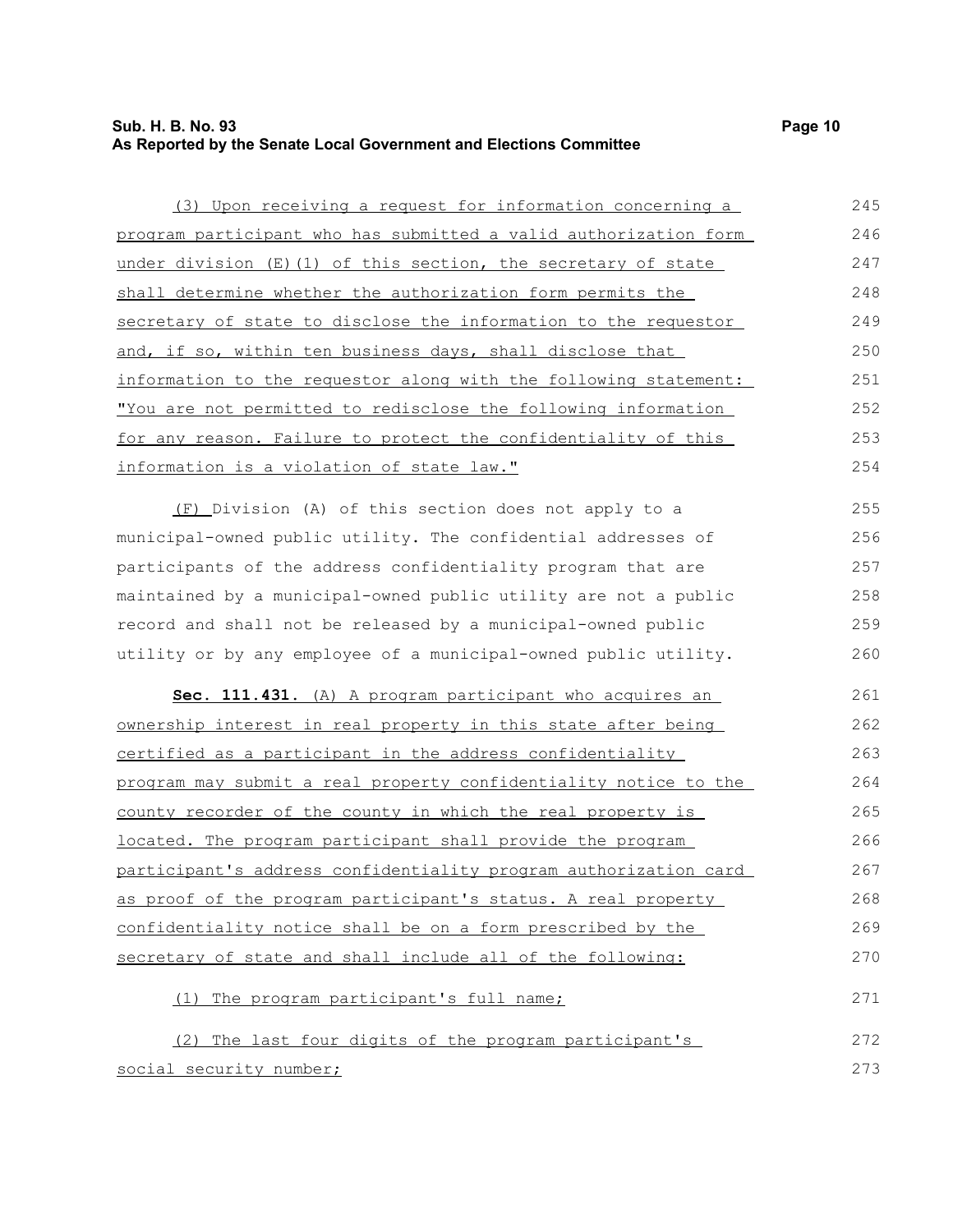| (3) The date the program participant's certification             | 274 |
|------------------------------------------------------------------|-----|
| expires;                                                         | 275 |
| (4) The program participant's program participant                | 276 |
| identification number;                                           | 277 |
|                                                                  |     |
| (5) The address at which the program participant may             | 278 |
| receive mail through the office of the secretary of state;       | 279 |
| (6) The legal description and street address of the real         | 280 |
| property in which the program participant has an ownership       | 281 |
| interest, which shall be the same as the legal description and   | 282 |
| street address included on any instrument concerning the real    | 283 |
| property that includes the program participant's name and that   | 284 |
| has been presented to the county recorder for recording;         | 285 |
| (7) A fictitious name, chosen by the secretary of state,         | 286 |
| that may be used by a county recorder, auditor, treasurer, or    | 287 |
| engineer or the clerk of the court of common pleas for internal  | 288 |
| indexing purposes;                                               | 289 |
|                                                                  | 290 |
| (8) The program participant's signature.                         |     |
| (B) When the county recorder receives a properly completed       | 291 |
| real property confidentiality notice under division (A) of this  | 292 |
| section, the county recorder promptly shall transmit copies of   | 293 |
| the notice to the secretary of state, and to the county auditor, | 294 |
| treasurer, and engineer.                                         | 295 |
| (C)(1) Except as otherwise provided in divisions (D) and         | 296 |
| (F) of this section, after a program participant has submitted a | 297 |
| properly completed real property confidentiality notice under    | 298 |
|                                                                  |     |
| division (A) of this section, the county recorder, auditor,      | 299 |
| treasurer, and engineer shall not disclose to any person the     | 300 |
| program participant's name, telephone number, electronic mail    | 301 |
| address, or program participant identification number, the       | 302 |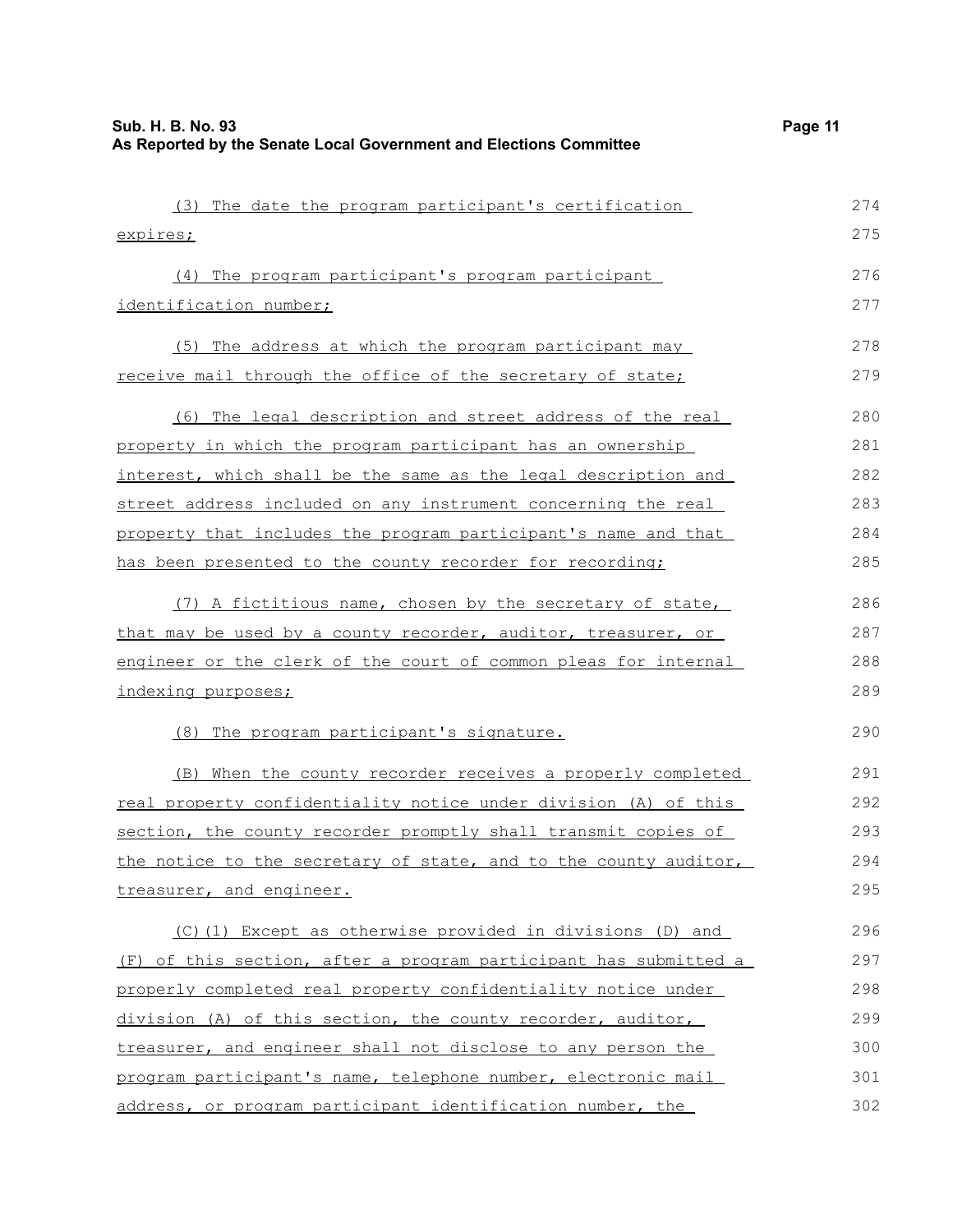| address at which the program participant may receive mail               | 303 |
|-------------------------------------------------------------------------|-----|
| through the office of the secretary of state, or any other              | 304 |
| information that may be used to identify the program                    | 305 |
| <u>participant, in conjunction with the legal description, parcel</u>   | 306 |
| <u>identification number, or street address of the real property in</u> | 307 |
| <u>which the program participant has an ownership interest or any </u>  | 308 |
| other information that may be used to identify the real                 | 309 |
| <u>property. If the county recorder receives a request for that </u>    | 310 |
| information for the purpose of performing a title examination,          | 311 |
| the county recorder shall comply with division (G) of this              | 312 |
| section, and inform the requestor of the procedure to apply to          | 313 |
| <u>the secretary of state for authorization under division (E) of </u>  | 314 |
| <u>this section. If the county recorder, auditor, treasurer, or </u>    | 315 |
| engineer receives a real property confidentiality notice under          | 316 |
| <u>this section, the county recorder, auditor, treasurer, or </u>       | 317 |
| engineer shall bring any existing publicly available records or         | 318 |
| databases into conformity with this section not later than five         | 319 |
| <u>business days after receiving the real property confidentiality </u> | 320 |
| <u>notice.</u>                                                          | 321 |
| (2) If a program participant is a party to a court of                   | 322 |
| <u>common pleas proceeding, the program participant may provide a</u>   | 323 |
| <u>properly completed real property confidentiality notice to the</u>   | 324 |
| clerk of the court of common pleas. Upon such notice, the clerk         | 325 |
| of the court of common pleas shall notify the secretary of state        | 326 |
| that the program participant has provided a real property               | 327 |
| confidentiality notice to the clerk of the court of common              | 328 |
| pleas, and shall not otherwise disclose to any person the               | 329 |
| information described in division (C) (1) of this section.              | 330 |
| (D) The county recorder, auditor, treasurer, or engineer                | 331 |
| or the clerk of the court of common pleas may disclose the              | 332 |

information described in division (C) of this section if any of 333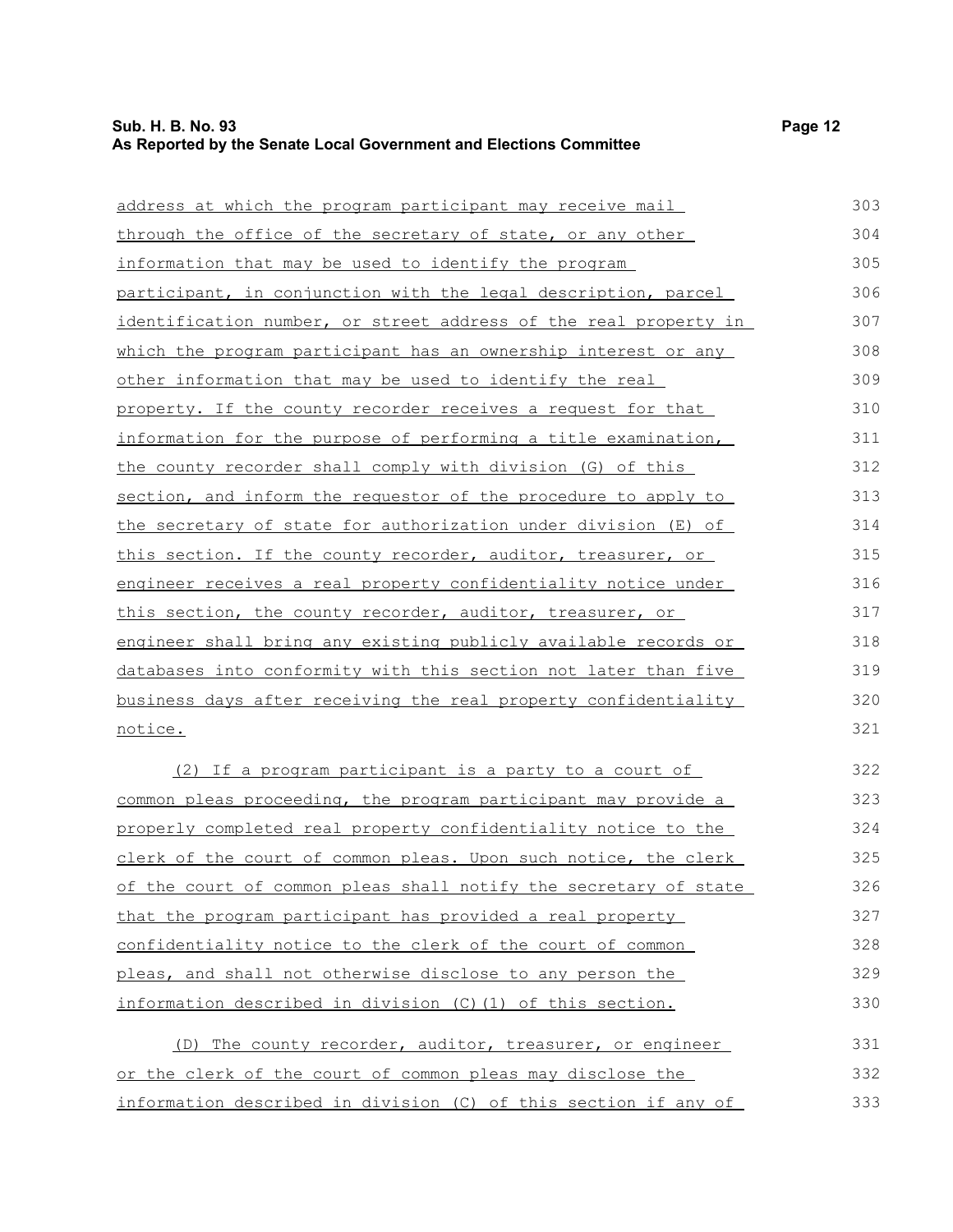| the following apply:                                                   | 334 |
|------------------------------------------------------------------------|-----|
| (1) The information is disclosed to the staff of the                   | 335 |
| county recorder, auditor, treasurer, or engineer or the staff of       | 336 |
| the clerk of the court of common pleas in order to carry out the       | 337 |
| <u>duties of the office.</u>                                           | 338 |
| (2) The program participant is the person to whom the                  | 339 |
| information is to be disclosed.                                        | 340 |
| (3) The program participant has provided a notarized                   | 341 |
| statement to the secretary of state, authorizing the disclosure        | 342 |
| <u>to that person for a specific purpose described in the </u>         | 343 |
| statement, and the secretary of state has issued a written             | 344 |
| <u>authorization to the county recorder, auditor, treasurer, or </u>   | 345 |
| engineer, or to the clerk of the court of common pleas, as             | 346 |
| applicable, to disclose the information to that person.                | 347 |
| (4) The person to whom the information is to be disclosed              | 348 |
| <u>provides a written authorization issued by the secretary of </u>    | 349 |
| state under division (E) of this section to disclose the               | 350 |
| <u>information for the purpose of performing a title examination.</u>  | 351 |
| (5) A court of competent jurisdiction orders the                       | 352 |
| <u>disclosure, as described in section 111.46 of the Revised Code.</u> | 353 |
| (E)(1) A person who requires access to the information                 | 354 |
| described in division (C) of this section for the purpose of           | 355 |
| performing a title examination may apply to the secretary of           | 356 |
| state for a written authorization.                                     | 357 |
| (2) The person shall submit to the secretary of state, on              | 358 |
| a form prescribed by the secretary of state, a written                 | 359 |
| application that includes all of the following:                        | 360 |
|                                                                        |     |

(a) The applicant's name, title, address, and affiliated 361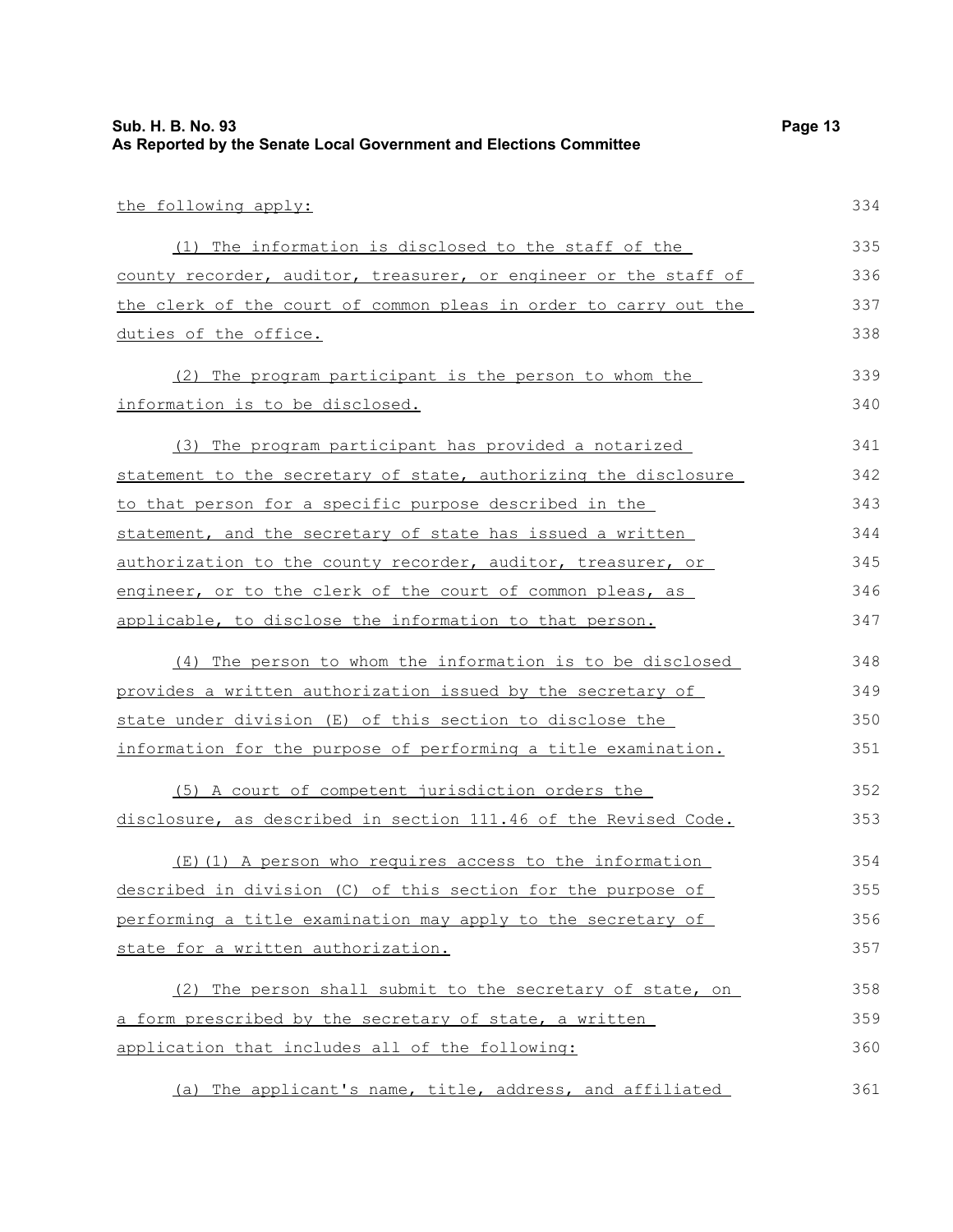| Sub. H. B. No. 93<br>As Reported by the Senate Local Government and Elections Committee | Page 14 |
|-----------------------------------------------------------------------------------------|---------|
|                                                                                         |         |
| organization, if any;                                                                   | 362     |
| (b) The purpose for which the applicant is requesting                                   | 363     |
| access to the information;                                                              | 364     |
| (c) The applicant's relationship to the program                                         | 365     |
| participant, if any;                                                                    | 366     |
| (d) A legal description of the real property subject to                                 | 367     |
| the title examination;                                                                  | 368     |
| (e) A statement that the applicant will treat the                                       | 369     |
| information as confidential and will use the information only                           | 370     |
| for the purpose identified in the application;                                          | 371     |
| (f) The applicant's signature;                                                          | 372     |
| (g) Any other information required by the secretary of                                  | 373     |
| state.                                                                                  | 374     |
| (3) After the secretary of state receives an application                                | 375     |
| submitted under division (E) of this section, the secretary of                          | 376     |
| state shall, within ten business days, provide the applicant                            | 377     |
| with a written response approving or denying the application.                           | 378     |
| The secretary of state shall approve the application if the                             | 379     |
| secretary of state determines that the application is properly                          | 380     |
| completed; that the information the applicant seeks is subject                          | 381     |
| to division (C) of this section; and that the applicant is                              | 382     |
| seeking the information only for the purpose of performing a                            | 383     |
| bona fide title examination. If the information the applicant                           | 384     |
| seeks is not subject to division (C) of this section, the                               | 385     |
| secretary of state shall, within ten business days, notify the                          | 386     |
| applicant of that fact and, if applicable, shall send a notice                          | 387     |
| to the county recorder, auditor, treasurer, and engineer and to                         | 388     |
| the clerk of the court of common pleas under division (F) (3) of                        | 389     |
| this section.                                                                           | 390     |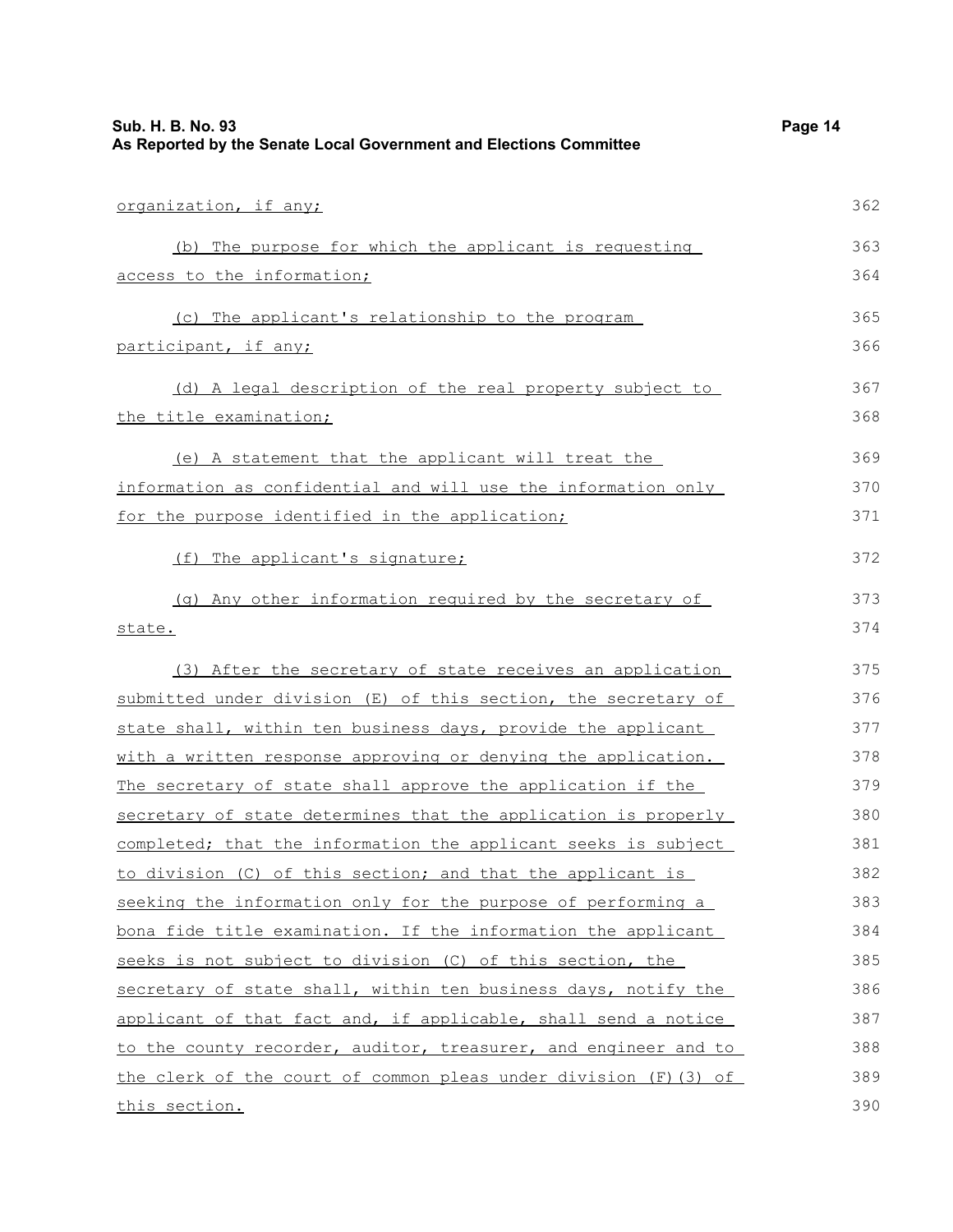### **Sub. H. B. No. 93 Page 15 As Reported by the Senate Local Government and Elections Committee**

| (F) Upon the occurrence of any of the following, the                  | 391 |
|-----------------------------------------------------------------------|-----|
| county recorder, auditor, treasurer, and engineer and the clerk       | 392 |
| of the court of common pleas shall cease to keep confidential         | 393 |
| the information described in division (C) of this section and         | 394 |
| shall make the information available to the public in the same        | 395 |
| manner as other information concerning real property:                 | 396 |
|                                                                       |     |
| (1) The program participant ceases to hold a recorded                 | 397 |
| <u>ownership interest in the real property that is the subject of</u> | 398 |
| the real property confidentiality notice. When the county             | 399 |
| recorder receives notice that the program participant has ceased      | 400 |
| to hold that ownership interest, the county recorder promptly         | 401 |
| shall revoke the real property confidentiality notice and notify      | 402 |
| the secretary of state, and the county auditor, treasurer, and        | 403 |
| engineer of that revocation. The secretary of state shall then,       | 404 |
| if applicable, notify the clerk of the court of common pleas of       | 405 |
| <u>that revocation.</u>                                               | 406 |
| (2) The program participant submits a notarized revocation            | 407 |
| of the real property confidentiality notice to the county             | 408 |
| recorder. Upon receiving the revocation, the county recorder          | 409 |
| promptly shall transmit copies of the revocation to the               | 410 |
| secretary of state, and to the county auditor, treasurer, and         | 411 |
| engineer, and the secretary of state shall, if applicable,            | 412 |
| transmit a copy of the revocation to the clerk of the court of        | 413 |
| common pleas.                                                         | 414 |
| (3) The county recorder, auditor, treasurer, or engineer              | 415 |
| or the clerk of the court of common pleas receive a notice from       | 416 |
| the secretary of state that the program participant's                 | 417 |
| certification has been canceled under section 111.45 of the           | 418 |
| <u>Revised Code.</u>                                                  | 419 |
|                                                                       |     |

(4) Pursuant to the order of a court of competent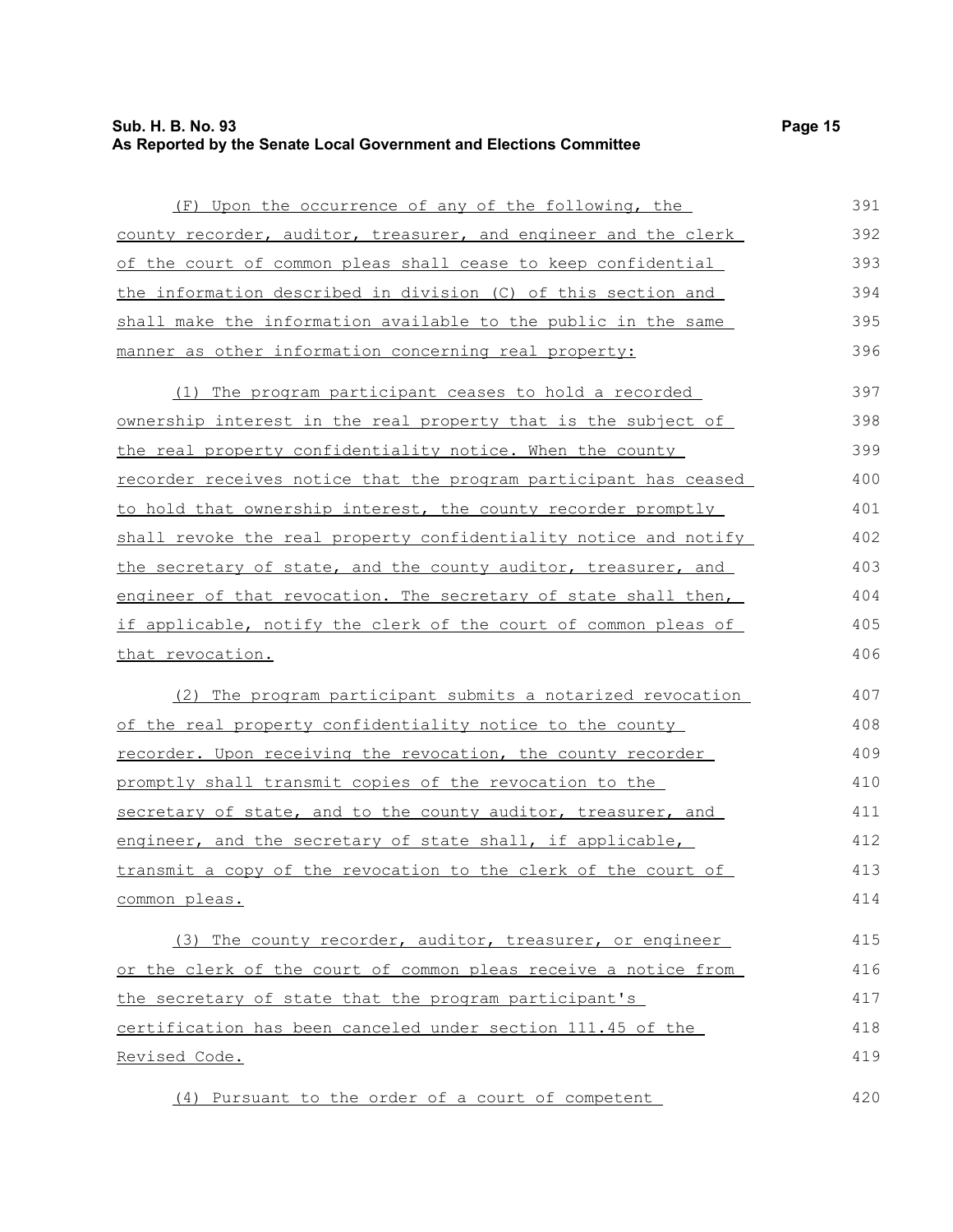### **Sub. H. B. No. 93 Page 16 As Reported by the Senate Local Government and Elections Committee**

## jurisdiction.

| (G) Nothing in this section shall preclude an individual's              | 422 |
|-------------------------------------------------------------------------|-----|
| name from being recorded and indexed for the purpose of giving          | 423 |
| notice of an ownership interest, lien, or other encumbrance on          | 424 |
| real property. On such records, if the record contains the              | 425 |
| information described in division (C) of this section, the              | 426 |
| county auditor, recorder, treasurer, or engineer, or the clerk          | 427 |
| of the court of common pleas, if applicable, shall redact the           | 428 |
| legal description of the property, parcel identification number,        | 429 |
| or street address of the real property in which the program             | 430 |
| participant has an ownership interest or any other information          | 431 |
| that may be used to identify the real property, on any versions         | 432 |
| of the documents available to the public. The county auditor,           | 433 |
| recorder, treasurer, or engineer, for the purpose of indexing a         | 434 |
| program participant's records, may use the program participant's        | 435 |
| fictitious name listed in the program participant's real                | 436 |
| property confidentiality notice.                                        | 437 |
| (H) A real estate broker or real estate salesperson as                  | 438 |
| defined in section 4735.01 of the Revised Code, a land                  | 439 |
| professional under section 4735.023 of the Revised Code, a title        | 440 |
| examiner, an attorney, or a county official shall not be held           | 441 |
| liable for damages resulting from the failure to discover a             | 442 |
| defect in title, failure to properly index or record a person's         | 443 |
| <u>interest in property, or failure to alert a professional to rely</u> | 444 |
| on confidential information, when such failure was the proximate        | 445 |
| result of an individual's participation in the address                  | 446 |
| confidentiality program, unless the real estate broker, real            | 447 |
| estate salesperson, land professional, title examiner, attorney,        | 448 |
| or county official was negligent in failing to do so.                   | 449 |
|                                                                         |     |

**Sec. 111.45.** (A) The secretary of state shall cancel the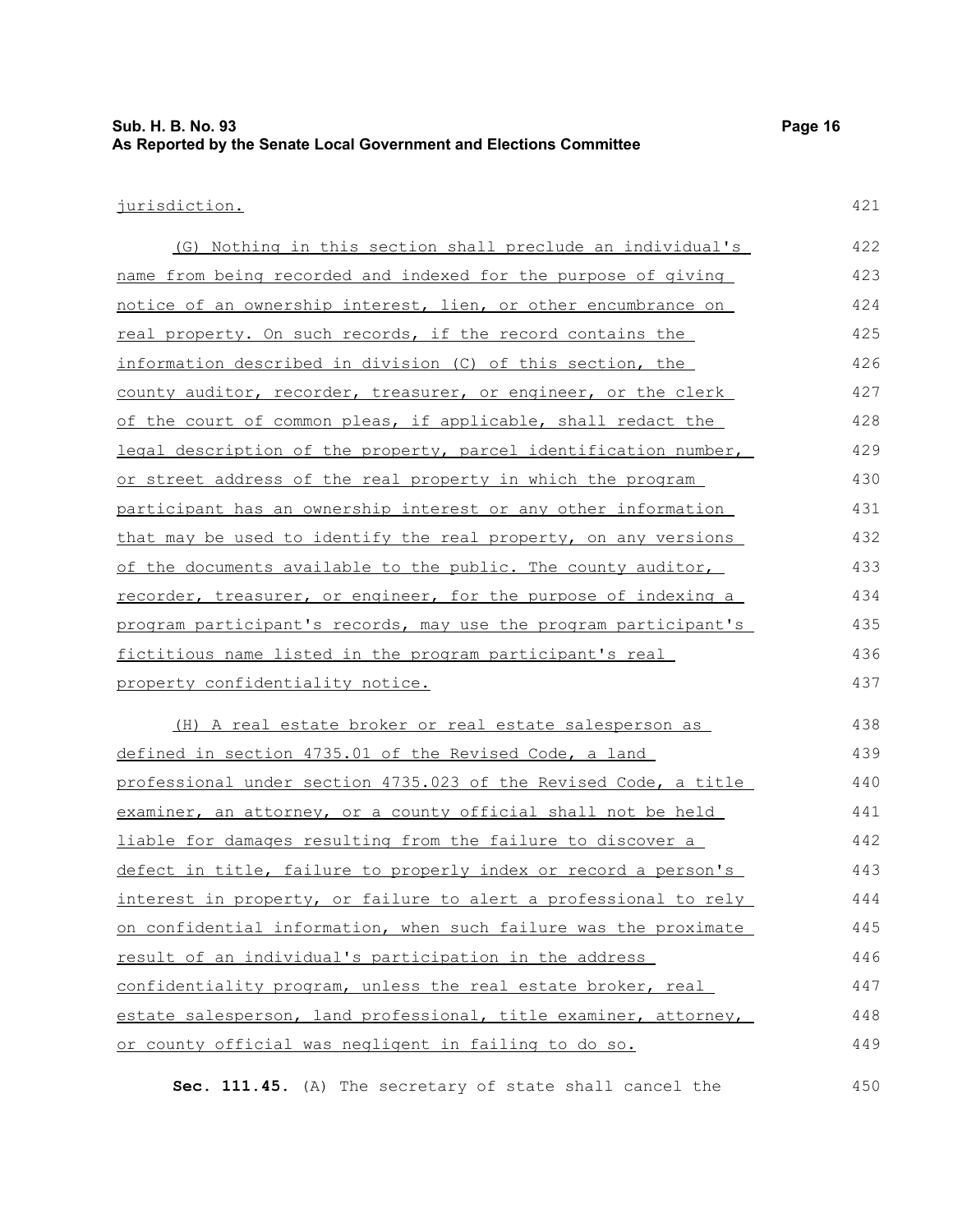certification of a program participant if any of the following

451

| are true:                                                        | 452 |
|------------------------------------------------------------------|-----|
| (1) The program participant's application contained one or       | 453 |
| more false statements.                                           | 454 |
| (2) The program participant has filed a written, notarized       | 455 |
| request with the secretary of state, on a form prescribed by the | 456 |
| secretary of state, asking to cease being a program participant. | 457 |
| (3) The program participant's certification has expired          | 458 |
| and the program participant has not renewed the certification in | 459 |
| accordance with division (F) of section 111.42 of the Revised    | 460 |
| Code not later than the deadline specified by the secretary of   | 461 |
| state by rule to renew the certification.                        | 462 |
| (B) Upon canceling a certification under division (A) of         | 463 |
| this section, the secretary of state shall-notify, within ten    | 464 |
| business days, do both of the following:                         | 465 |
| (1) Notify the director of the board of elections of the         | 466 |
| county in which the former program participant resides;          | 467 |
| (2) Notify the county recorder, auditor, treasurer, and          | 468 |
| engineer and the clerk of the court of common pleas of each      | 469 |
| county in which the former program participant has filed real    | 470 |
| property confidentiality notices under section 111.431 of the    | 471 |
| Revised Code that have not been revoked under that section.      | 472 |
| Sec. 111.46. (A) The secretary of state shall make               | 473 |
| available to the attorney general, for inclusion into-in the     | 474 |
| Ohio law enforcement gateway, the name, telephone number, and    | 475 |
| confidential address of each program participant. Access to      | 476 |
| information in the gateway regarding an address confidentiality  | 477 |
| program participant may only be granted to chiefs of police,     | 478 |

village marshals, county sheriffs, county prosecuting attorneys, 479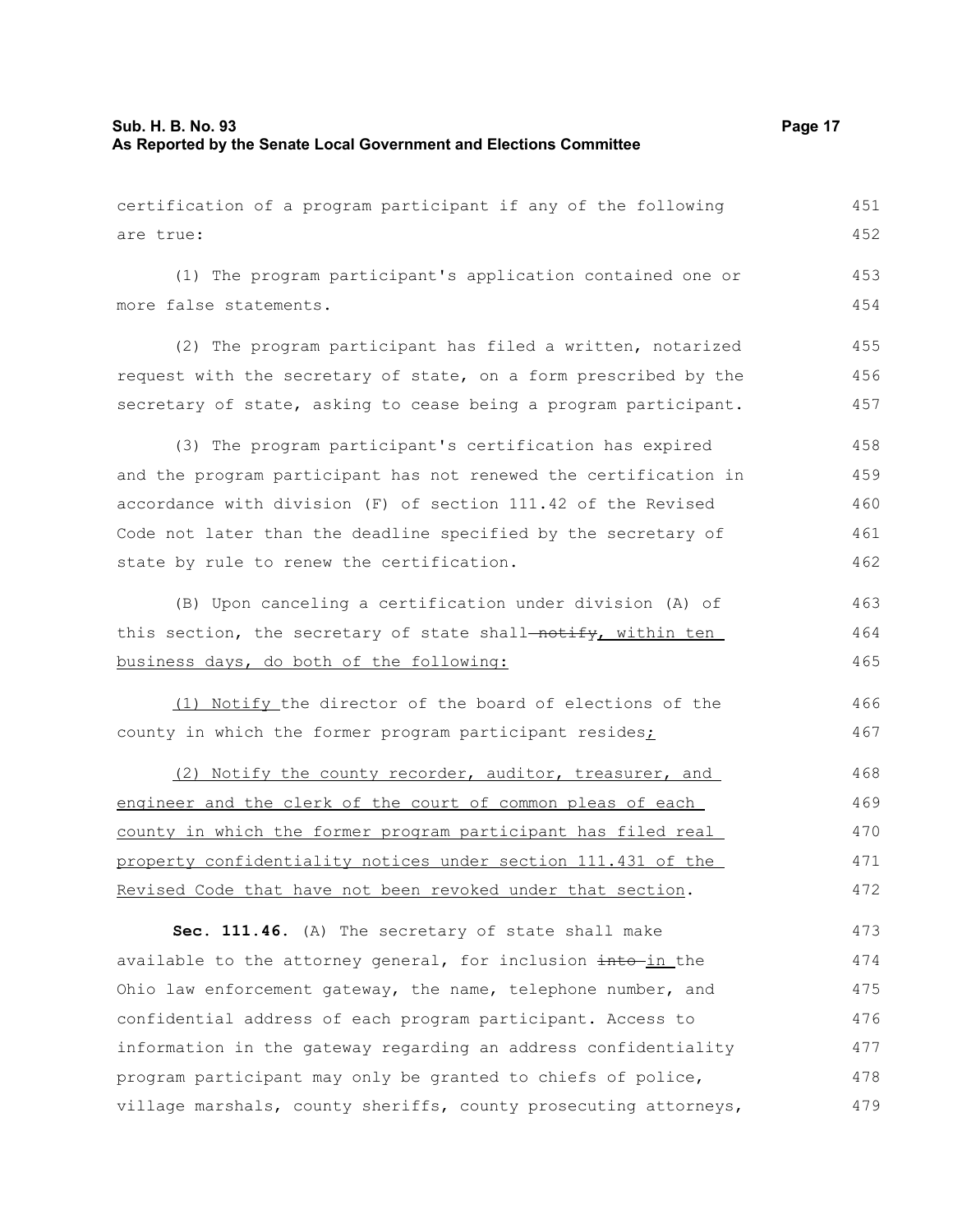#### **Sub. H. B. No. 93 Page 18 As Reported by the Senate Local Government and Elections Committee**

480

and a designee of each of these individuals.

(B)(1)(a) A city director of law or similar chief legal officer who requires access to a program participant's confidential address or telephone number for a legitimate governmental purpose may petition the court of common pleas of Franklin county to order the secretary of state to make that confidential address or telephone number available to the petitioner. 481 482 483 484 485 486 487

(B) (b) A city director of law or similar chief legal officer who requires access to information that is subject to a real property confidentiality notice under section 111.431 of the Revised Code for a legitimate governmental purpose may petition the court of common pleas of the county in which the real property is located or the court of common pleas of Franklin county to make that information available to the petitioner. 488 489 490 491 492 493 494 495

(2) Upon the filing of a petition under division (B)(1) of this section, the court shall fix a date for a hearing on it and shall require the clerk of the court to serve a notice of the date, time, place, and purpose of the hearing upon the petitioner. The clerk also shall serve that notice upon the secretary of state so that the secretary of state may send the notice to the program participant in accordance with division  $\left(\frac{C}{C}\right)$  (3) of this section, and, if applicable, upon the county recorder, auditor, treasurer, or engineer or the clerk of the court of common pleas of the county in which the real property is located. 496 497 498 499 500 501 502 503 504 505 506

(C) (3) Upon receiving a notice under division (B)(2) of this section, the secretary of state immediately shall send a copy of the notice to the program participant by certified mail, 507 508 509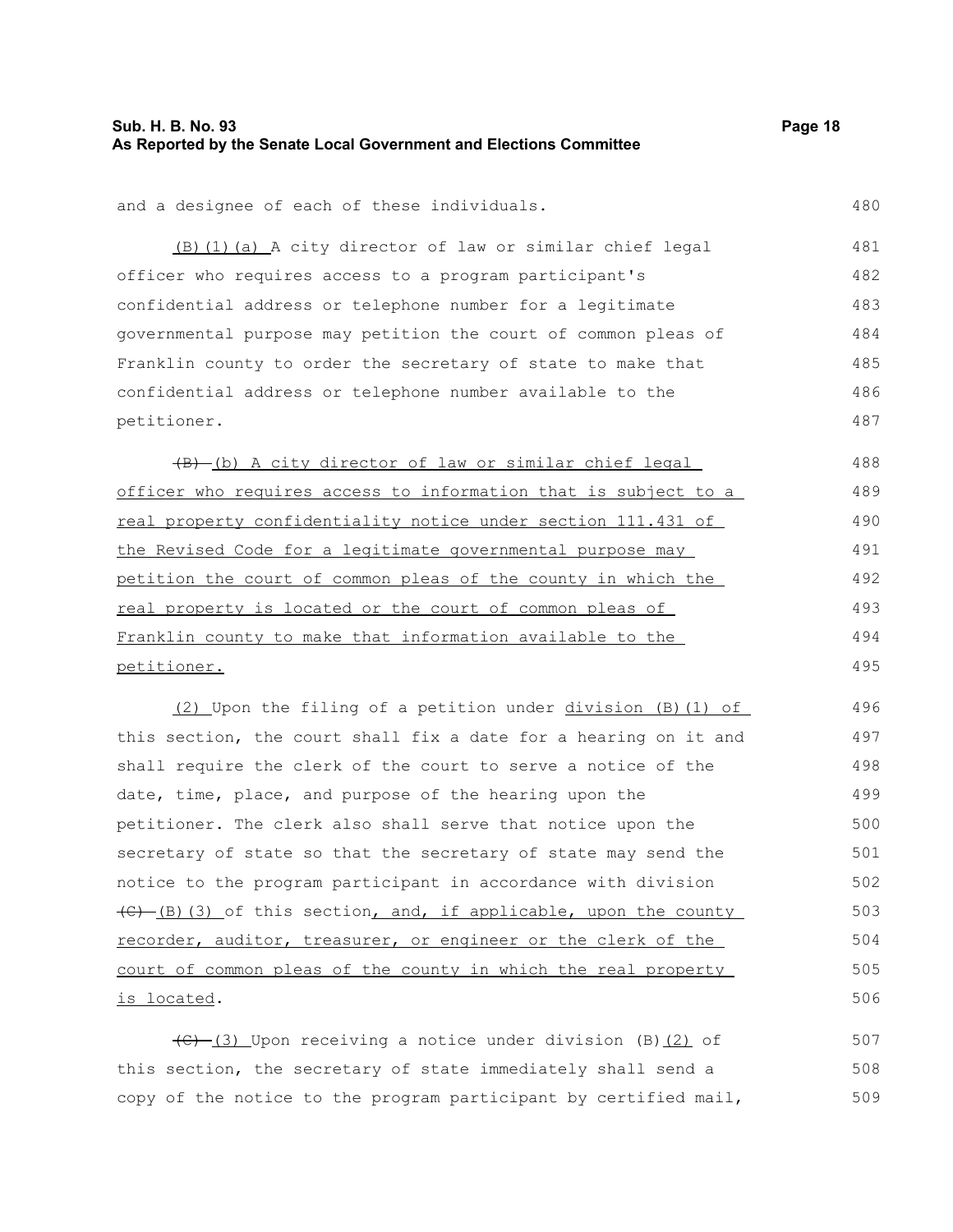### **Sub. H. B. No. 93 Page 19 As Reported by the Senate Local Government and Elections Committee**

return receipt requested.

(D) (4) At a hearing held under this section, the petitioner shall appear, and the program participant or the program participant's attorney may appear and be heard. After the hearing and considering the testimony, the court shall issue the requested order only if it appears to the court by clear and convincing evidence that the disclosure of the programparticipant's confidential address or telephone number information to the petitioner is necessary for a legitimate governmental purpose. 511 512 513 514 515 516 517 518 519

(E) (C) Upon request by a city director of law or similar chief legal officer, who intends to petition the a court for access to an individual's address or telephone numberconfidential information under division (B) of this section, the secretary of state shall, within ten business days, confirm whether the individual is a program participant but shall not disclose any other information concerning a program participant. 520 521 522 523 524 525 526

(D) If a program participant is a child's parent, guardian, or legal custodian, the program participant is a party to a child custody or child support proceeding concerning the child, and another party to the proceeding requests the court to disclose the program participant's confidential address or telephone number, or if the court seeks to disclose the confidential information sua sponte, the court shall do all of the following: 527 528 529 530 531 532 533 534

(1) If a party requests the disclosure, direct the requestor to file a pleading detailing the necessity for the disclosure; 535 536 537

(2) Schedule a hearing on the matter;

510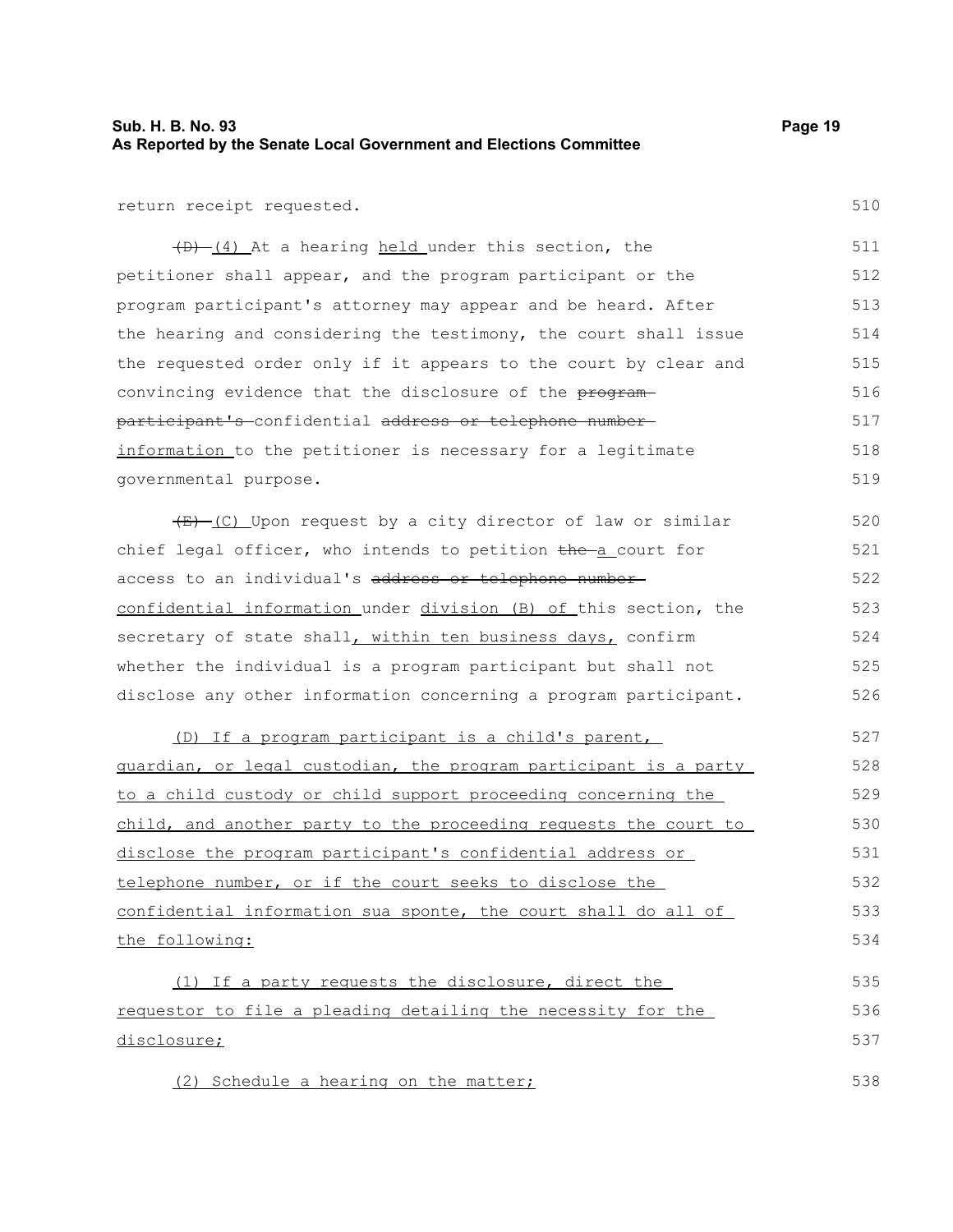| (3) Provide the program participant with a copy of the                      | 539 |
|-----------------------------------------------------------------------------|-----|
| pleading, if filed; and                                                     | 540 |
| (4) Provide the parties adequate notice of the hearing.                     | 541 |
| If a party requests the disclosure of a participant's                       | 542 |
| confidential information, or if the court seeks to release the              | 543 |
| confidential information sua sponte, the requestor shall have               | 544 |
| the burden to show, or the court must find, by clear and                    | 545 |
| convincing evidence, that the disclosure is necessary, and that             | 546 |
| the disclosure does not pose a risk of harm to the program                  | 547 |
| participant or the child. If the requestor does not meet this               | 548 |
| burden or the court does not make this finding, the court shall             | 549 |
| deny the request. If the requestor meets this burden or the                 | 550 |
| court makes this finding, the court shall document its findings             | 551 |
| of fact, and may direct the program participant to release the              | 552 |
| confidential address or telephone number, or the court may                  | 553 |
| disclose the program participant's confidential address or                  | 554 |
| telephone number.                                                           | 555 |
| Sec. 111.48. There is in the state treasury the address                     | 556 |
| confidentiality program fund. The fund shall consist of money               | 557 |
| paid into the fund pursuant to division $\overline{(B) (10) - (B) (11)}$ of | 558 |
| section 2929.18 and division (D) of section 2929.28 of the                  | 559 |
| Revised Code and any money appropriated to the fund by the                  | 560 |
| general assembly or donated to the fund. The secretary of state             | 561 |
| shall use the money in the fund for the purpose of administering            | 562 |
| the address confidentiality program described in sections 111.41            | 563 |
| to 111.47 of the Revised Code.                                              | 564 |
| Sec. 111.99. (A) No person who submits an application                       | 565 |

under section 111.42 of the Revised Code shall knowingly make a false attestation in the application that the applicant fears for the applicant's safety, the safety of a member of the 566 567 568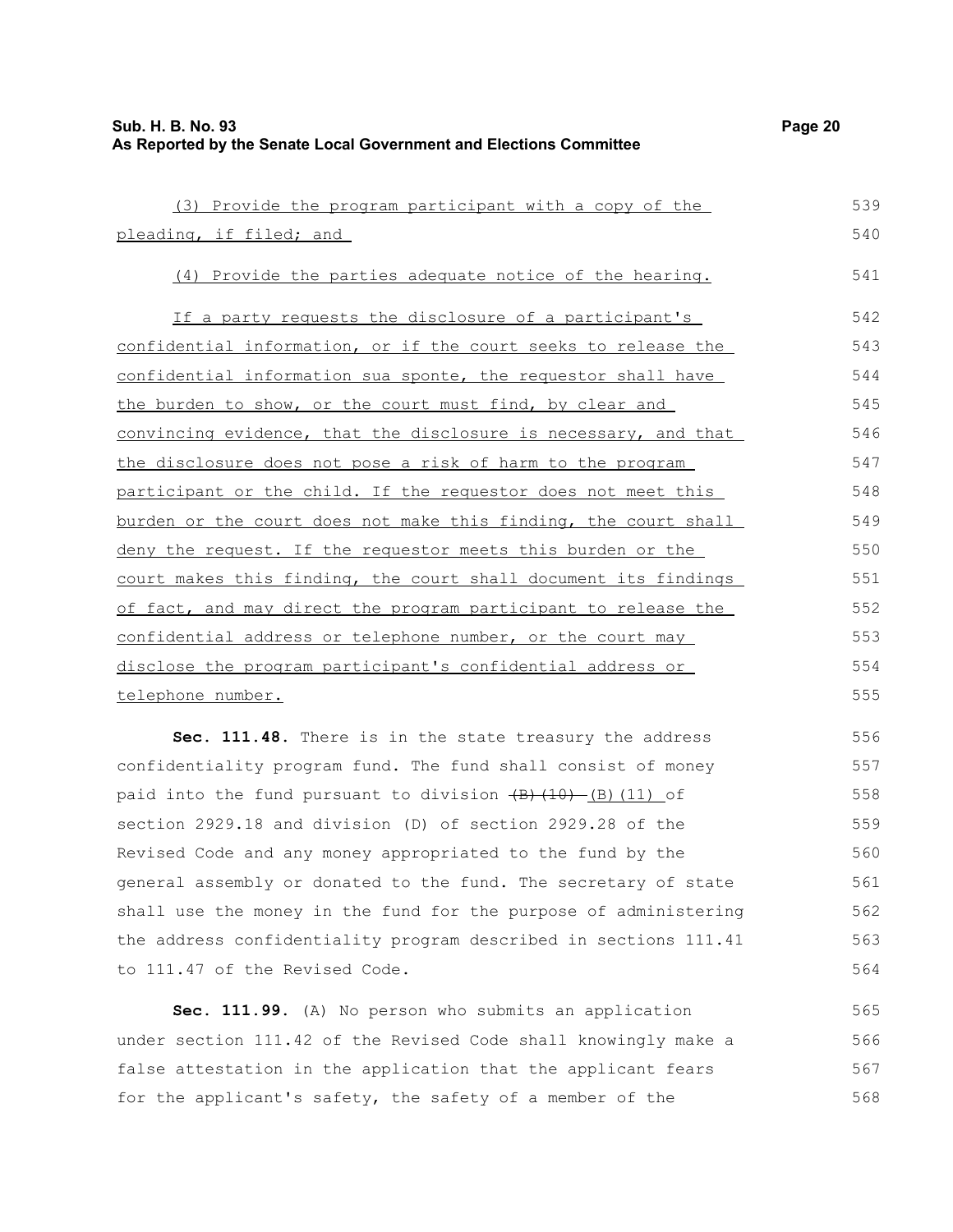### **Sub. H. B. No. 93** Page 21 **As Reported by the Senate Local Government and Elections Committee**

| applicant's household, or the safety of the minor, incompetent,  | 569 |
|------------------------------------------------------------------|-----|
| or ward on whose behalf the application is made because the      | 570 |
| applicant, household member, minor, incompetent, or ward is a    | 571 |
| victim of domestic violence, menacing by stalking, human         | 572 |
| trafficking, trafficking in persons, rape, or sexual battery.    | 573 |
| (B) No person (1) As used in division (B) of this section:       | 574 |
| (a) "Public official" means any officer, employee, or duly       | 575 |
| authorized representative or agent of a public office.           | 576 |
| (b) "Public office" means any state agency, public               | 577 |
| institution, political subdivision, other organized body,        | 578 |
| office, agency, institution, or entity established by the laws   | 579 |
| of this state for the exercise of any function of government.    | 580 |
| (2) No public official who has access to a confidential          | 581 |
| address or telephone number or to information that is subject to | 582 |
| a real property confidentiality notice under section 111.431 of  | 583 |
| the Revised Code because of the person's employment or status as | 584 |
| a public official position shall knowingly disclose that         | 585 |
| confidential address or telephone number-information to any      | 586 |
| person, except as required or permitted by law.                  | 587 |
| (C) No person who obtains a confidential address or              | 588 |
| telephone number from the Ohio law enforcement gateway shall     | 589 |
| knowingly disclose that confidential address or telephone number | 590 |
| to any person, except as is necessary for a law enforcement      | 591 |
| purpose when related to the performance of official duties, or   | 592 |
| for another legitimate governmental purpose.                     | 593 |
| (D) No person who obtains a confidential address or              | 594 |
| telephone number from the secretary of state under division (E)  | 595 |
| of section 111.43 of the Revised Code shall knowingly disclose   | 596 |
| that information to any person, except for the purpose for which | 597 |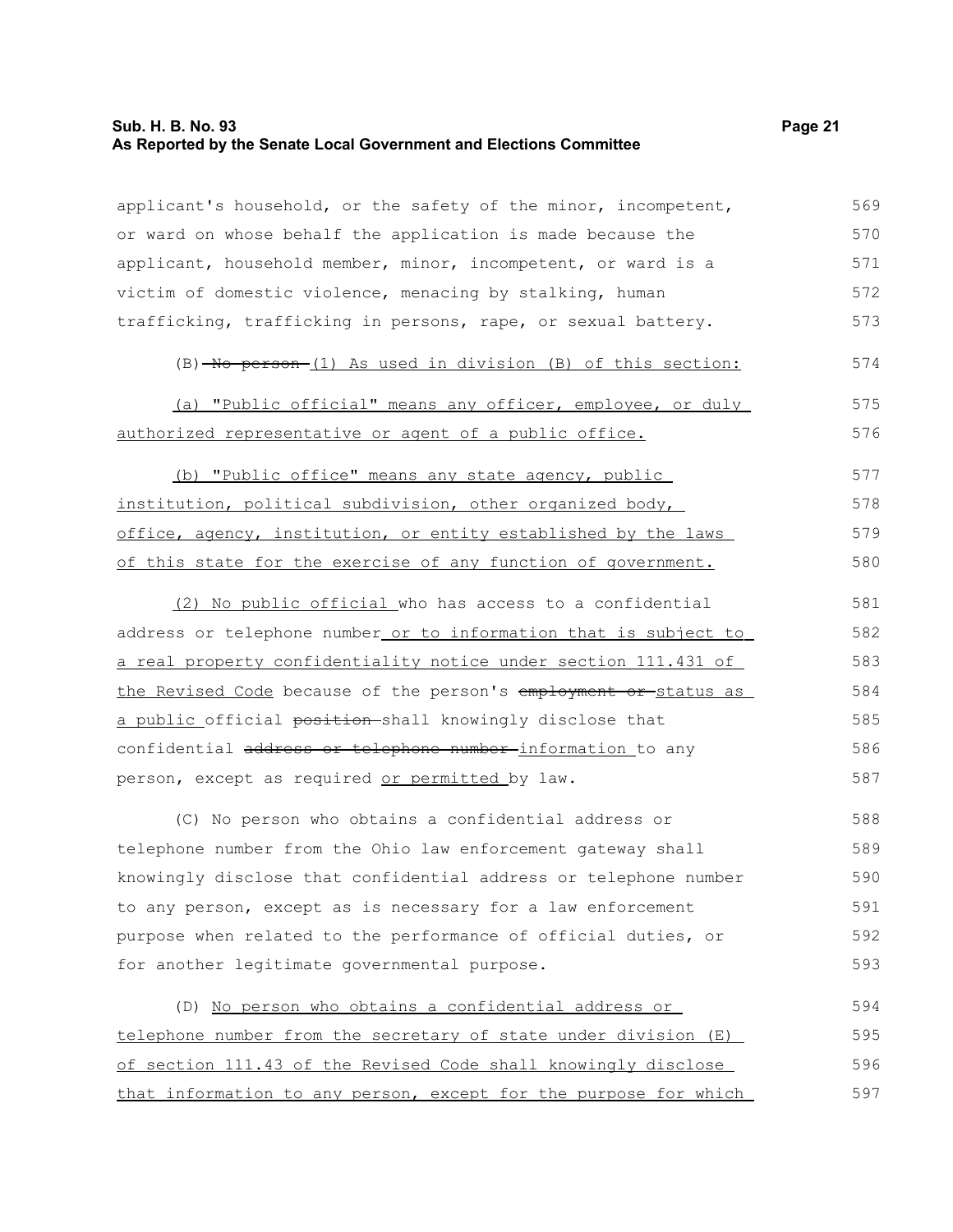| the disclosure was authorized under that division.               | 598 |
|------------------------------------------------------------------|-----|
| (E) No person who obtains information that is subject to a       | 599 |
| real property confidentiality notice under section 111.431 of    | 600 |
| the Revised Code for the purpose of conducting a title           | 601 |
| examination under division (E) of that section shall knowingly   | 602 |
| disclose that confidential information to any person, except for | 603 |
| the purpose identified in the application submitted under that   | 604 |
| division.                                                        | 605 |
| (F) Whoever violates this section is quilty of a                 | 606 |
| misdemeanor of the first degree.                                 | 607 |
| Sec. 149.43. (A) As used in this section:                        | 608 |
| (1) "Public record" means records kept by any public             | 609 |
| office, including, but not limited to, state, county, city,      | 610 |
| village, township, and school district units, and records        | 611 |
| pertaining to the delivery of educational services by an         | 612 |
| alternative school in this state kept by the nonprofit or for-   | 613 |
| profit entity operating the alternative school pursuant to       | 614 |
| section 3313.533 of the Revised Code. "Public record" does not   | 615 |
| mean any of the following:                                       | 616 |
| (a) Medical records;                                             | 617 |
| (b) Records pertaining to probation and parole                   | 618 |
| proceedings, to proceedings related to the imposition of         | 619 |
| community control sanctions and post-release control sanctions,  | 620 |
| or to proceedings related to determinations under section        | 621 |
| 2967.271 of the Revised Code regarding the release or maintained | 622 |
| incarceration of an offender to whom that section applies;       | 623 |
| (c) Records pertaining to actions under section 2151.85          | 624 |
| and division (C) of section 2919.121 of the Revised Code and to  | 625 |
| appeals of actions arising under those sections;                 | 626 |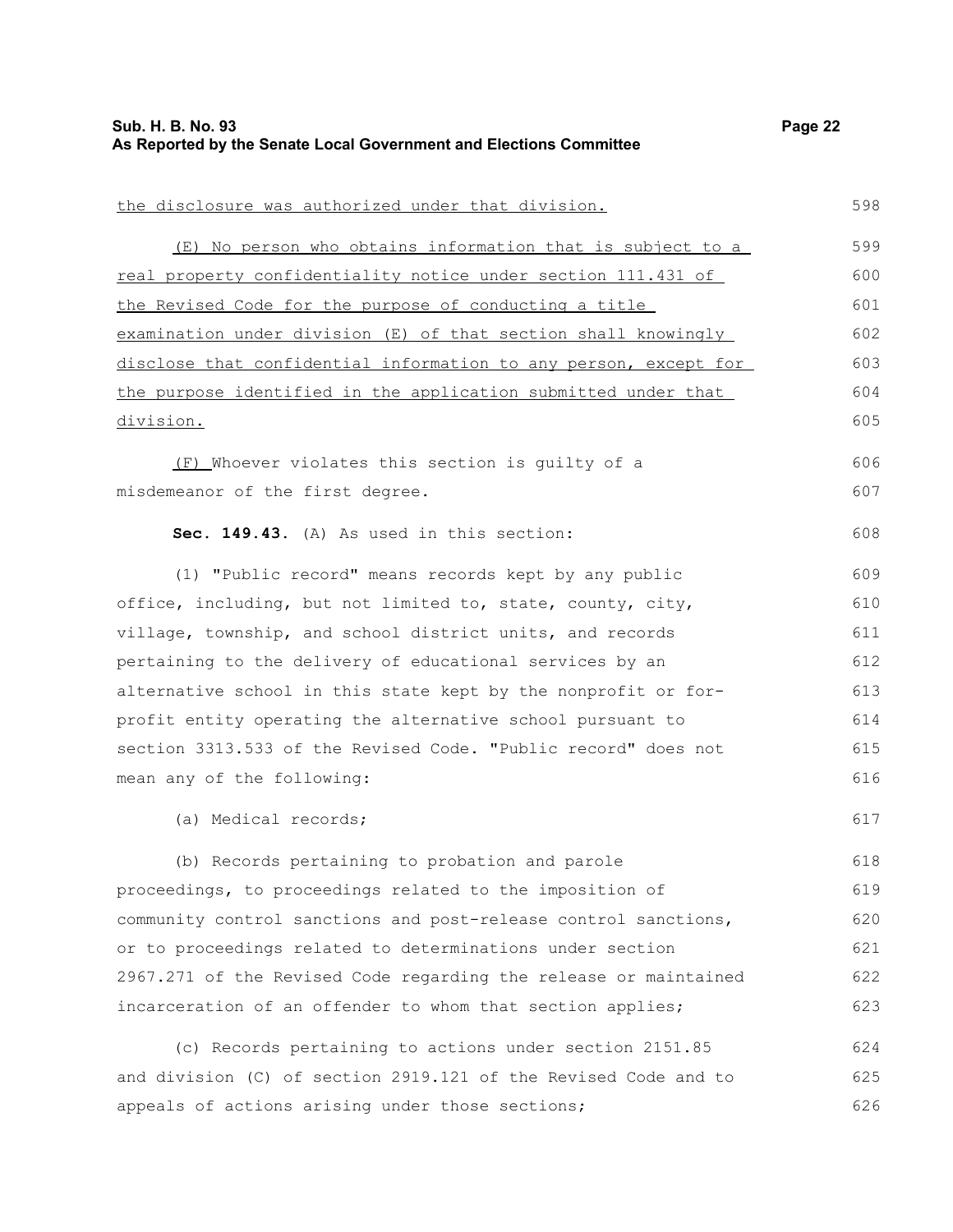#### **Sub. H. B. No. 93 Page 23 As Reported by the Senate Local Government and Elections Committee**

(d) Records pertaining to adoption proceedings, including the contents of an adoption file maintained by the department of health under sections 3705.12 to 3705.124 of the Revised Code; (e) Information in a record contained in the putative father registry established by section 3107.062 of the Revised Code, regardless of whether the information is held by the department of job and family services or, pursuant to section 3111.69 of the Revised Code, the office of child support in the department or a child support enforcement agency; (f) Records specified in division (A) of section 3107.52 of the Revised Code; (g) Trial preparation records; (h) Confidential law enforcement investigatory records; (i) Records containing information that is confidential under section 2710.03 or 4112.05 of the Revised Code; (j) DNA records stored in the DNA database pursuant to section 109.573 of the Revised Code: (k) Inmate records released by the department of rehabilitation and correction to the department of youth services or a court of record pursuant to division (E) of 627 628 629 630 631 632 633 634 635 636 637 638 639 640 641 642 643 644 645 646

section 5120.21 of the Revised Code;

(l) Records maintained by the department of youth services pertaining to children in its custody released by the department of youth services to the department of rehabilitation and correction pursuant to section 5139.05 of the Revised Code; 648 649 650 651

(m) Intellectual property records; 652

(n) Donor profile records;

653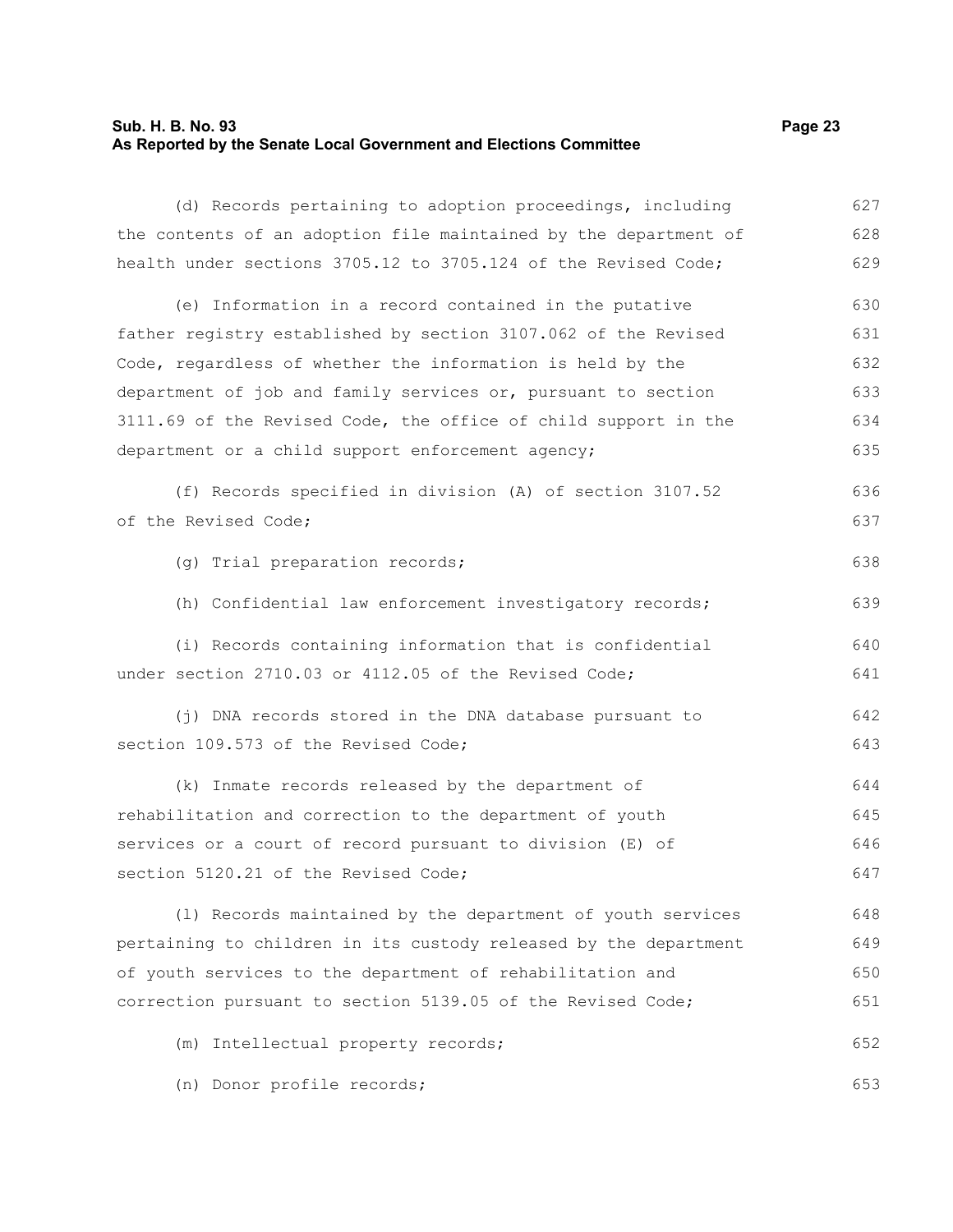### **Sub. H. B. No. 93 Page 24 As Reported by the Senate Local Government and Elections Committee**

679 680 681

| (o) Records maintained by the department of job and family       | 654 |
|------------------------------------------------------------------|-----|
| services pursuant to section 3121.894 of the Revised Code;       | 655 |
| (p) Designated public service worker residential and             | 656 |
| familial information;                                            | 657 |
| (q) In the case of a county hospital operated pursuant to        | 658 |
| Chapter 339. of the Revised Code or a municipal hospital         | 659 |
| operated pursuant to Chapter 749. of the Revised Code,           | 660 |
| information that constitutes a trade secret, as defined in       | 661 |
| section 1333.61 of the Revised Code;                             | 662 |
| (r) Information pertaining to the recreational activities        | 663 |
| of a person under the age of eighteen;                           | 664 |
| (s) In the case of a child fatality review board acting          | 665 |
| under sections 307.621 to 307.629 of the Revised Code or a       | 666 |
| review conducted pursuant to guidelines established by the       | 667 |
| director of health under section 3701.70 of the Revised Code,    | 668 |
| records provided to the board or director, statements made by    | 669 |
| board members during meetings of the board or by persons         | 670 |
| participating in the director's review, and all work products of | 671 |
| the board or director, and in the case of a child fatality       | 672 |
| review board, child fatality review data submitted by the board  | 673 |
| to the department of health or a national child death review     | 674 |
| database, other than the report prepared pursuant to division    | 675 |
| (A) of section 307.626 of the Revised Code;                      | 676 |
| (t) Records provided to and statements made by the               | 677 |
| executive director of a public children services agency or a     | 678 |
|                                                                  |     |

section;

prosecuting attorney acting pursuant to section 5153.171 of the

Revised Code other than the information released under that

(u) Test materials, examinations, or evaluation tools used 682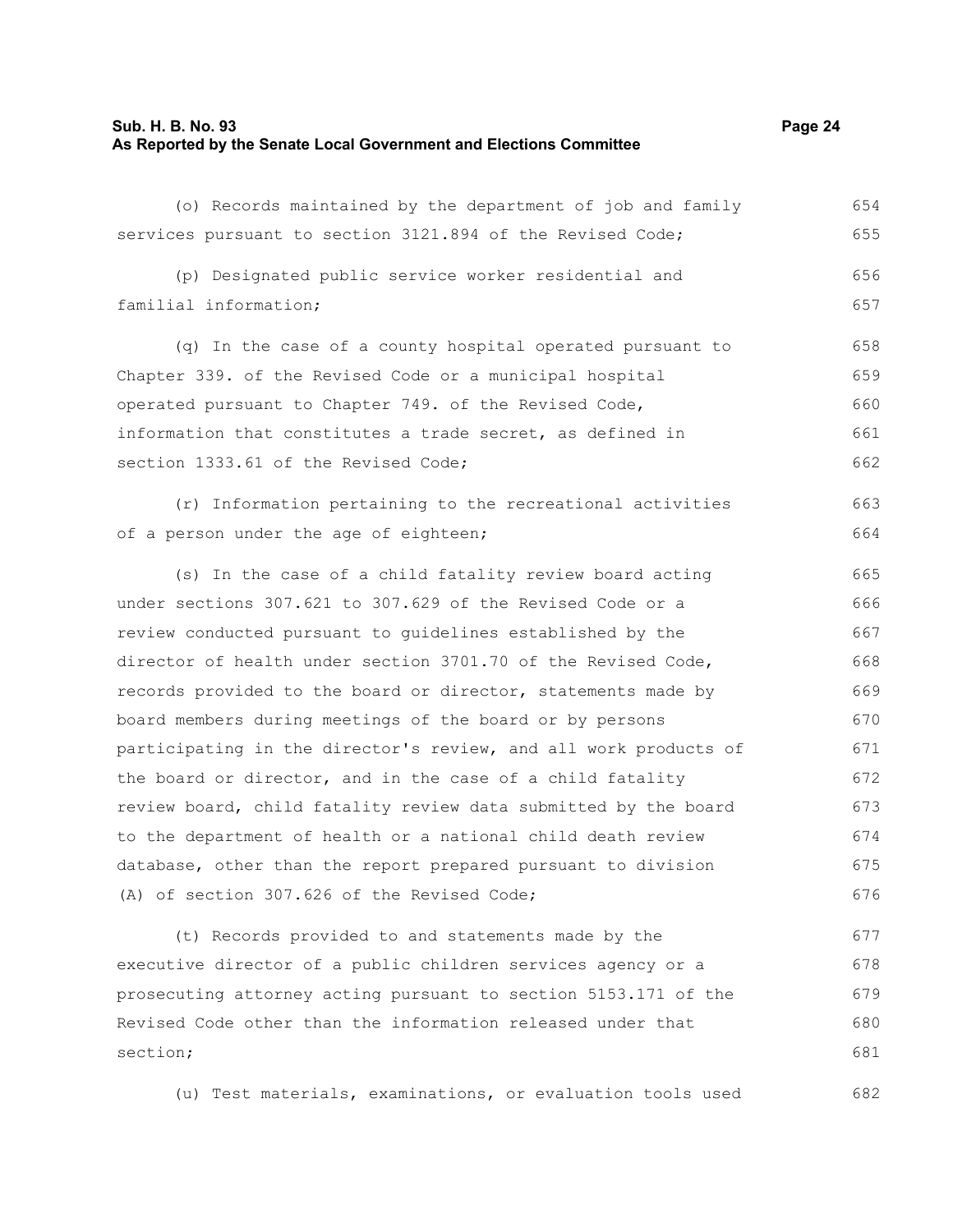#### **Sub. H. B. No. 93 Page 25 As Reported by the Senate Local Government and Elections Committee**

in an examination for licensure as a nursing home administrator that the board of executives of long-term services and supports administers under section 4751.15 of the Revised Code or contracts under that section with a private or government entity to administer; 683 684 685 686 687

(v) Records the release of which is prohibited by state or federal law;

(w) Proprietary information of or relating to any person that is submitted to or compiled by the Ohio venture capital authority created under section 150.01 of the Revised Code; 690 691 692

(x) Financial statements and data any person submits for any purpose to the Ohio housing finance agency or the controlling board in connection with applying for, receiving, or accounting for financial assistance from the agency, and information that identifies any individual who benefits directly or indirectly from financial assistance from the agency; 693 694 695 696 697 698

(y) Records listed in section 5101.29 of the Revised Code; 699

(z) Discharges recorded with a county recorder under section 317.24 of the Revised Code, as specified in division (B) (2) of that section; 700 701 702

(aa) Usage information including names and addresses of specific residential and commercial customers of a municipally owned or operated public utility; 703 704 705

(bb) Records described in division (C) of section 187.04 of the Revised Code that are not designated to be made available to the public as provided in that division; 706 707 708

(cc) Information and records that are made confidential, privileged, and not subject to disclosure under divisions (B) 709 710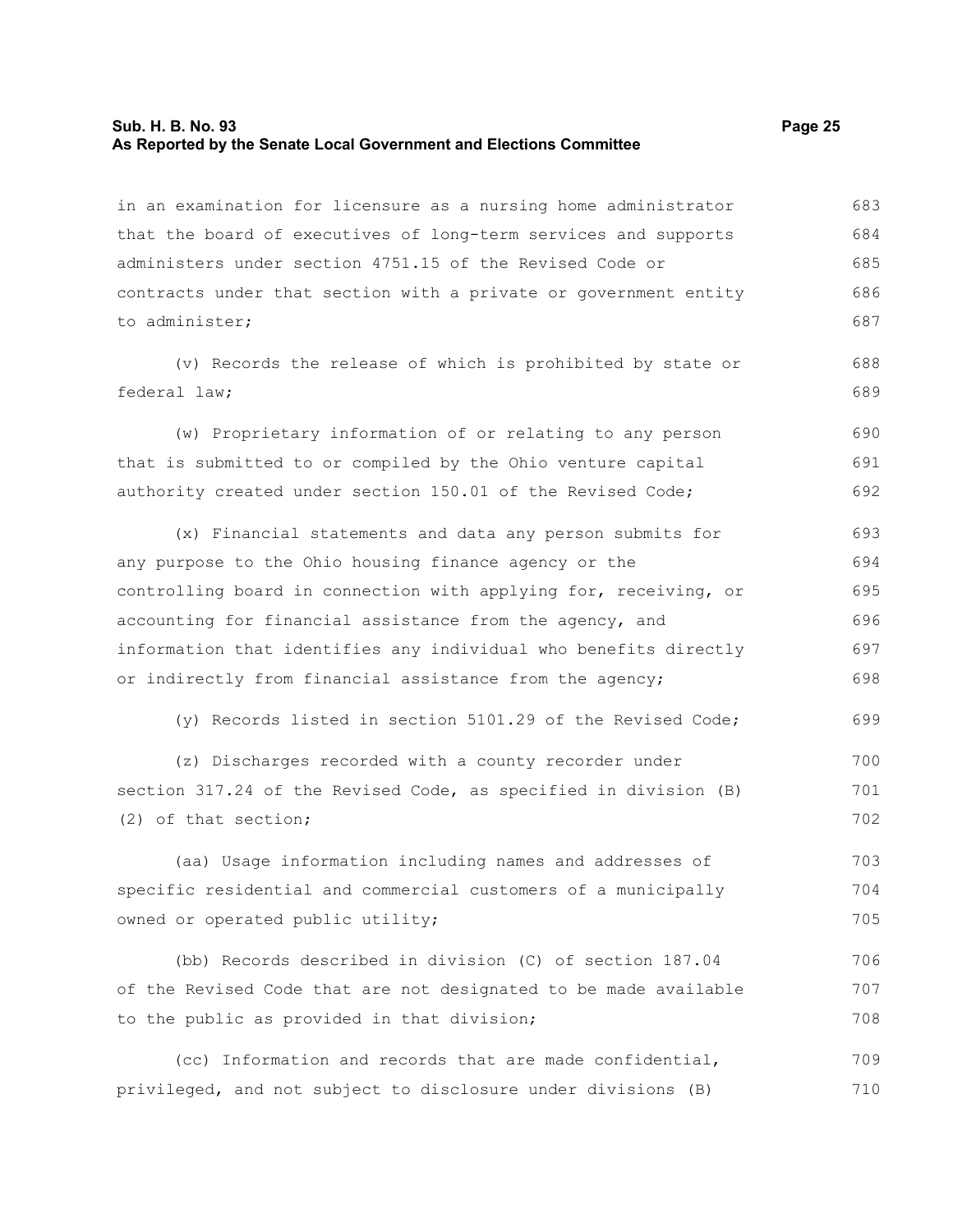| and (C) of section 2949.221 of the Revised Code;                             | 711 |
|------------------------------------------------------------------------------|-----|
| (dd) Personal information, as defined in section 149.45 of                   | 712 |
| the Revised Code;                                                            | 713 |
| (ee) The confidential name, address, and other personally                    | 714 |
| identifiable information of a program participant in the address             | 715 |
| confidentiality program established under sections 111.41 to                 | 716 |
| 111.47 of the Revised Code, including the contents of any                    | 717 |
| application for absent voter's ballots, absent voter's ballot                | 718 |
| identification envelope statement of voter, or provisional                   | 719 |
| ballot affirmation completed by a program participant who has a              | 720 |
| confidential voter registration record <sub>7</sub> and; records or portions | 721 |
| of records pertaining to that program that identify the number               | 722 |
| of program participants that reside within a precinct, ward,                 | 723 |
| township, municipal corporation, county, or any other geographic             | 724 |
| area smaller than the state; and any real property                           | 725 |
| confidentiality notice filed under section 111.431 of the                    | 726 |
| Revised Code and the information described in division (C) of                | 727 |
| that section. As used in this division, "confidential address"               | 728 |
| and "program participant" have the meaning defined in section                | 729 |
| 111.41 of the Revised Code.                                                  | 730 |
| (ff) Orders for active military service of an individual                     | 731 |
|                                                                              |     |
| serving or with previous service in the armed forces of the                  | 732 |

serving or with previous service in the armed forces of the United States, including a reserve component, or the Ohio organized militia, except that, such order becomes a public record on the day that is fifteen years after the published date or effective date of the call to order; 733 734 735 736

(gg) The name, address, contact information, or other personal information of an individual who is less than eighteen years of age that is included in any record related to a traffic accident involving a school vehicle in which the individual was 737 738 739 740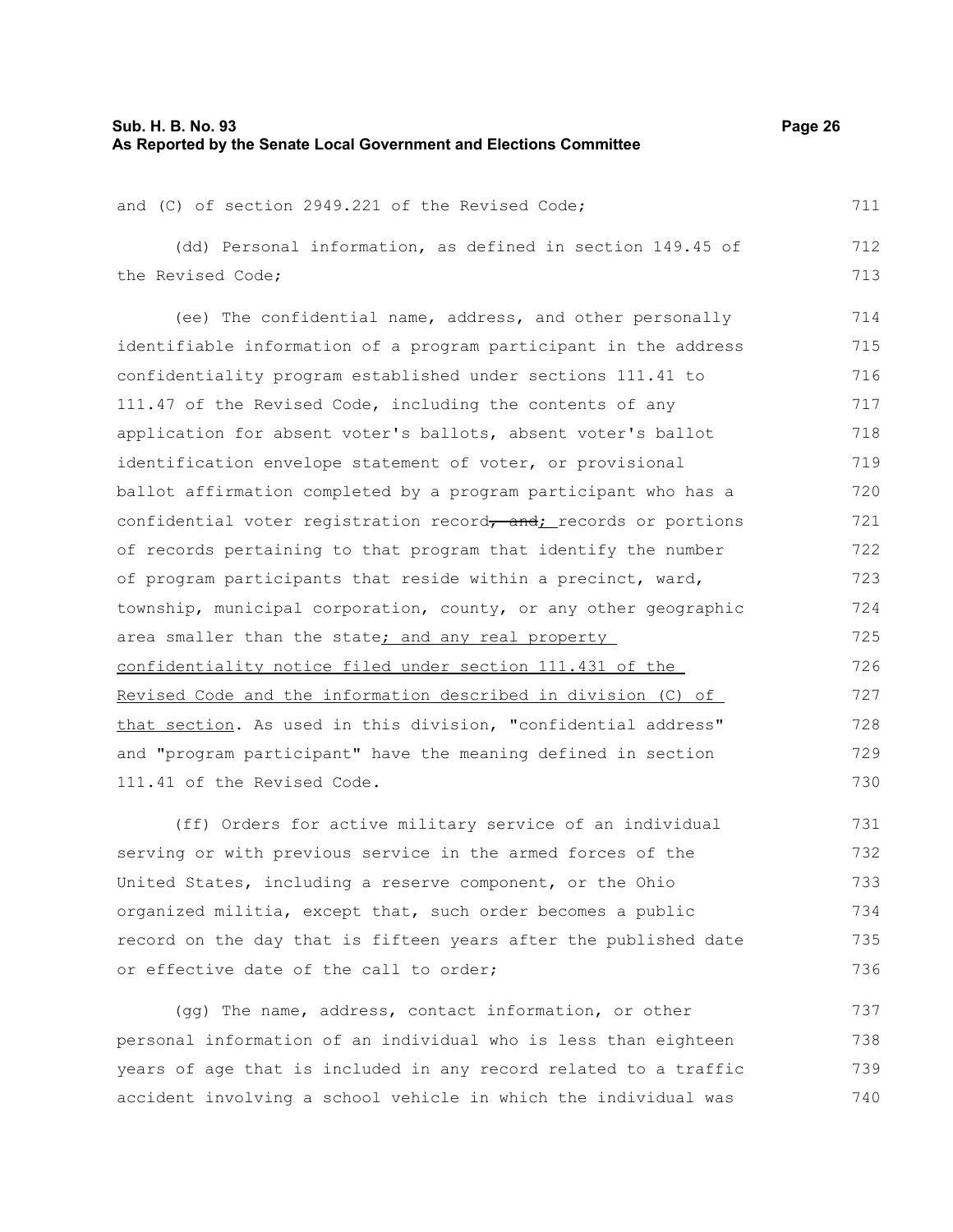### **Sub. H. B. No. 93 Page 27 As Reported by the Senate Local Government and Elections Committee**

an occupant at the time of the accident;

(hh) Protected health information, as defined in 45 C.F.R. 160.103, that is in a claim for payment for a health care product, service, or procedure, as well as any other health claims data in another document that reveals the identity of an individual who is the subject of the data or could be used to reveal that individual's identity; 742 743 744 745 746 747

(ii) Any depiction by photograph, film, videotape, or printed or digital image under either of the following circumstances: 748 749 750

(i) The depiction is that of a victim of an offense the release of which would be, to a reasonable person of ordinary sensibilities, an offensive and objectionable intrusion into the victim's expectation of bodily privacy and integrity.

(ii) The depiction captures or depicts the victim of a sexually oriented offense, as defined in section 2950.01 of the Revised Code, at the actual occurrence of that offense. 755 756 757

(jj) Restricted portions of a body-worn camera or dashboard camera recording; 758 759

(kk) In the case of a fetal-infant mortality review board acting under sections 3707.70 to 3707.77 of the Revised Code, records, documents, reports, or other information presented to the board or a person abstracting such materials on the board's behalf, statements made by review board members during board meetings, all work products of the board, and data submitted by the board to the department of health or a national infant death review database, other than the report prepared pursuant to section 3707.77 of the Revised Code. 760 761 762 763 764 765 766 767 768

(ll) Records, documents, reports, or other information

741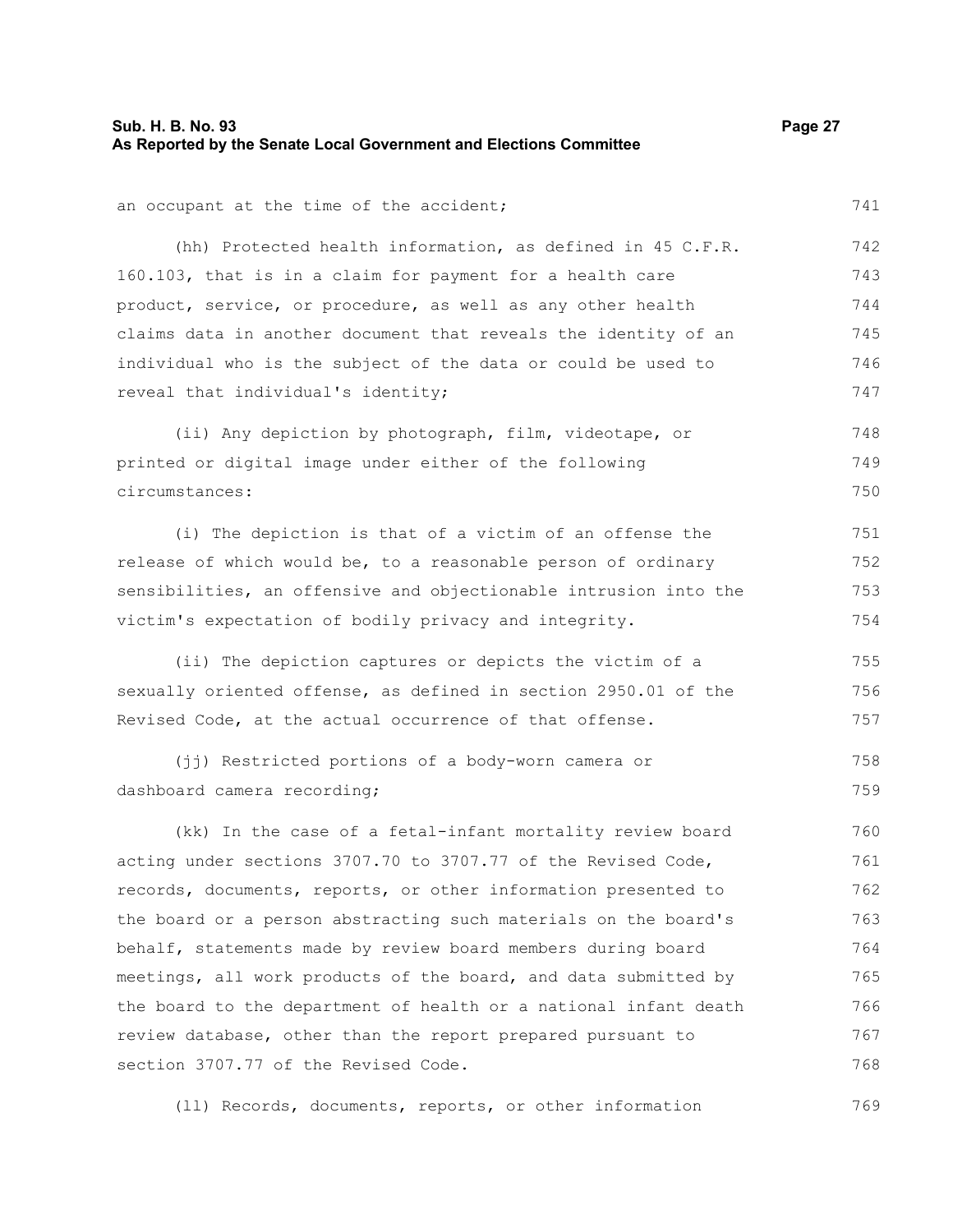#### **Sub. H. B. No. 93 Page 28 As Reported by the Senate Local Government and Elections Committee**

presented to the pregnancy-associated mortality review board established under section 3738.01 of the Revised Code, statements made by board members during board meetings, all work products of the board, and data submitted by the board to the department of health, other than the biennial reports prepared under section 3738.08 of the Revised Code; 770 771 772 773 774 775

(mm) Telephone numbers for a victim, as defined in section 2930.01 of the Revised Code, a witness to a crime, or a party to a motor vehicle accident subject to the requirements of section 5502.11 of the Revised Code that are listed on any law enforcement record or report, other than when requested by an insurer or insurance agent investigating an insurance claim resulting from a motor vehicle accident. 776 777 778 779 780 781 782

A record that is not a public record under division (A)(1) of this section and that, under law, is permanently retained becomes a public record on the day that is seventy-five years after the day on which the record was created, except for any record protected by the attorney-client privilege, a trial preparation record as defined in this section, a statement prohibiting the release of identifying information signed under section 3107.083 of the Revised Code, a denial of release form filed pursuant to section 3107.46 of the Revised Code, or any record that is exempt from release or disclosure under section 149.433 of the Revised Code. If the record is a birth certificate and a biological parent's name redaction request form has been accepted under section 3107.391 of the Revised Code, the name of that parent shall be redacted from the birth certificate before it is released under this paragraph. If any other section of the Revised Code establishes a time period for disclosure of a record that conflicts with the time period specified in this section, the time period in the other section 783 784 785 786 787 788 789 790 791 792 793 794 795 796 797 798 799 800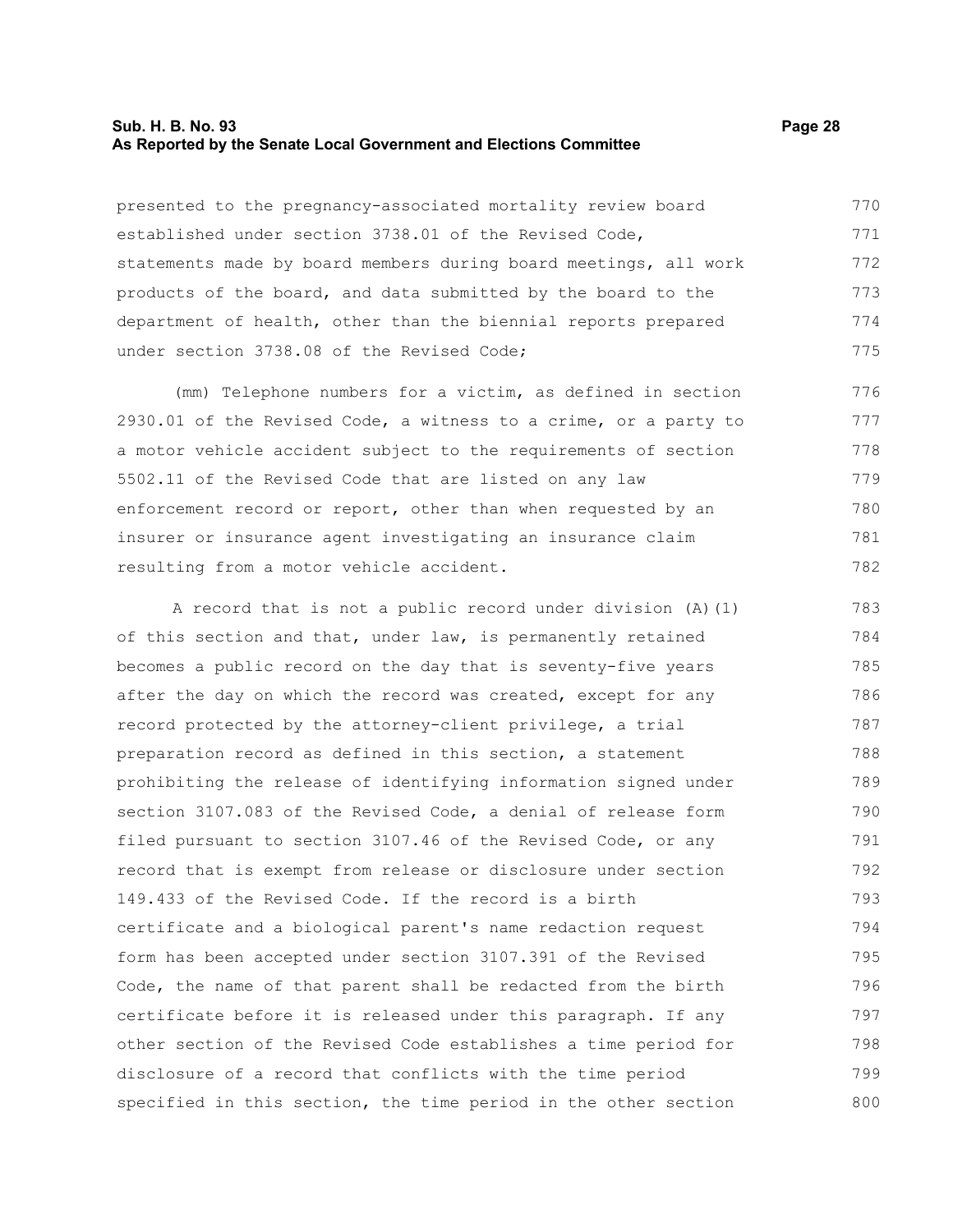### **Sub. H. B. No. 93 Page 29 As Reported by the Senate Local Government and Elections Committee**

#### prevails.

(2) "Confidential law enforcement investigatory record" means any record that pertains to a law enforcement matter of a criminal, quasi-criminal, civil, or administrative nature, but only to the extent that the release of the record would create a high probability of disclosure of any of the following: 802 803 804 805 806

(a) The identity of a suspect who has not been charged with the offense to which the record pertains, or of an information source or witness to whom confidentiality has been reasonably promised; 807 808 809 810

(b) Information provided by an information source or witness to whom confidentiality has been reasonably promised, which information would reasonably tend to disclose the source's or witness's identity; 811 812 813 814

(c) Specific confidential investigatory techniques or procedures or specific investigatory work product; 815 816

(d) Information that would endanger the life or physical safety of law enforcement personnel, a crime victim, a witness, or a confidential information source. 817 818 819

(3) "Medical record" means any document or combination of documents, except births, deaths, and the fact of admission to or discharge from a hospital, that pertains to the medical history, diagnosis, prognosis, or medical condition of a patient and that is generated and maintained in the process of medical treatment. 820 821 822 823 824 825

(4) "Trial preparation record" means any record that contains information that is specifically compiled in reasonable anticipation of, or in defense of, a civil or criminal action or proceeding, including the independent thought processes and 826 827 828 829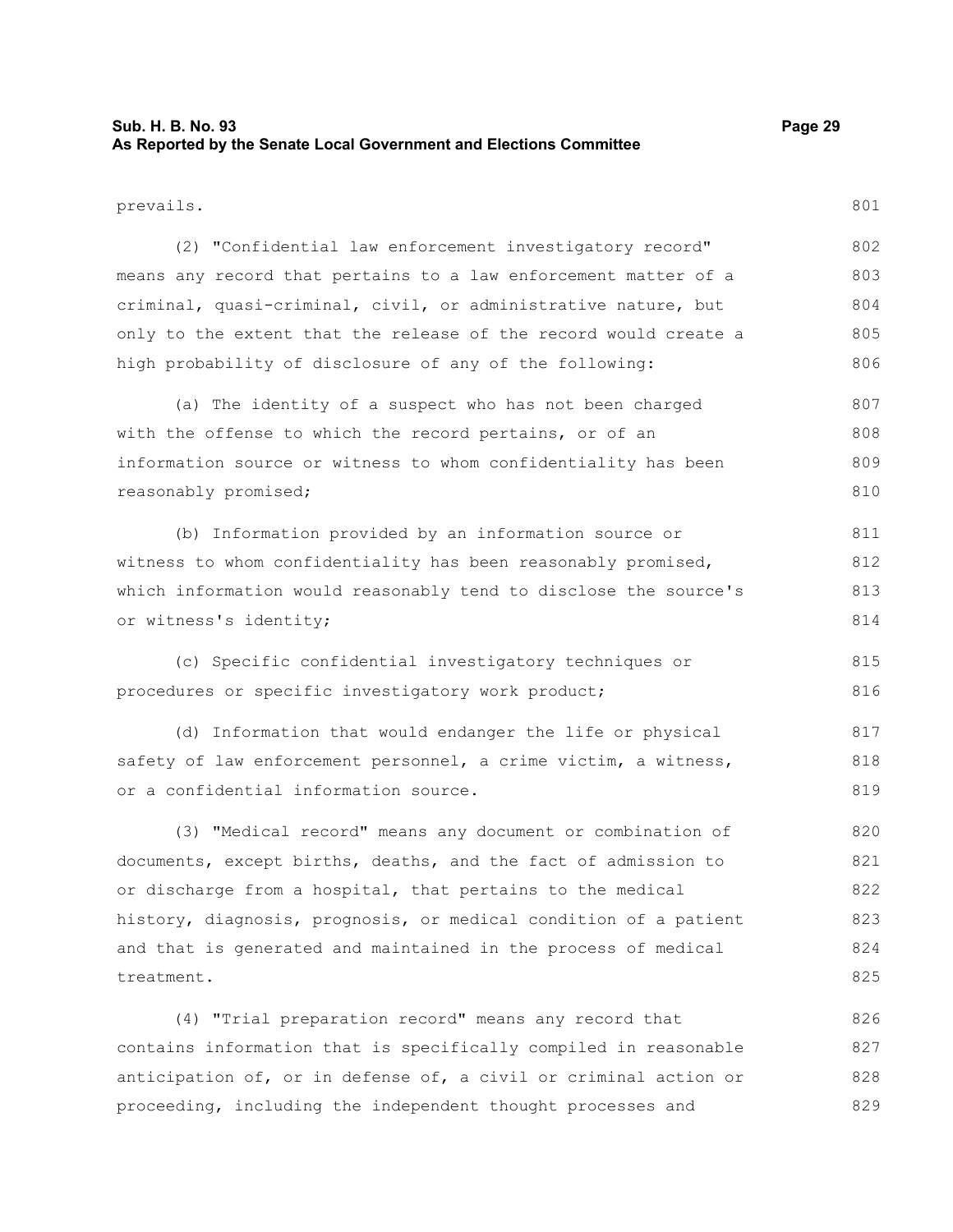### **Sub. H. B. No. 93 Page 30 As Reported by the Senate Local Government and Elections Committee**

personal trial preparation of an attorney.

(5) "Intellectual property record" means a record, other than a financial or administrative record, that is produced or collected by or for faculty or staff of a state institution of higher learning in the conduct of or as a result of study or research on an educational, commercial, scientific, artistic, technical, or scholarly issue, regardless of whether the study or research was sponsored by the institution alone or in conjunction with a governmental body or private concern, and that has not been publicly released, published, or patented. 831 832 833 834 835 836 837 838 839

(6) "Donor profile record" means all records about donors or potential donors to a public institution of higher education except the names and reported addresses of the actual donors and the date, amount, and conditions of the actual donation. 840 841 842 843

(7) "Designated public service worker" means a peace officer, parole officer, probation officer, bailiff, prosecuting attorney, assistant prosecuting attorney, correctional employee, county or multicounty corrections officer, community-based correctional facility employee, youth services employee, firefighter, EMT, medical director or member of a cooperating physician advisory board of an emergency medical service organization, state board of pharmacy employee, investigator of the bureau of criminal identification and investigation, judge, magistrate, or federal law enforcement officer. 844 845 846 847 848 849 850 851 852 853

(8) "Designated public service worker residential and familial information" means any information that discloses any of the following about a designated public service worker: 854 855 856

(a) The address of the actual personal residence of a designated public service worker, except for the following 857 858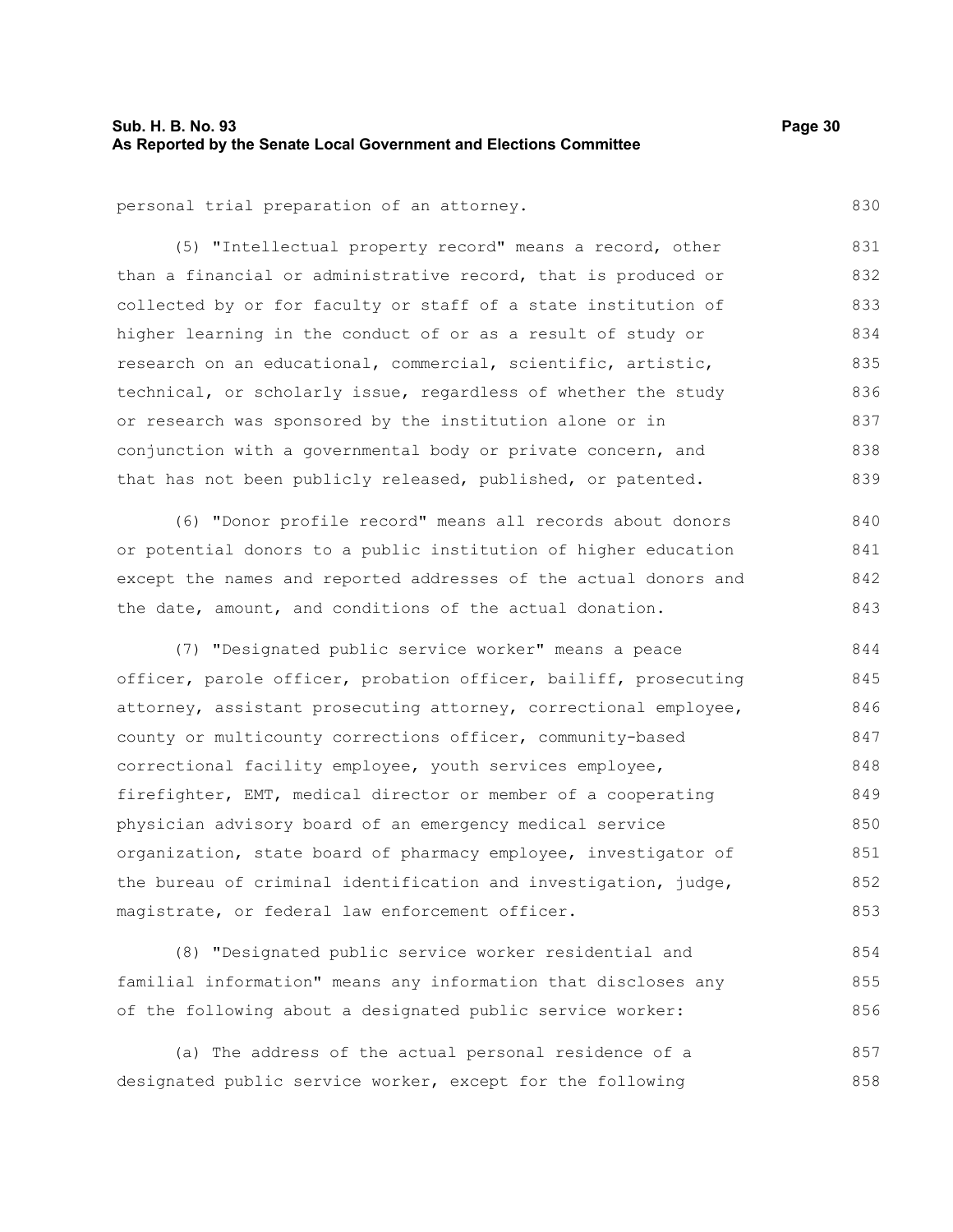| As Reported by the Senate Local Government and Elections Committee |     |
|--------------------------------------------------------------------|-----|
| information:                                                       | 859 |
| (i) The address of the actual personal residence of a              | 860 |
| prosecuting attorney or judge; and                                 | 861 |
| (ii) The state or political subdivision in which a                 | 862 |
| designated public service worker resides.                          | 863 |
| (b) Information compiled from referral to or participation         | 864 |
| in an employee assistance program;                                 | 865 |
| (c) The social security number, the residential telephone          | 866 |
| number, any bank account, debit card, charge card, or credit       | 867 |
| card number, or the emergency telephone number of, or any          | 868 |
| medical information pertaining to, a designated public service     | 869 |
| worker;                                                            | 870 |
| (d) The name of any beneficiary of employment benefits,            | 871 |
| including, but not limited to, life insurance benefits, provided   | 872 |
| to a designated public service worker by the designated public     | 873 |
| service worker's employer;                                         | 874 |
| (e) The identity and amount of any charitable or                   | 875 |
| employment benefit deduction made by the designated public         | 876 |
| service worker's employer from the designated public service       | 877 |
| worker's compensation, unless the amount of the deduction is       | 878 |
| required by state or federal law;                                  | 879 |
| (f) The name, the residential address, the name of the             | 880 |
| employer, the address of the employer, the social security         | 881 |
| number, the residential telephone number, any bank account,        | 882 |
| debit card, charge card, or credit card number, or the emergency   | 883 |
| telephone number of the spouse, a former spouse, or any child of   | 884 |
| a designated public service worker;                                | 885 |

(g) A photograph of a peace officer who holds a position 886

**Sub. H. B. No. 93** Page 31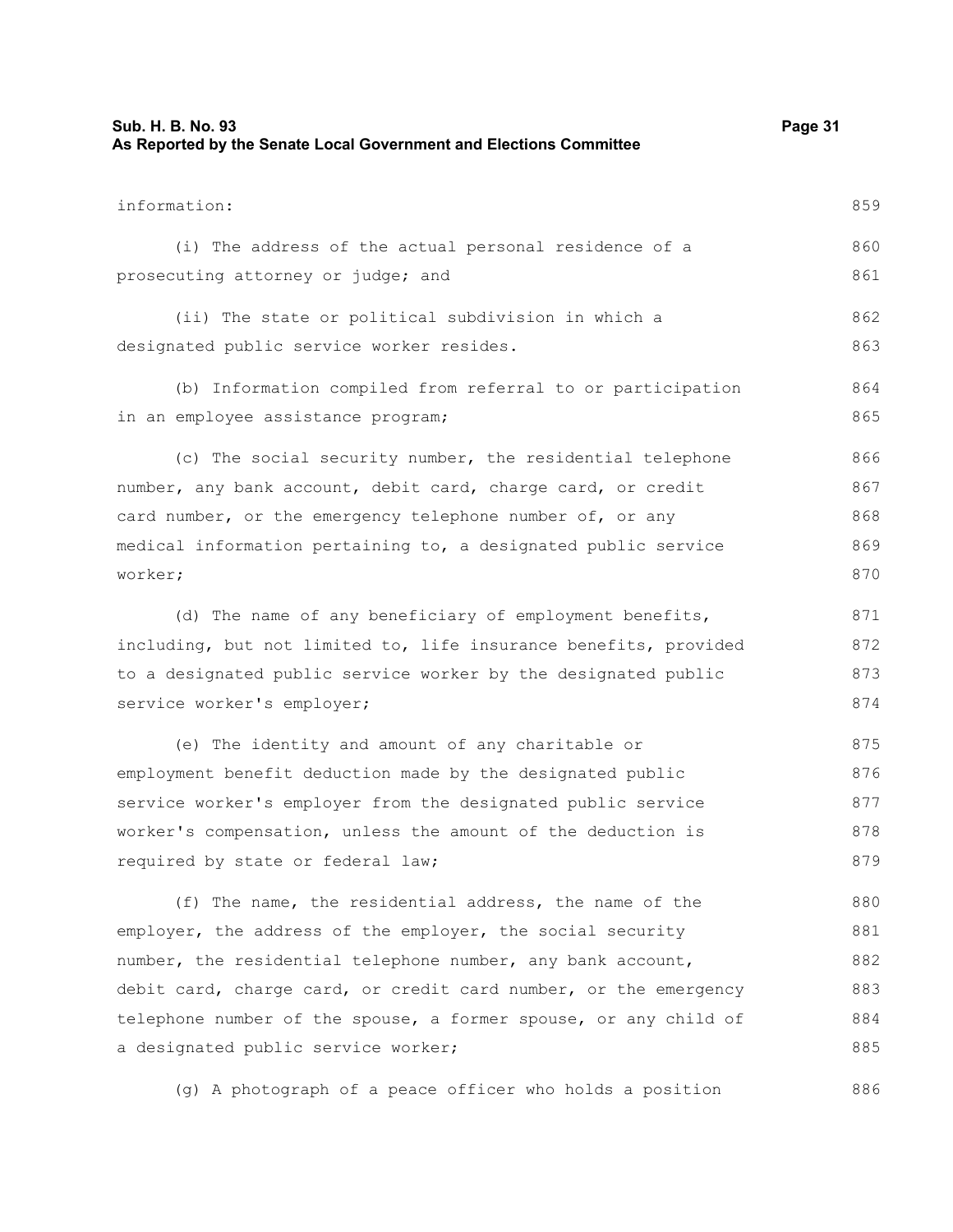#### **Sub. H. B. No. 93 Page 32 As Reported by the Senate Local Government and Elections Committee**

or has an assignment that may include undercover or plain clothes positions or assignments as determined by the peace officer's appointing authority.

(9) As used in divisions (A)(7) and (15) to (17) of this section: 890 891

"Peace officer" has the meaning defined in section 109.71 of the Revised Code and also includes the superintendent and troopers of the state highway patrol; it does not include the sheriff of a county or a supervisory employee who, in the absence of the sheriff, is authorized to stand in for, exercise the authority of, and perform the duties of the sheriff. 892 893 894 895 896 897

"Correctional employee" means any employee of the department of rehabilitation and correction who in the course of performing the employee's job duties has or has had contact with inmates and persons under supervision. 898 899 900 901

"County or multicounty corrections officer" means any corrections officer employed by any county or multicounty correctional facility. 902 903 904

"Youth services employee" means any employee of the department of youth services who in the course of performing the employee's job duties has or has had contact with children committed to the custody of the department of youth services. 905 906 907 908

"Firefighter" means any regular, paid or volunteer, member of a lawfully constituted fire department of a municipal corporation, township, fire district, or village. 909 910 911

"EMT" means EMTs-basic, EMTs-I, and paramedics that provide emergency medical services for a public emergency medical service organization. "Emergency medical service organization," "EMT-basic," "EMT-I," and "paramedic" have the 912 913 914 915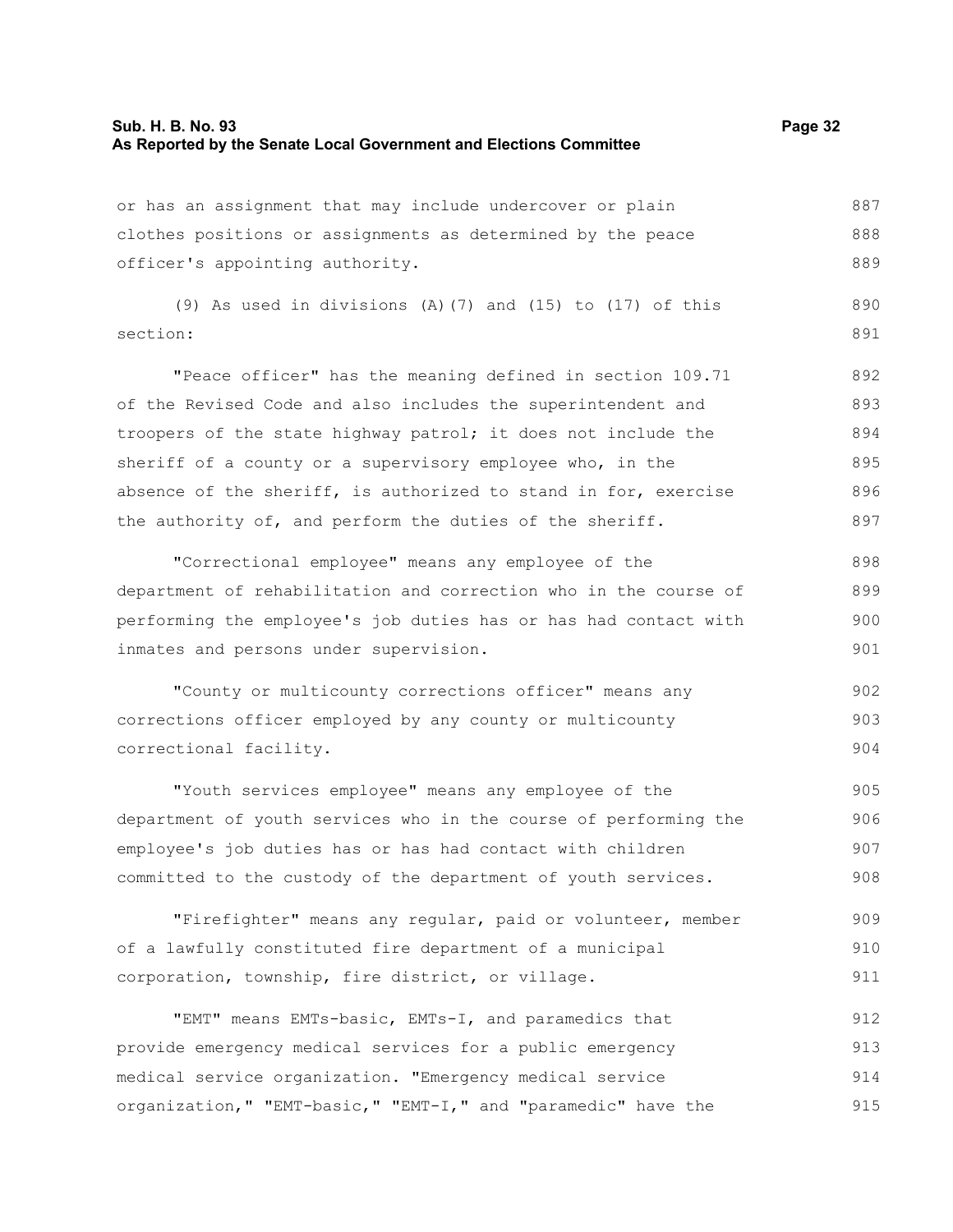### **Sub. H. B. No. 93 Page 33 As Reported by the Senate Local Government and Elections Committee**

| meanings defined in section 4765.01 of the Revised Code.         | 916 |
|------------------------------------------------------------------|-----|
| "Investigator of the bureau of criminal identification and       | 917 |
| investigation" has the meaning defined in section 2903.11 of the | 918 |
| Revised Code.                                                    | 919 |
| "Federal law enforcement officer" has the meaning defined        | 920 |
| in section 9.88 of the Revised Code.                             | 921 |
| (10) "Information pertaining to the recreational                 | 922 |
| activities of a person under the age of eighteen" means          | 923 |
| information that is kept in the ordinary course of business by a | 924 |
| public office, that pertains to the recreational activities of a | 925 |
| person under the age of eighteen years, and that discloses any   | 926 |
| of the following:                                                | 927 |
| (a) The address or telephone number of a person under the        | 928 |
| age of eighteen or the address or telephone number of that       | 929 |
| person's parent, guardian, custodian, or emergency contact       | 930 |
| person;                                                          | 931 |
| (b) The social security number, birth date, or                   | 932 |
| photographic image of a person under the age of eighteen;        | 933 |
| (c) Any medical record, history, or information pertaining       | 934 |
| to a person under the age of eighteen;                           | 935 |
| (d) Any additional information sought or required about a        | 936 |
| person under the age of eighteen for the purpose of allowing     | 937 |
| that person to participate in any recreational activity          | 938 |
| conducted or sponsored by a public office or to use or obtain    | 939 |
| admission privileges to any recreational facility owned or       | 940 |
| operated by a public office.                                     | 941 |
| (11) "Community control sanction" has the meaning defined        | 942 |
| in section 2929.01 of the Revised Code.                          | 943 |
|                                                                  |     |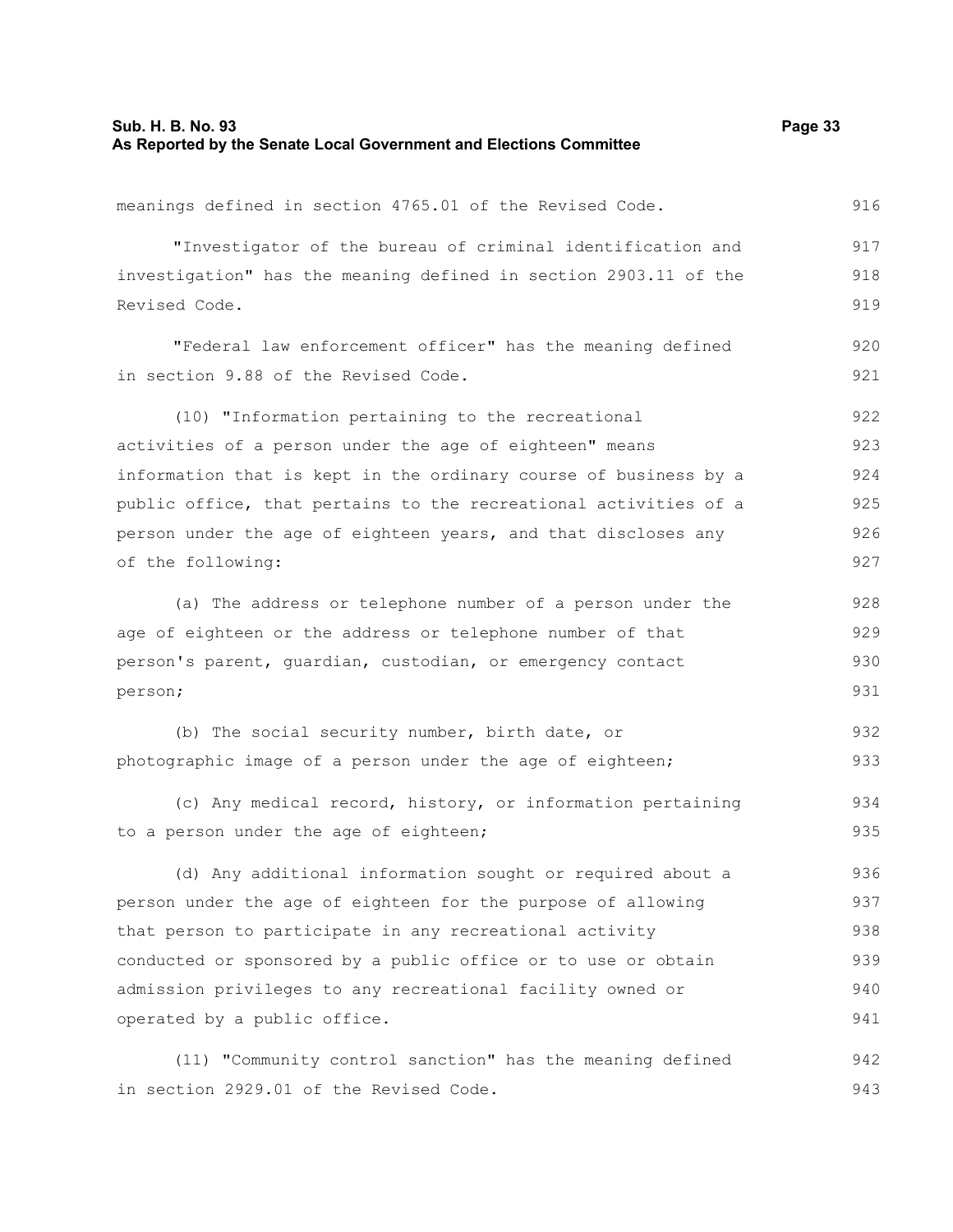#### **Sub. H. B. No. 93 Page 34 As Reported by the Senate Local Government and Elections Committee**

| (12) "Post-release control sanction" has the meaning |  |  | 944 |
|------------------------------------------------------|--|--|-----|
| defined in section 2967.01 of the Revised Code.      |  |  | 945 |

(13) "Redaction" means obscuring or deleting any information that is exempt from the duty to permit public inspection or copying from an item that otherwise meets the definition of a "record" in section 149.011 of the Revised Code. 946 947 948 949

(14) "Designee," "elected official," and "future official" have the meanings defined in section 109.43 of the Revised Code. 950 951

(15) "Body-worn camera" means a visual and audio recording device worn on the person of a peace officer while the peace officer is engaged in the performance of the peace officer's duties. 952 953 954 955

(16) "Dashboard camera" means a visual and audio recording device mounted on a peace officer's vehicle or vessel that is used while the peace officer is engaged in the performance of the peace officer's duties. 956 957 958 959

(17) "Restricted portions of a body-worn camera or dashboard camera recording" means any visual or audio portion of a body-worn camera or dashboard camera recording that shows, communicates, or discloses any of the following: 960 961 962 963

(a) The image or identity of a child or information that could lead to the identification of a child who is a primary subject of the recording when the law enforcement agency knows or has reason to know the person is a child based on the law enforcement agency's records or the content of the recording; 964 965 966 967 968

(b) The death of a person or a deceased person's body, unless the death was caused by a peace officer or, subject to division (H)(1) of this section, the consent of the decedent's executor or administrator has been obtained; 969 970 971 972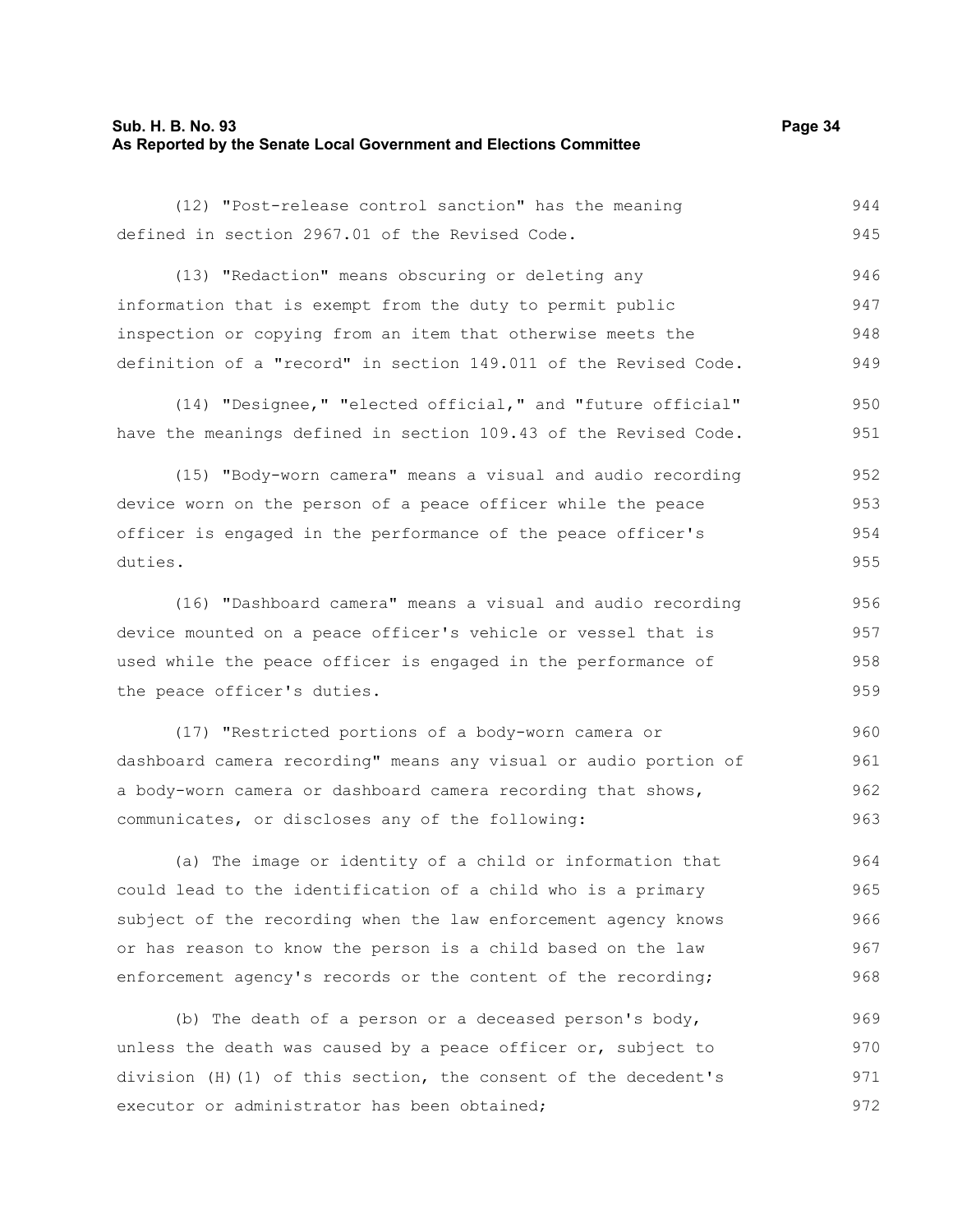#### **Sub. H. B. No. 93 Page 35 As Reported by the Senate Local Government and Elections Committee**

(c) The death of a peace officer, firefighter, paramedic, or other first responder, occurring while the decedent was engaged in the performance of official duties, unless, subject to division (H)(1) of this section, the consent of the decedent's executor or administrator has been obtained; 973 974 975 976 977

(d) Grievous bodily harm, unless the injury was effected by a peace officer or, subject to division (H)(1) of this section, the consent of the injured person or the injured person's guardian has been obtained; 978 979 980 981

(e) An act of severe violence against a person that results in serious physical harm to the person, unless the act and injury was effected by a peace officer or, subject to division (H)(1) of this section, the consent of the injured person or the injured person's guardian has been obtained; 982 983 984 985 986

(f) Grievous bodily harm to a peace officer, firefighter, paramedic, or other first responder, occurring while the injured person was engaged in the performance of official duties, unless, subject to division (H)(1) of this section, the consent of the injured person or the injured person's guardian has been obtained; 987 988 989 990 991 992

(g) An act of severe violence resulting in serious physical harm against a peace officer, firefighter, paramedic, or other first responder, occurring while the injured person was engaged in the performance of official duties, unless, subject to division (H)(1) of this section, the consent of the injured person or the injured person's guardian has been obtained; 993 994 995 996 997 998

(h) A person's nude body, unless, subject to division (H) (1) of this section, the person's consent has been obtained; 999 1000

(i) Protected health information, the identity of a person 1001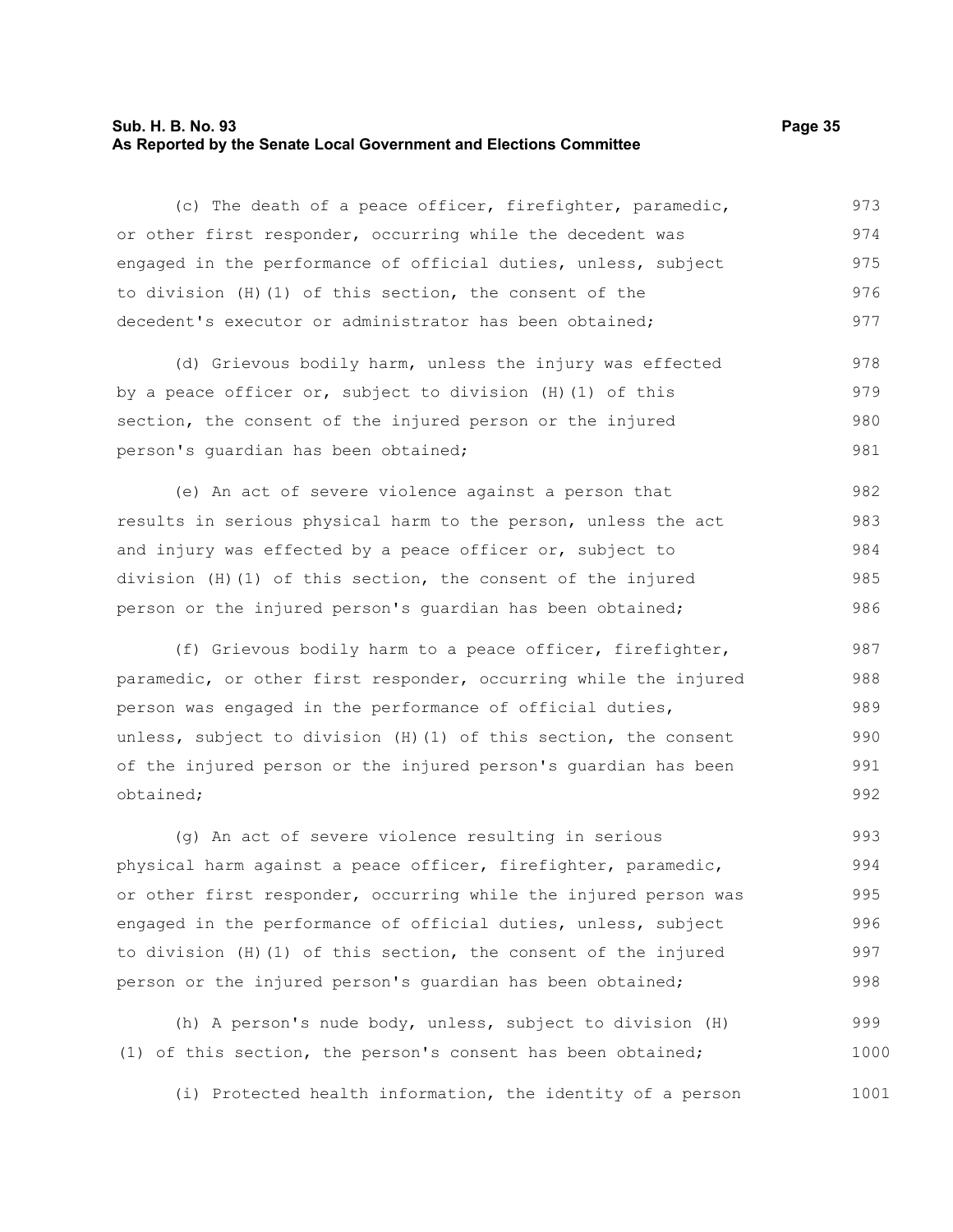#### **Sub. H. B. No. 93 Page 36 As Reported by the Senate Local Government and Elections Committee**

in a health care facility who is not the subject of a law enforcement encounter, or any other information in a health care facility that could identify a person who is not the subject of a law enforcement encounter; 1002 1003 1004 1005

(j) Information that could identify the alleged victim of a sex offense, menacing by stalking, or domestic violence; 1006 1007

(k) Information, that does not constitute a confidential law enforcement investigatory record, that could identify a person who provides sensitive or confidential information to a law enforcement agency when the disclosure of the person's identity or the information provided could reasonably be expected to threaten or endanger the safety or property of the person or another person; 1008 1009 1010 1011 1012 1013 1014

(l) Personal information of a person who is not arrested, cited, charged, or issued a written warning by a peace officer; 1015 1016

(m) Proprietary police contingency plans or tactics that are intended to prevent crime and maintain public order and safety; 1017 1018 1019

(n) A personal conversation unrelated to work between peace officers or between a peace officer and an employee of a law enforcement agency; 1020 1021 1022

(o) A conversation between a peace officer and a member of the public that does not concern law enforcement activities; 1023 1024

(p) The interior of a residence, unless the interior of a residence is the location of an adversarial encounter with, or a use of force by, a peace officer; 1025 1026 1027

(q) Any portion of the interior of a private business that is not open to the public, unless an adversarial encounter with, 1028 1029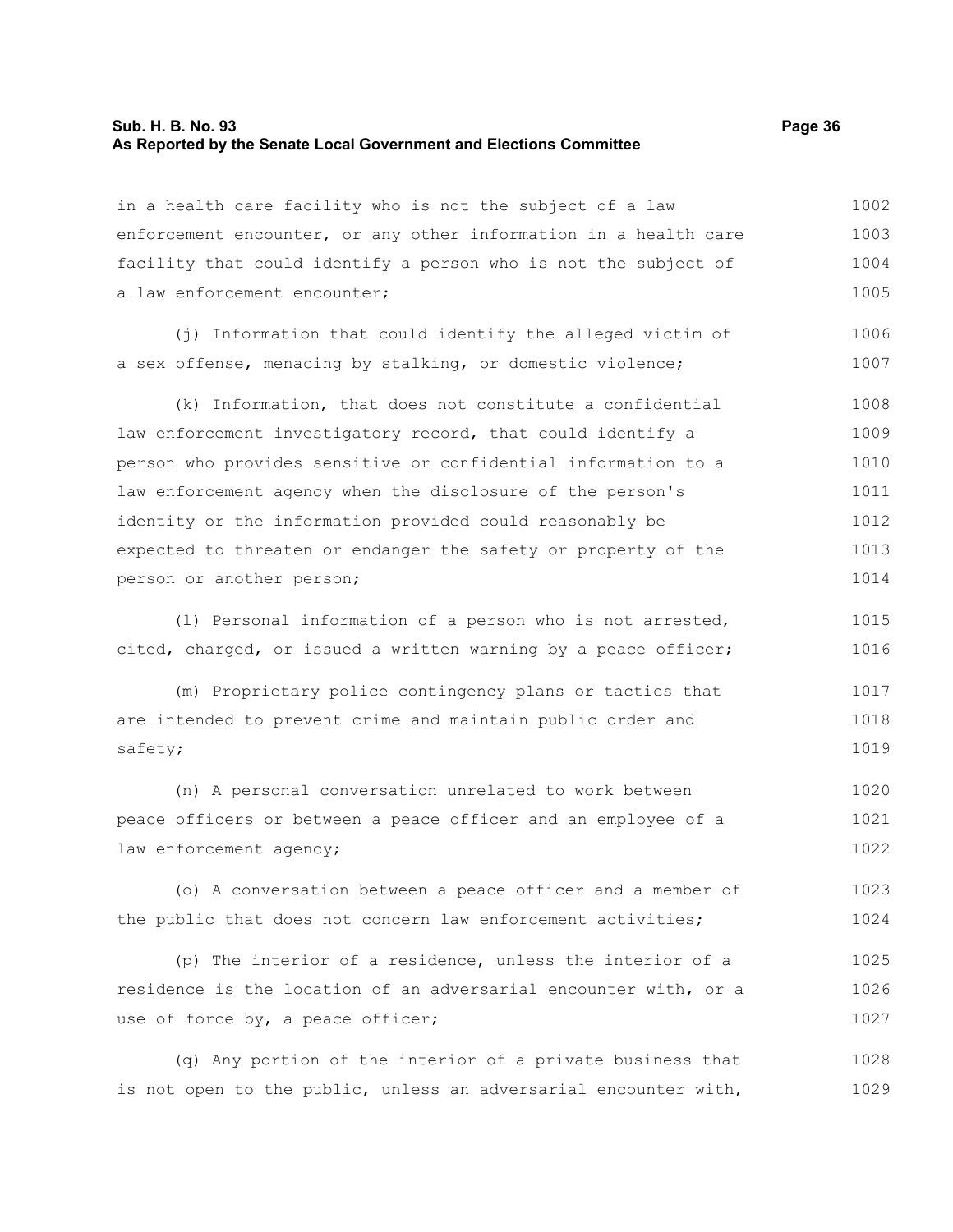| or a use of force by, a peace officer occurs in that location.   | 1030 |
|------------------------------------------------------------------|------|
| As used in division (A) (17) of this section:                    | 1031 |
| "Grievous bodily harm" has the same meaning as in section        | 1032 |
| 5924.120 of the Revised Code.                                    | 1033 |
| "Health care facility" has the same meaning as in section        | 1034 |
| 1337.11 of the Revised Code.                                     | 1035 |
| "Protected health information" has the same meaning as in        | 1036 |
| 45 C.F.R. 160.103.                                               | 1037 |
| "Law enforcement agency" has the same meaning as in              | 1038 |
| section 2925.61 of the Revised Code.                             | 1039 |
| "Personal information" means any government-issued               | 1040 |
| identification number, date of birth, address, financial         | 1041 |
| information, or criminal justice information from the law        | 1042 |
| enforcement automated data system or similar databases.          | 1043 |
| "Sex offense" has the same meaning as in section 2907.10         | 1044 |
| of the Revised Code.                                             | 1045 |
| "Firefighter," "paramedic," and "first responder" have the       | 1046 |
| same meanings as in section 4765.01 of the Revised Code.         | 1047 |
| (18) "Insurer" and "insurance agent" have the same               | 1048 |
| meanings as in section 3905.01 of the Revised Code.              | 1049 |
| (B) (1) Upon request and subject to division (B) (8) of this     | 1050 |
| section, all public records responsive to the request shall be   | 1051 |
| promptly prepared and made available for inspection to any       | 1052 |
| person at all reasonable times during regular business hours.    | 1053 |
| Subject to division (B) (8) of this section, upon request by any | 1054 |
| person, a public office or person responsible for public records | 1055 |
| shall make copies of the requested public record available to    | 1056 |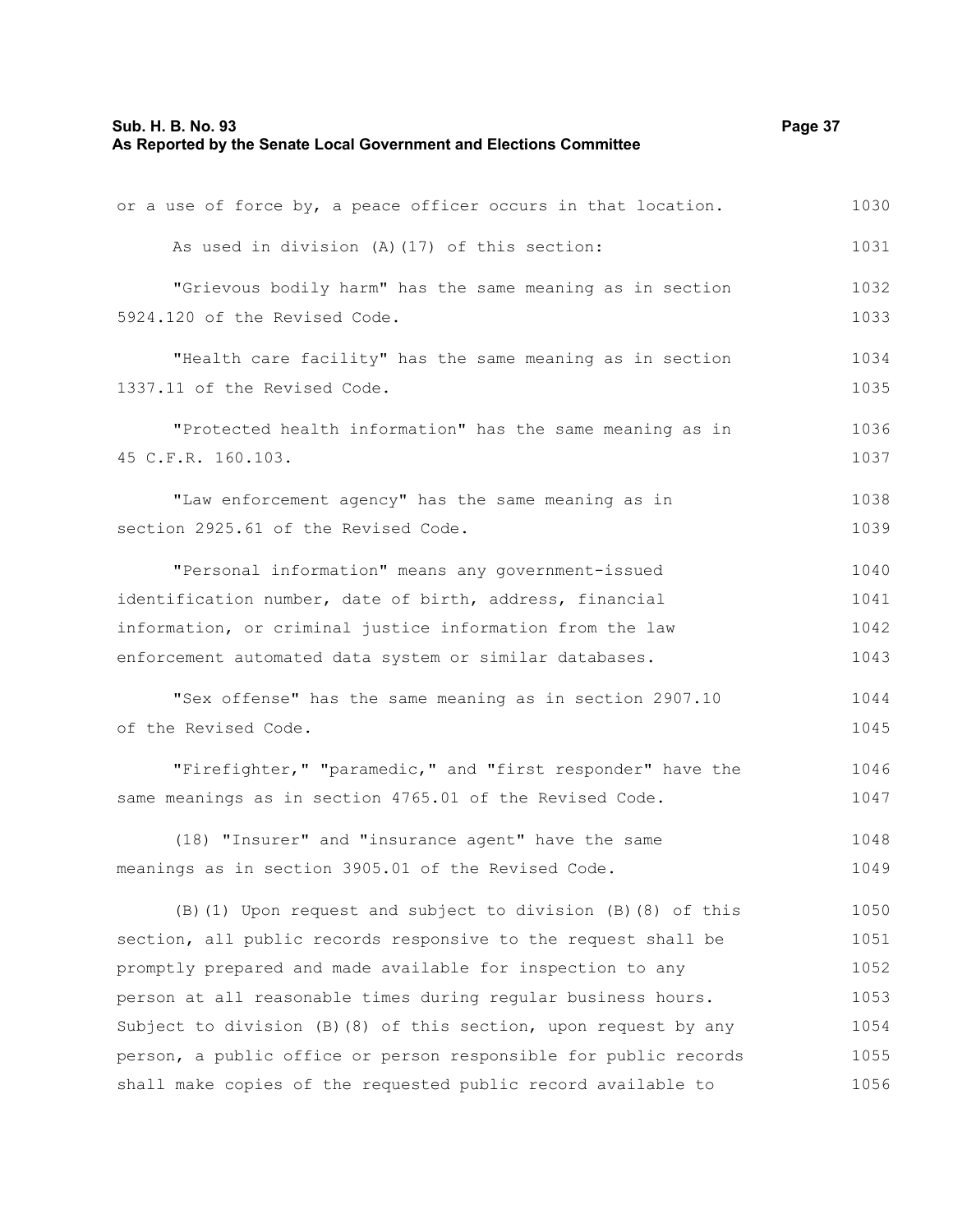#### **Sub. H. B. No. 93 Page 38 As Reported by the Senate Local Government and Elections Committee**

the requester at cost and within a reasonable period of time. If a public record contains information that is exempt from the duty to permit public inspection or to copy the public record, the public office or the person responsible for the public record shall make available all of the information within the public record that is not exempt. When making that public record available for public inspection or copying that public record, the public office or the person responsible for the public record shall notify the requester of any redaction or make the redaction plainly visible. A redaction shall be deemed a denial of a request to inspect or copy the redacted information, except if federal or state law authorizes or requires a public office to make the redaction. 1057 1058 1059 1060 1061 1062 1063 1064 1065 1066 1067 1068 1069

(2) To facilitate broader access to public records, a public office or the person responsible for public records shall organize and maintain public records in a manner that they can be made available for inspection or copying in accordance with division (B) of this section. A public office also shall have available a copy of its current records retention schedule at a location readily available to the public. If a requester makes an ambiguous or overly broad request or has difficulty in making a request for copies or inspection of public records under this section such that the public office or the person responsible for the requested public record cannot reasonably identify what public records are being requested, the public office or the person responsible for the requested public record may deny the request but shall provide the requester with an opportunity to revise the request by informing the requester of the manner in which records are maintained by the public office and accessed in the ordinary course of the public office's or person's duties. 1070 1071 1072 1073 1074 1075 1076 1077 1078 1079 1080 1081 1082 1083 1084 1085 1086 1087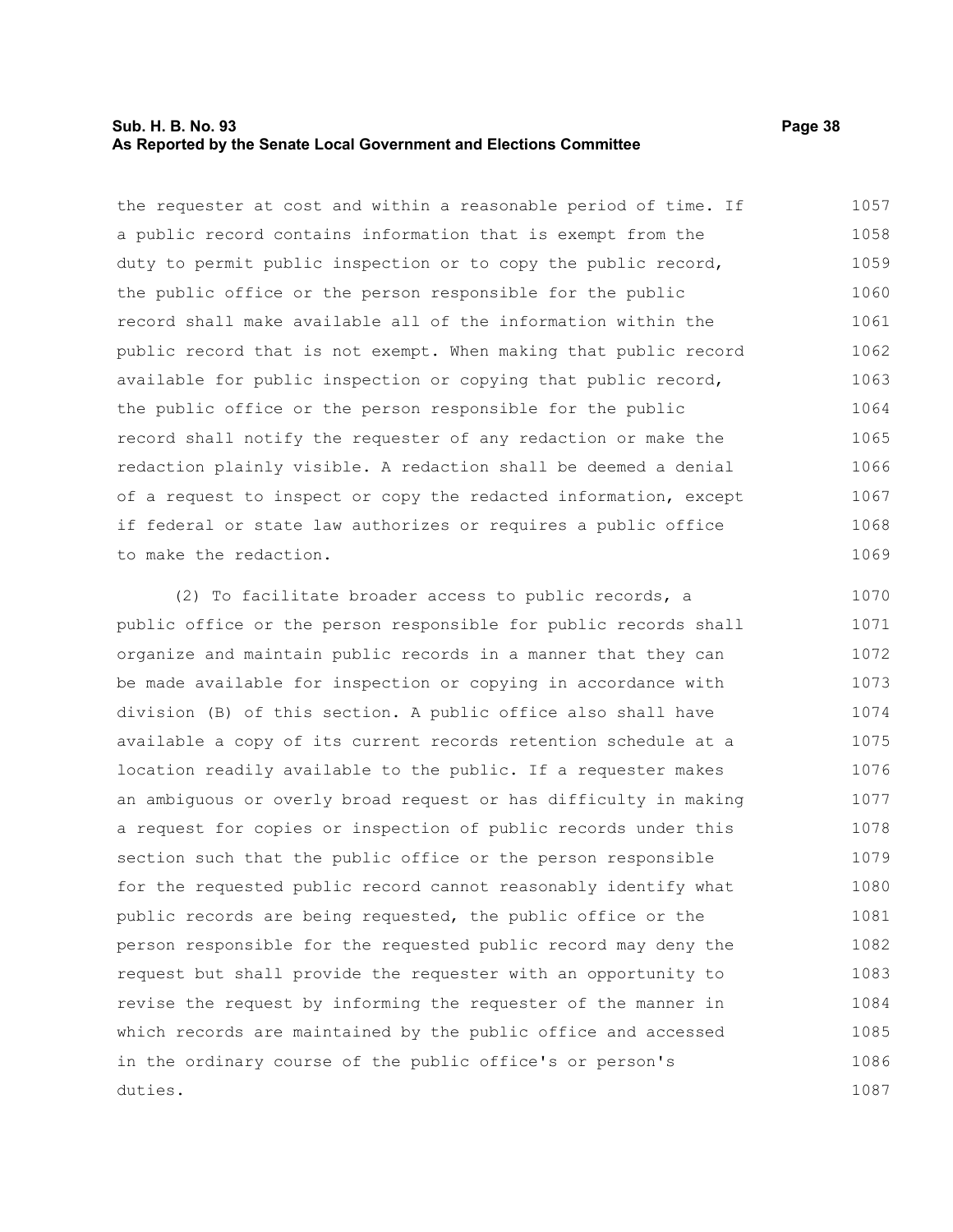#### **Sub. H. B. No. 93 Page 39 As Reported by the Senate Local Government and Elections Committee**

(3) If a request is ultimately denied, in part or in whole, the public office or the person responsible for the requested public record shall provide the requester with an explanation, including legal authority, setting forth why the request was denied. If the initial request was provided in writing, the explanation also shall be provided to the requester in writing. The explanation shall not preclude the public office or the person responsible for the requested public record from relying upon additional reasons or legal authority in defending an action commenced under division (C) of this section. 1088 1089 1090 1091 1092 1093 1094 1095 1096 1097

(4) Unless specifically required or authorized by state or federal law or in accordance with division (B) of this section, no public office or person responsible for public records may limit or condition the availability of public records by requiring disclosure of the requester's identity or the intended use of the requested public record. Any requirement that the requester disclose the requester's identity or the intended use of the requested public record constitutes a denial of the request. 1098 1099 1100 1101 1102 1103 1104 1105 1106

(5) A public office or person responsible for public records may ask a requester to make the request in writing, may ask for the requester's identity, and may inquire about the intended use of the information requested, but may do so only after disclosing to the requester that a written request is not mandatory, that the requester may decline to reveal the requester's identity or the intended use, and when a written request or disclosure of the identity or intended use would benefit the requester by enhancing the ability of the public office or person responsible for public records to identify, locate, or deliver the public records sought by the requester. 1107 1108 1109 1110 1111 1112 1113 1114 1115 1116 1117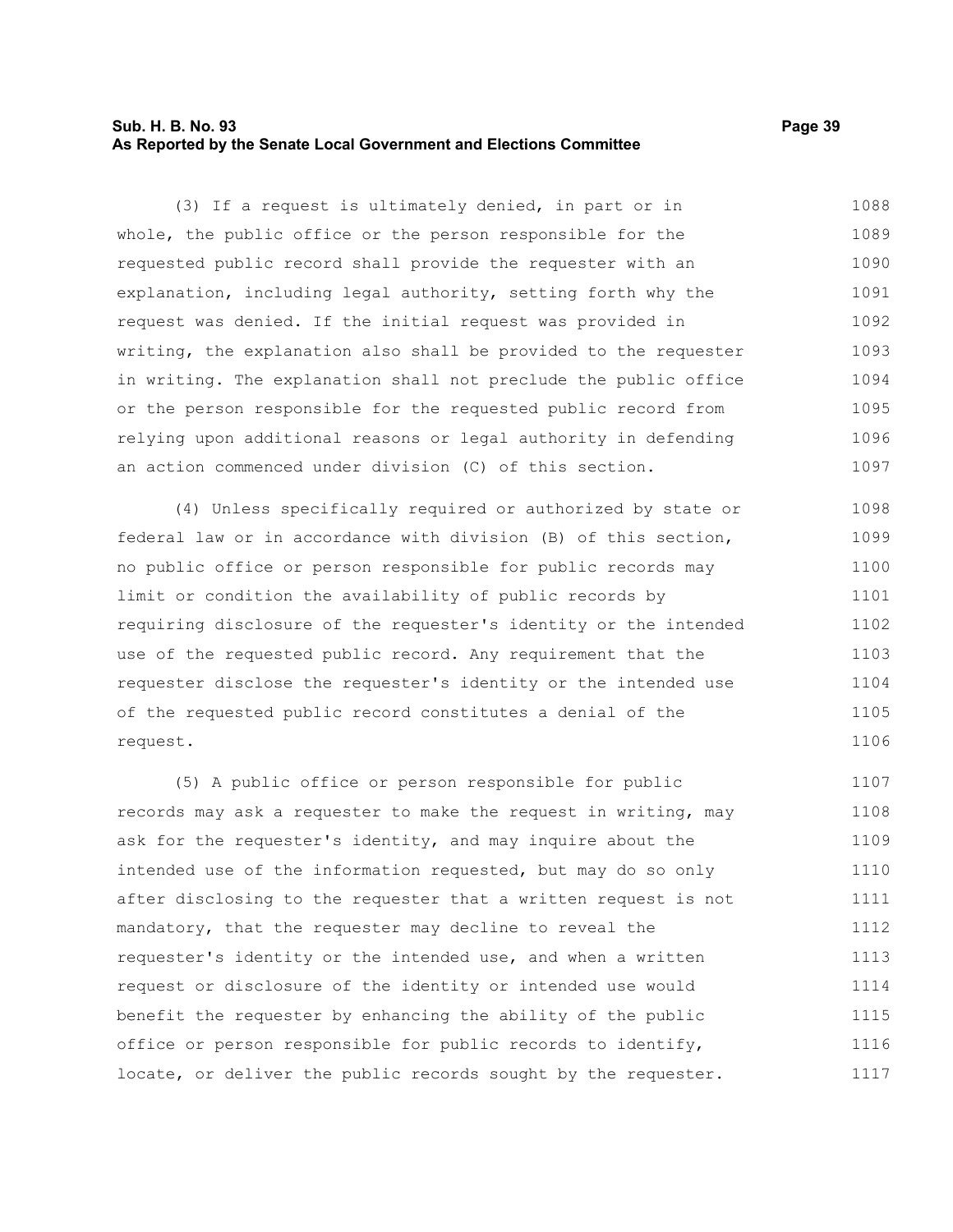#### **Sub. H. B. No. 93 Page 40 As Reported by the Senate Local Government and Elections Committee**

(6) If any person requests a copy of a public record in accordance with division (B) of this section, the public office or person responsible for the public record may require that person to pay in advance the cost involved in providing the copy of the public record in accordance with the choice made by the person requesting the copy under this division. The public office or the person responsible for the public record shall permit that person to choose to have the public record duplicated upon paper, upon the same medium upon which the public office or person responsible for the public record keeps it, or upon any other medium upon which the public office or person responsible for the public record determines that it reasonably can be duplicated as an integral part of the normal operations of the public office or person responsible for the public record. When the person requesting the copy makes a choice under this division, the public office or person responsible for the public record shall provide a copy of it in accordance with the choice made by that person. Nothing in this section requires a public office or person responsible for the public record to allow the person requesting a copy of the public record to make the copies of the public record. 1118 1119 1120 1121 1122 1123 1124 1125 1126 1127 1128 1129 1130 1131 1132 1133 1134 1135 1136 1137 1138

(7)(a) Upon a request made in accordance with division (B) of this section and subject to division (B)(6) of this section, a public office or person responsible for public records shall transmit a copy of a public record to any person by United States mail or by any other means of delivery or transmission within a reasonable period of time after receiving the request for the copy. The public office or person responsible for the public record may require the person making the request to pay in advance the cost of postage if the copy is transmitted by United States mail or the cost of delivery if the copy is 1139 1140 1141 1142 1143 1144 1145 1146 1147 1148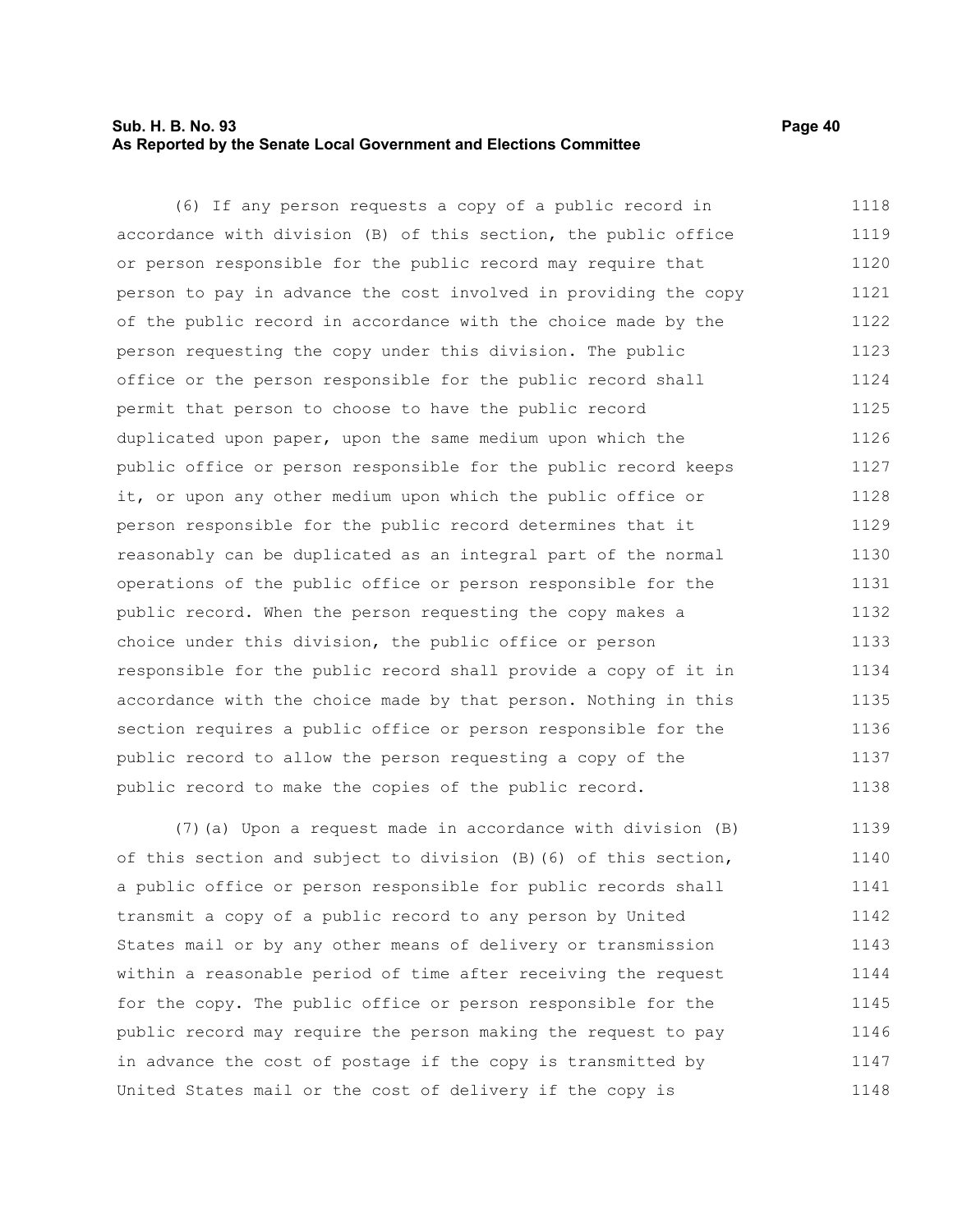#### **Sub. H. B. No. 93 Page 41 As Reported by the Senate Local Government and Elections Committee**

transmitted other than by United States mail, and to pay in advance the costs incurred for other supplies used in the mailing, delivery, or transmission. 1149 1150 1151

(b) Any public office may adopt a policy and procedures that it will follow in transmitting, within a reasonable period of time after receiving a request, copies of public records by United States mail or by any other means of delivery or transmission pursuant to division (B)(7) of this section. A public office that adopts a policy and procedures under division (B)(7) of this section shall comply with them in performing its duties under that division. 1152 1153 1154 1155 1156 1157 1158 1159

(c) In any policy and procedures adopted under division (B)(7) of this section:

(i) A public office may limit the number of records requested by a person that the office will physically deliver by United States mail or by another delivery service to ten per month, unless the person certifies to the office in writing that the person does not intend to use or forward the requested records, or the information contained in them, for commercial purposes; 1162 1163 1164 1165 1166 1167 1168

(ii) A public office that chooses to provide some or all of its public records on a web site that is fully accessible to and searchable by members of the public at all times, other than during acts of God outside the public office's control or maintenance, and that charges no fee to search, access, download, or otherwise receive records provided on the web site, may limit to ten per month the number of records requested by a person that the office will deliver in a digital format, unless the requested records are not provided on the web site and unless the person certifies to the office in writing that the 1169 1170 1171 1172 1173 1174 1175 1176 1177 1178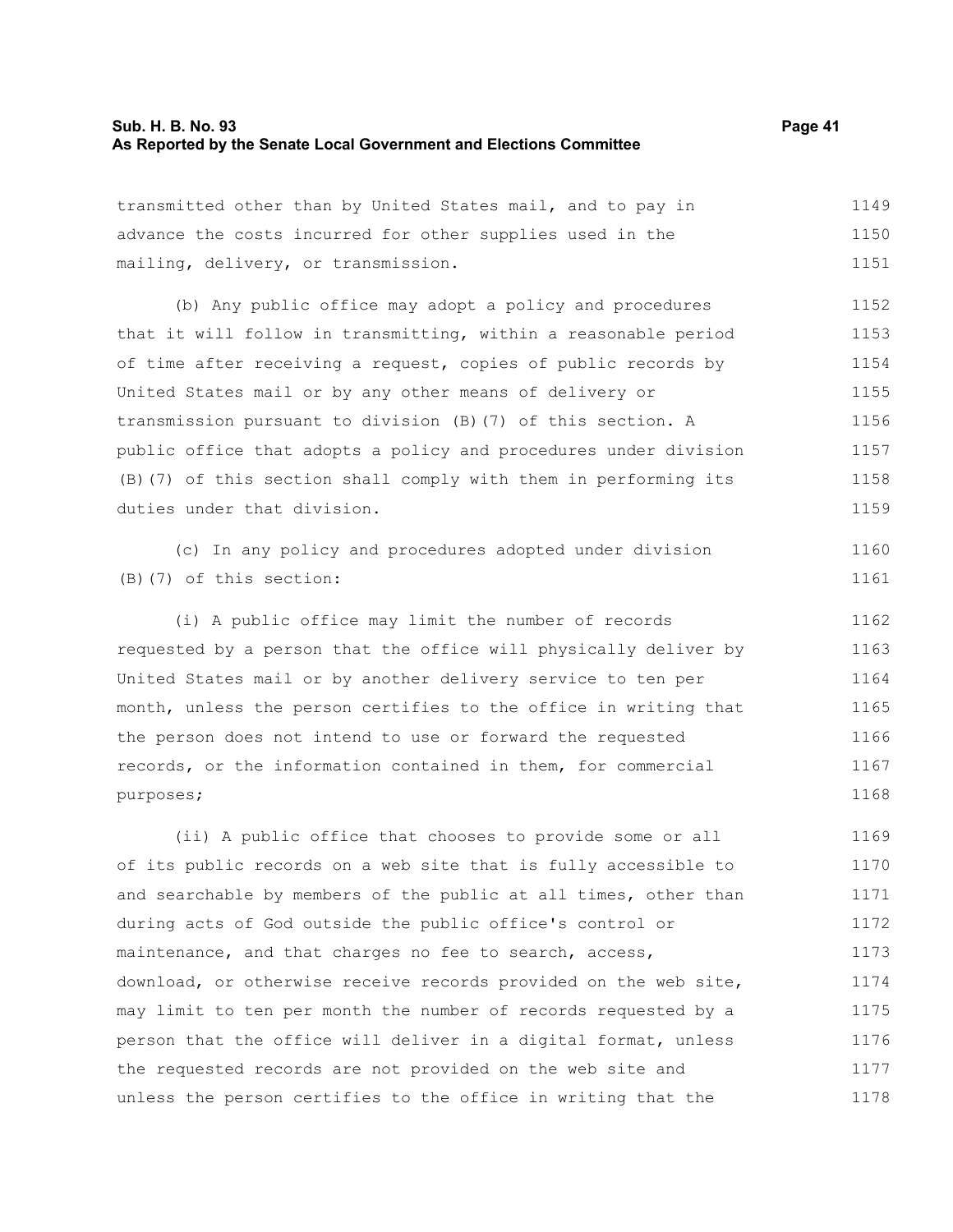#### **Sub. H. B. No. 93 Page 42 As Reported by the Senate Local Government and Elections Committee**

person does not intend to use or forward the requested records, or the information contained in them, for commercial purposes. 1179 1180

(iii) For purposes of division (B)(7) of this section, "commercial" shall be narrowly construed and does not include reporting or gathering news, reporting or gathering information to assist citizen oversight or understanding of the operation or activities of government, or nonprofit educational research. 1181 1182 1183 1184 1185

(8) A public office or person responsible for public records is not required to permit a person who is incarcerated pursuant to a criminal conviction or a juvenile adjudication to inspect or to obtain a copy of any public record concerning a criminal investigation or prosecution or concerning what would be a criminal investigation or prosecution if the subject of the investigation or prosecution were an adult, unless the request to inspect or to obtain a copy of the record is for the purpose of acquiring information that is subject to release as a public record under this section and the judge who imposed the sentence or made the adjudication with respect to the person, or the judge's successor in office, finds that the information sought in the public record is necessary to support what appears to be a justiciable claim of the person. 1186 1187 1188 1189 1190 1191 1192 1193 1194 1195 1196 1197 1198 1199

(9)(a) Upon written request made and signed by a journalist, a public office, or person responsible for public records, having custody of the records of the agency employing a specified designated public service worker shall disclose to the journalist the address of the actual personal residence of the designated public service worker and, if the designated public service worker's spouse, former spouse, or child is employed by a public office, the name and address of the employer of the designated public service worker's spouse, former spouse, or 1200 1201 1202 1203 1204 1205 1206 1207 1208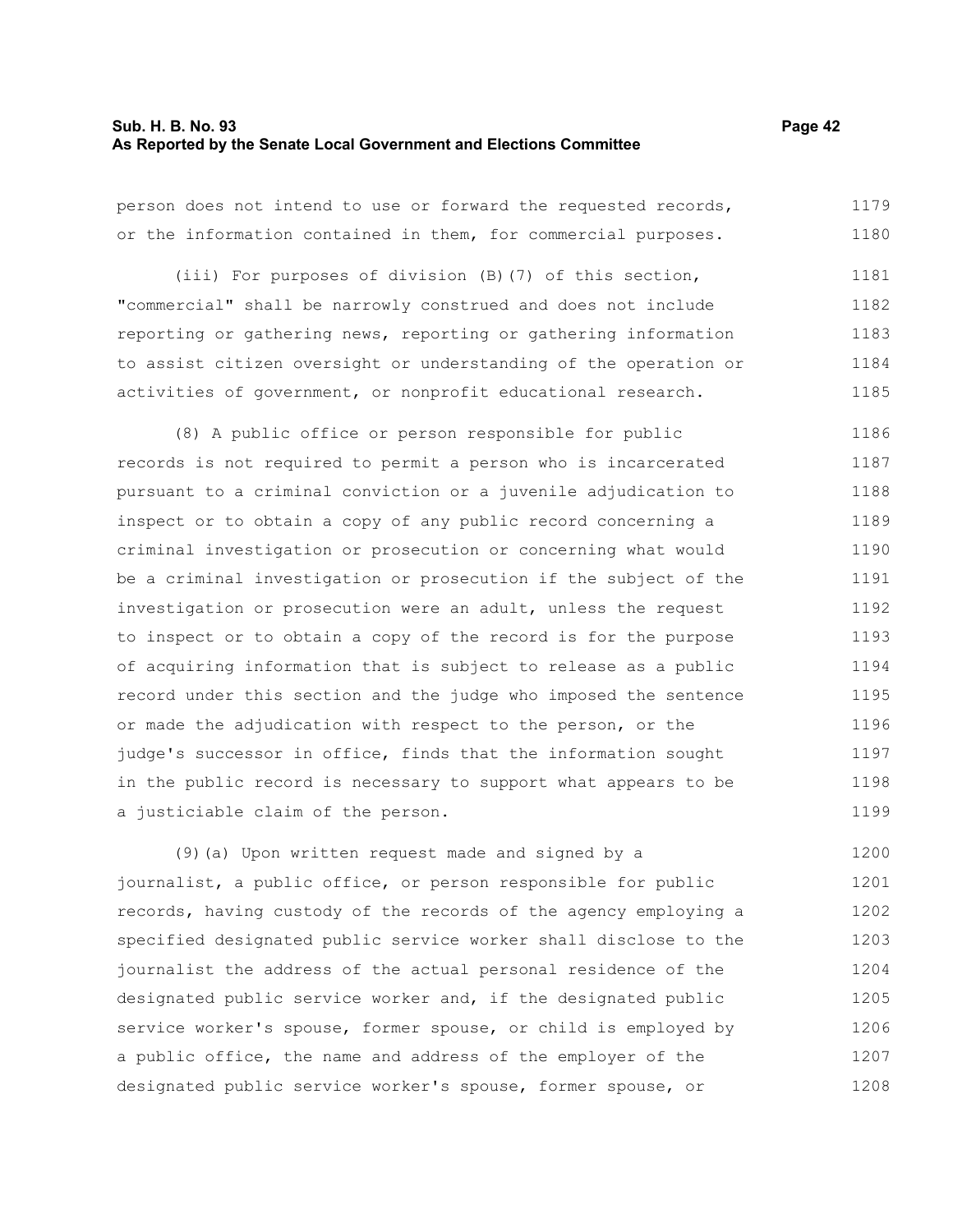#### **Sub. H. B. No. 93 Page 43 As Reported by the Senate Local Government and Elections Committee**

child. The request shall include the journalist's name and title and the name and address of the journalist's employer and shall state that disclosure of the information sought would be in the public interest. 1209 1210 1211 1212

(b) Division (B)(9)(a) of this section also applies to journalist requests for: 1213 1214

(i) Customer information maintained by a municipally owned or operated public utility, other than social security numbers and any private financial information such as credit reports, payment methods, credit card numbers, and bank account information; 1215 1216 1217 1218 1219

(ii) Information about minors involved in a school vehicle accident as provided in division (A)(1)(gg) of this section, other than personal information as defined in section 149.45 of the Revised Code. 1220 1221 1222 1223

(c) As used in division (B)(9) of this section, "journalist" means a person engaged in, connected with, or employed by any news medium, including a newspaper, magazine, press association, news agency, or wire service, a radio or television station, or a similar medium, for the purpose of gathering, processing, transmitting, compiling, editing, or disseminating information for the general public. 1224 1225 1226 1227 1228 1229 1230

(10) Upon a request made by a victim, victim's attorney, or victim's representative, as that term is used in section 2930.02 of the Revised Code, a public office or person responsible for public records shall transmit a copy of a depiction of the victim as described in division (A)(1)(ii) of this section to the victim, victim's attorney, or victim's representative. 1231 1232 1233 1234 1235 1236 1237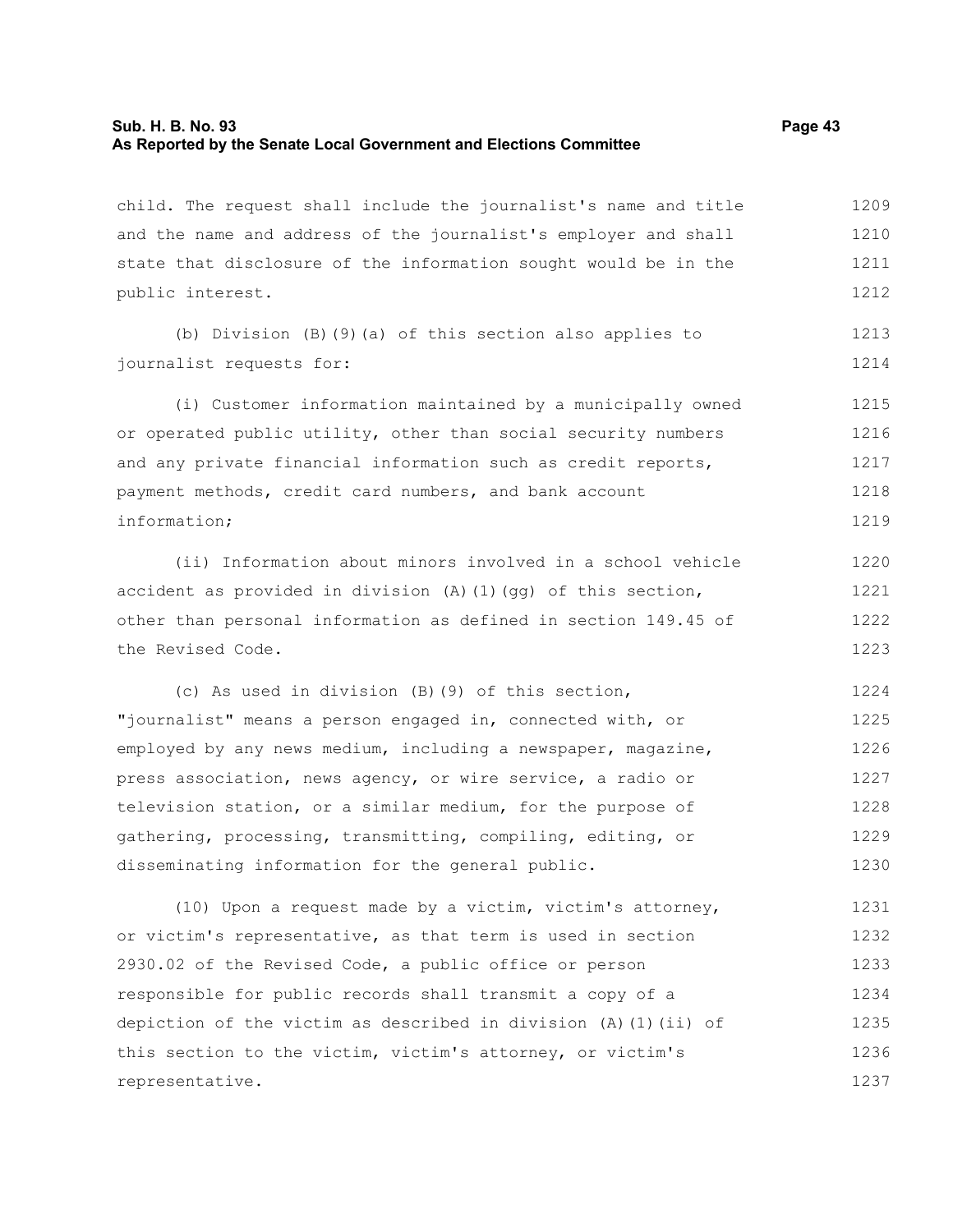#### **Sub. H. B. No. 93 Page 44 As Reported by the Senate Local Government and Elections Committee**

(C)(1) If a person allegedly is aggrieved by the failure of a public office or the person responsible for public records to promptly prepare a public record and to make it available to the person for inspection in accordance with division (B) of this section or by any other failure of a public office or the person responsible for public records to comply with an obligation in accordance with division (B) of this section, the person allegedly aggrieved may do only one of the following, and not both: 1238 1239 1240 1241 1242 1243 1244 1245 1246

(a) File a complaint with the clerk of the court of claims or the clerk of the court of common pleas under section 2743.75 of the Revised Code; 1247 1248 1249

(b) Commence a mandamus action to obtain a judgment that orders the public office or the person responsible for the public record to comply with division (B) of this section, that awards court costs and reasonable attorney's fees to the person that instituted the mandamus action, and, if applicable, that includes an order fixing statutory damages under division (C)(2) of this section. The mandamus action may be commenced in the court of common pleas of the county in which division (B) of this section allegedly was not complied with, in the supreme court pursuant to its original jurisdiction under Section 2 of Article IV, Ohio Constitution, or in the court of appeals for the appellate district in which division (B) of this section allegedly was not complied with pursuant to its original jurisdiction under Section 3 of Article IV, Ohio Constitution. 1250 1251 1252 1253 1254 1255 1256 1257 1258 1259 1260 1261 1262 1263

(2) If a requester transmits a written request by hand delivery, electronic submission, or certified mail to inspect or receive copies of any public record in a manner that fairly describes the public record or class of public records to the 1264 1265 1266 1267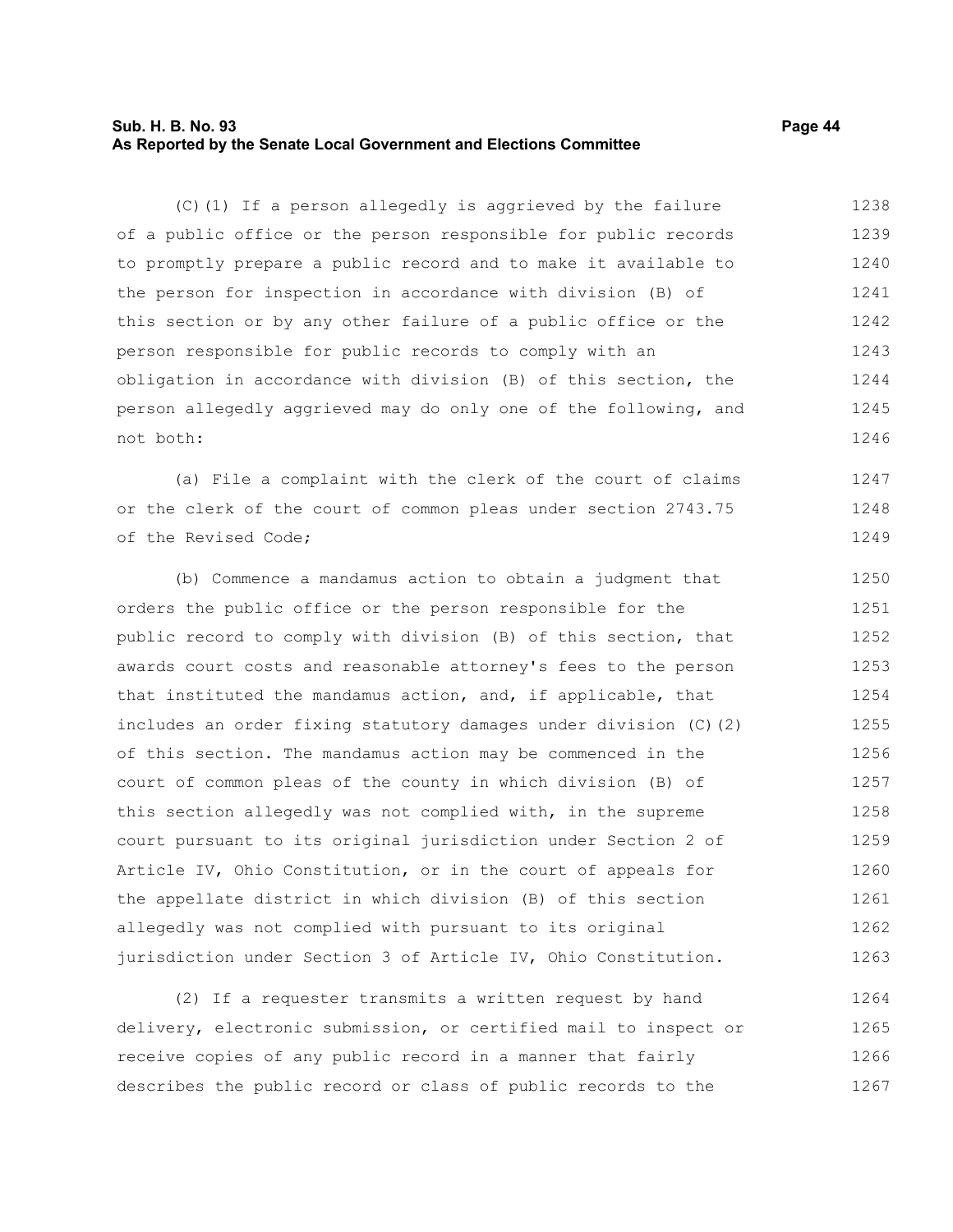#### **Sub. H. B. No. 93 Page 45 As Reported by the Senate Local Government and Elections Committee**

public office or person responsible for the requested public records, except as otherwise provided in this section, the requester shall be entitled to recover the amount of statutory damages set forth in this division if a court determines that the public office or the person responsible for public records failed to comply with an obligation in accordance with division (B) of this section. 1268 1269 1270 1271 1272 1273 1274

The amount of statutory damages shall be fixed at one hundred dollars for each business day during which the public office or person responsible for the requested public records failed to comply with an obligation in accordance with division (B) of this section, beginning with the day on which the requester files a mandamus action to recover statutory damages, up to a maximum of one thousand dollars. The award of statutory damages shall not be construed as a penalty, but as compensation for injury arising from lost use of the requested information. The existence of this injury shall be conclusively presumed. The award of statutory damages shall be in addition to all other remedies authorized by this section. 1275 1276 1277 1278 1279 1280 1281 1282 1283 1284 1285 1286

The court may reduce an award of statutory damages or not award statutory damages if the court determines both of the following: 1287 1288 1289

(a) That, based on the ordinary application of statutory law and case law as it existed at the time of the conduct or threatened conduct of the public office or person responsible for the requested public records that allegedly constitutes a failure to comply with an obligation in accordance with division (B) of this section and that was the basis of the mandamus action, a well-informed public office or person responsible for the requested public records reasonably would believe that the 1290 1291 1292 1293 1294 1295 1296 1297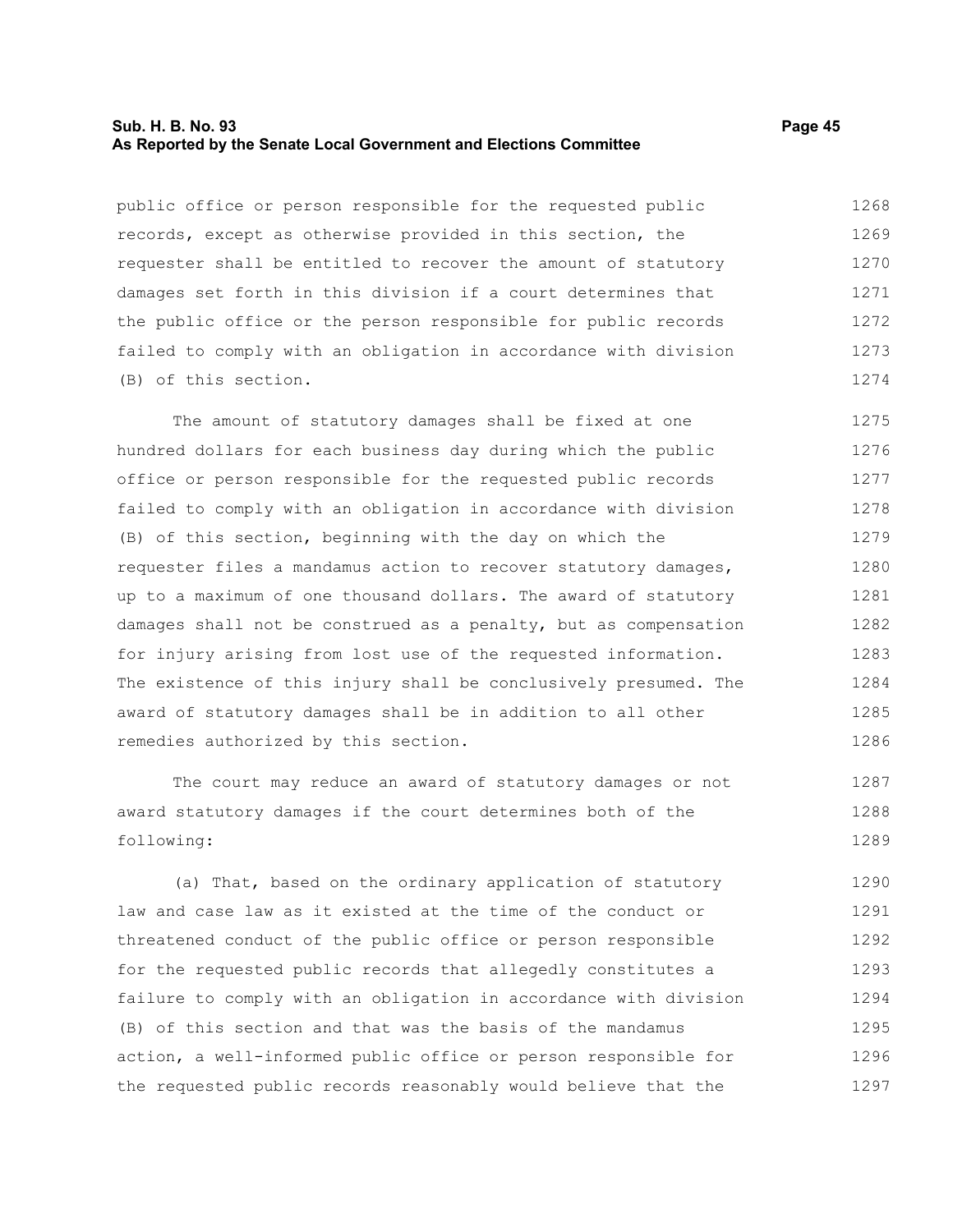#### **Sub. H. B. No. 93 Page 46 As Reported by the Senate Local Government and Elections Committee**

conduct or threatened conduct of the public office or person responsible for the requested public records did not constitute a failure to comply with an obligation in accordance with division (B) of this section; 1298 1299 1300 1301

(b) That a well-informed public office or person responsible for the requested public records reasonably would believe that the conduct or threatened conduct of the public office or person responsible for the requested public records would serve the public policy that underlies the authority that is asserted as permitting that conduct or threatened conduct. 1302 1303 1304 1305 1306 1307

(3) In a mandamus action filed under division (C)(1) of this section, the following apply: 1308 1309

(a)(i) If the court orders the public office or the person responsible for the public record to comply with division (B) of this section, the court shall determine and award to the relator all court costs, which shall be construed as remedial and not punitive. 1310 1311 1312 1313 1314

(ii) If the court makes a determination described in division (C)(3)(b)(iii) of this section, the court shall determine and award to the relator all court costs, which shall be construed as remedial and not punitive. 1315 1316 1317 1318

(b) If the court renders a judgment that orders the public office or the person responsible for the public record to comply with division (B) of this section or if the court determines any of the following, the court may award reasonable attorney's fees to the relator, subject to division (C)(4) of this section: 1319 1320 1321 1322 1323

(i) The public office or the person responsible for the public records failed to respond affirmatively or negatively to the public records request in accordance with the time allowed 1324 1325 1326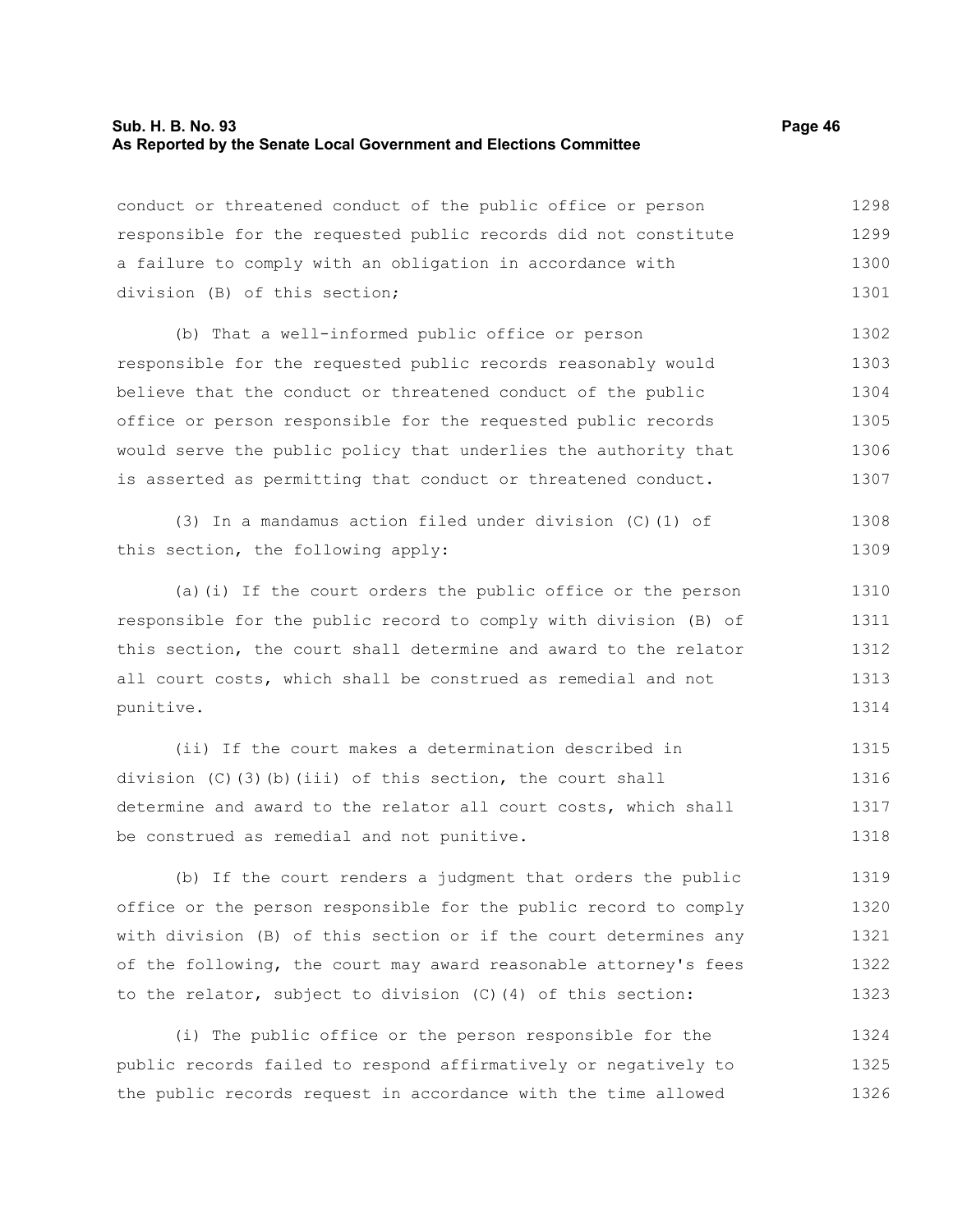### **Sub. H. B. No. 93 Page 47 As Reported by the Senate Local Government and Elections Committee**

under division (B) of this section.

(ii) The public office or the person responsible for the public records promised to permit the relator to inspect or receive copies of the public records requested within a specified period of time but failed to fulfill that promise within that specified period of time. 1328 1329 1330 1331 1332

(iii) The public office or the person responsible for the public records acted in bad faith when the office or person voluntarily made the public records available to the relator for the first time after the relator commenced the mandamus action, but before the court issued any order concluding whether or not the public office or person was required to comply with division (B) of this section. No discovery may be conducted on the issue of the alleged bad faith of the public office or person responsible for the public records. This division shall not be construed as creating a presumption that the public office or the person responsible for the public records acted in bad faith when the office or person voluntarily made the public records available to the relator for the first time after the relator commenced the mandamus action, but before the court issued any order described in this division. 1333 1334 1335 1336 1337 1338 1339 1340 1341 1342 1343 1344 1345 1346 1347

(c) The court shall not award attorney's fees to the relator if the court determines both of the following: 1348 1349

(i) That, based on the ordinary application of statutory law and case law as it existed at the time of the conduct or threatened conduct of the public office or person responsible for the requested public records that allegedly constitutes a failure to comply with an obligation in accordance with division (B) of this section and that was the basis of the mandamus action, a well-informed public office or person responsible for 1350 1351 1352 1353 1354 1355 1356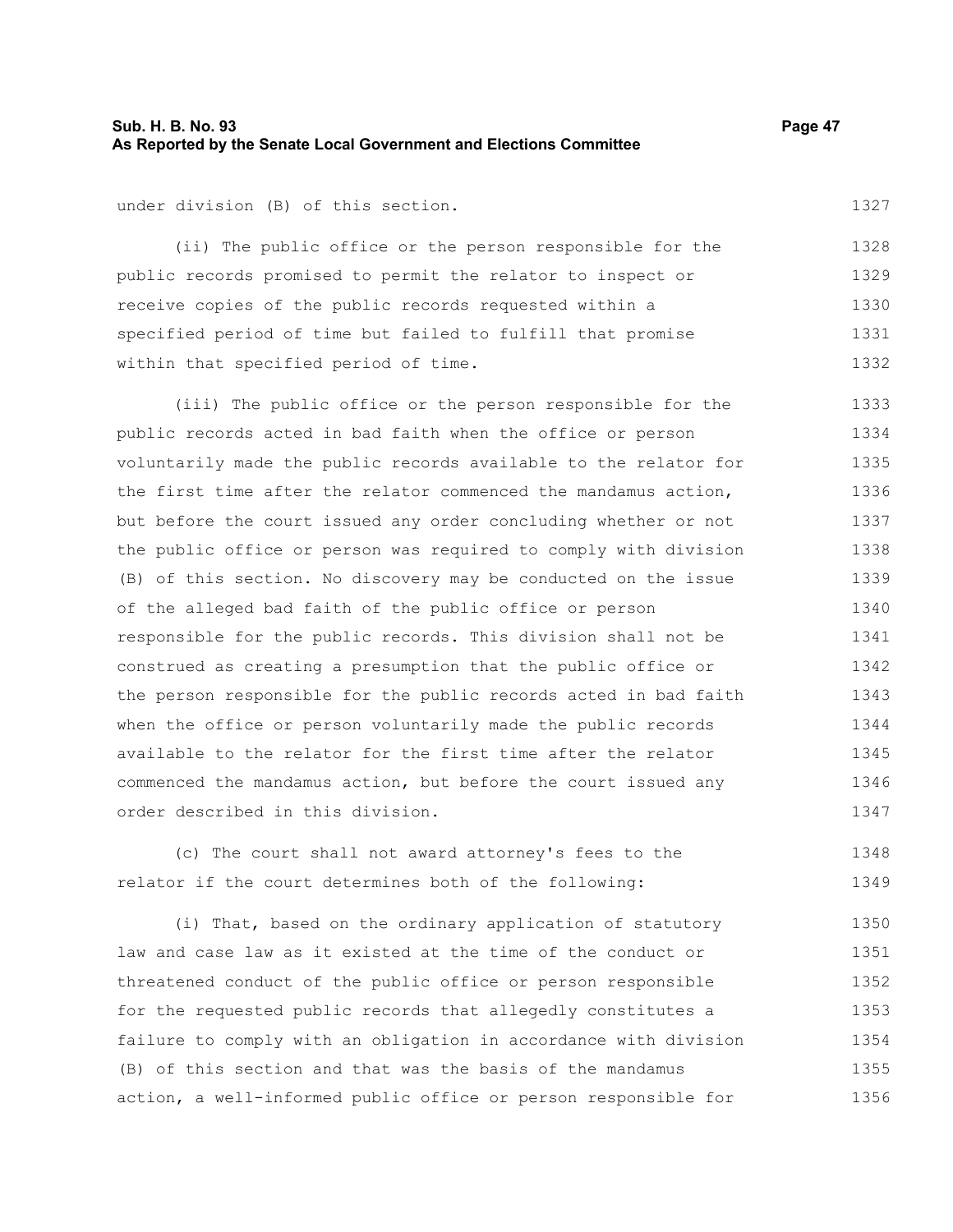#### **Sub. H. B. No. 93 Page 48 As Reported by the Senate Local Government and Elections Committee**

the requested public records reasonably would believe that the conduct or threatened conduct of the public office or person responsible for the requested public records did not constitute a failure to comply with an obligation in accordance with division (B) of this section; 1357 1358 1359 1360 1361

(ii) That a well-informed public office or person responsible for the requested public records reasonably would believe that the conduct or threatened conduct of the public office or person responsible for the requested public records would serve the public policy that underlies the authority that is asserted as permitting that conduct or threatened conduct. 1362 1363 1364 1365 1366 1367

```
(4) All of the following apply to any award of reasonable
attorney's fees awarded under division (C)(3)(b) of this
section: 
                                                                            1368
                                                                            1369
                                                                            1370
```
(a) The fees shall be construed as remedial and not punitive. 1371 1372

(b) The fees awarded shall not exceed the total of the reasonable attorney's fees incurred before the public record was made available to the relator and the fees described in division (C)(4)(c) of this section. 1373 1374 1375 1376

(c) Reasonable attorney's fees shall include reasonable fees incurred to produce proof of the reasonableness and amount of the fees and to otherwise litigate entitlement to the fees. 1377 1378 1379

(d) The court may reduce the amount of fees awarded if the court determines that, given the factual circumstances involved with the specific public records request, an alternative means should have been pursued to more effectively and efficiently resolve the dispute that was subject to the mandamus action filed under division (C)(1) of this section. 1380 1381 1382 1383 1384 1385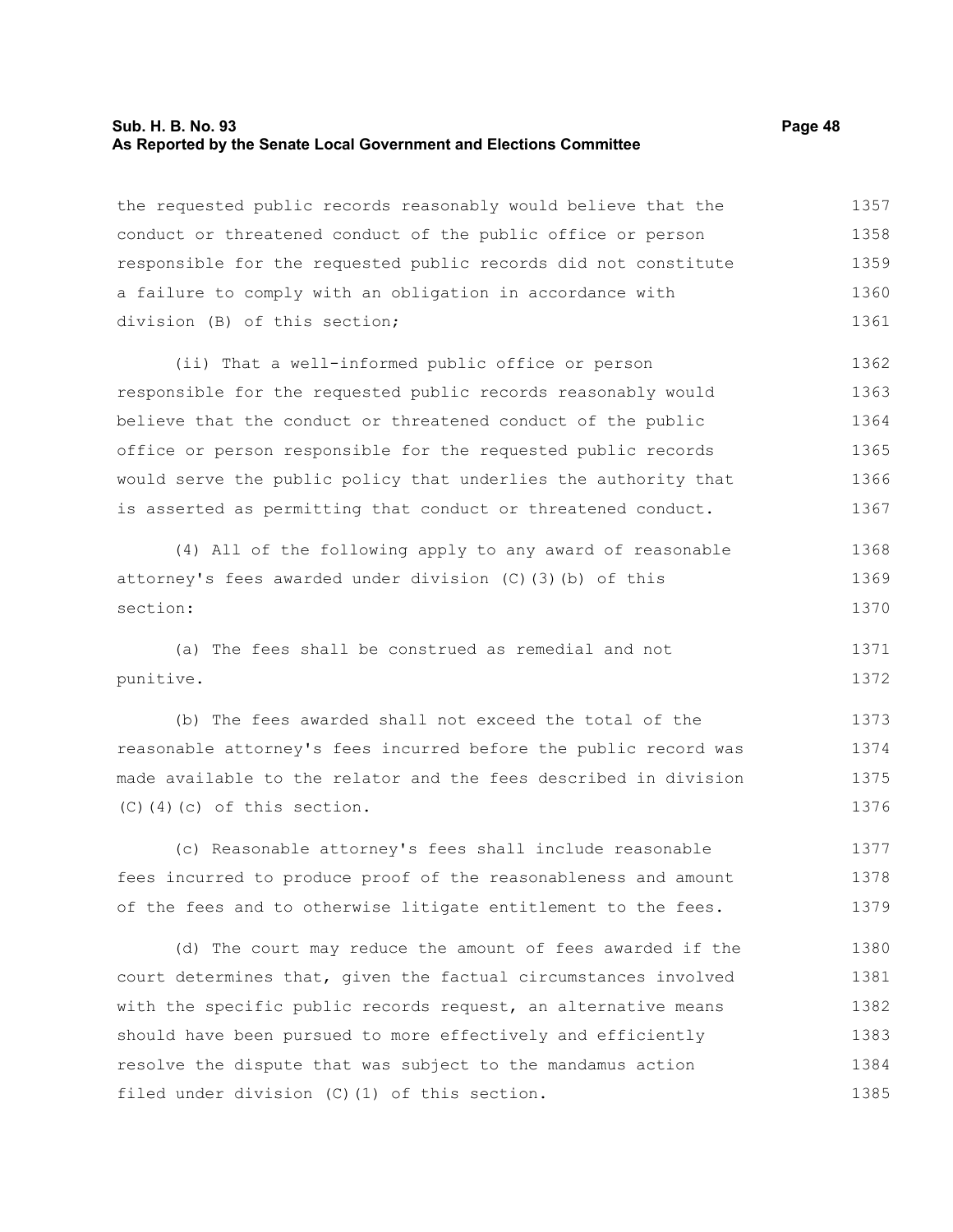#### **Sub. H. B. No. 93 Page 49 As Reported by the Senate Local Government and Elections Committee**

(5) If the court does not issue a writ of mandamus under division (C) of this section and the court determines at that time that the bringing of the mandamus action was frivolous conduct as defined in division (A) of section 2323.51 of the Revised Code, the court may award to the public office all court costs, expenses, and reasonable attorney's fees, as determined by the court. 1386 1387 1388 1389 1390 1391 1392

(D) Chapter 1347. of the Revised Code does not limit the provisions of this section. 1393 1394

(E)(1) To ensure that all employees of public offices are appropriately educated about a public office's obligations under division (B) of this section, all elected officials or their appropriate designees shall attend training approved by the attorney general as provided in section 109.43 of the Revised Code. A future official may satisfy the requirements of this division by attending the training before taking office, provided that the future official may not send a designee in the future official's place. 1395 1396 1397 1398 1399 1400 1401 1402 1403

(2) All public offices shall adopt a public records policy in compliance with this section for responding to public records requests. In adopting a public records policy under this division, a public office may obtain guidance from the model public records policy developed and provided to the public office by the attorney general under section 109.43 of the Revised Code. Except as otherwise provided in this section, the policy may not limit the number of public records that the public office will make available to a single person, may not limit the number of public records that it will make available during a fixed period of time, and may not establish a fixed period of time before it will respond to a request for 1404 1405 1406 1407 1408 1409 1410 1411 1412 1413 1414 1415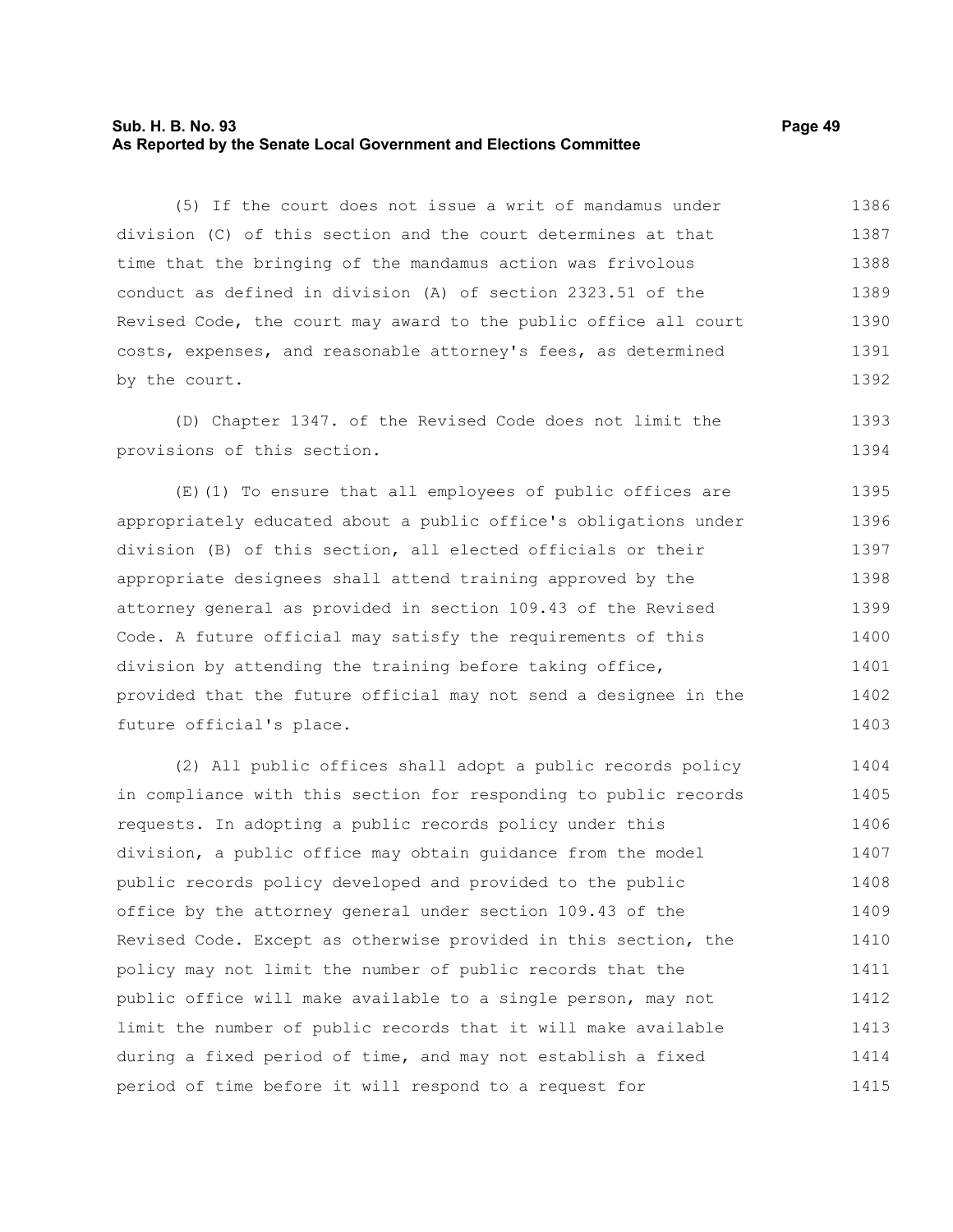#### **Sub. H. B. No. 93 Page 50 As Reported by the Senate Local Government and Elections Committee**

inspection or copying of public records, unless that period is less than eight hours. 1416 1417

The public office shall distribute the public records policy adopted by the public office under this division to the employee of the public office who is the records custodian or records manager or otherwise has custody of the records of that office. The public office shall require that employee to acknowledge receipt of the copy of the public records policy. The public office shall create a poster that describes its public records policy and shall post the poster in a conspicuous place in the public office and in all locations where the public office has branch offices. The public office may post its public records policy on the internet web site of the public office if the public office maintains an internet web site. A public office that has established a manual or handbook of its general policies and procedures for all employees of the public office shall include the public records policy of the public office in the manual or handbook. 1418 1419 1420 1421 1422 1423 1424 1425 1426 1427 1428 1429 1430 1431 1432 1433

(F)(1) The bureau of motor vehicles may adopt rules pursuant to Chapter 119. of the Revised Code to reasonably limit the number of bulk commercial special extraction requests made by a person for the same records or for updated records during a calendar year. The rules may include provisions for charges to be made for bulk commercial special extraction requests for the actual cost of the bureau, plus special extraction costs, plus ten per cent. The bureau may charge for expenses for redacting information, the release of which is prohibited by law. 1434 1435 1436 1437 1438 1439 1440 1441 1442

(2) As used in division (F)(1) of this section:

(a) "Actual cost" means the cost of depleted supplies, records storage media costs, actual mailing and alternative 1444 1445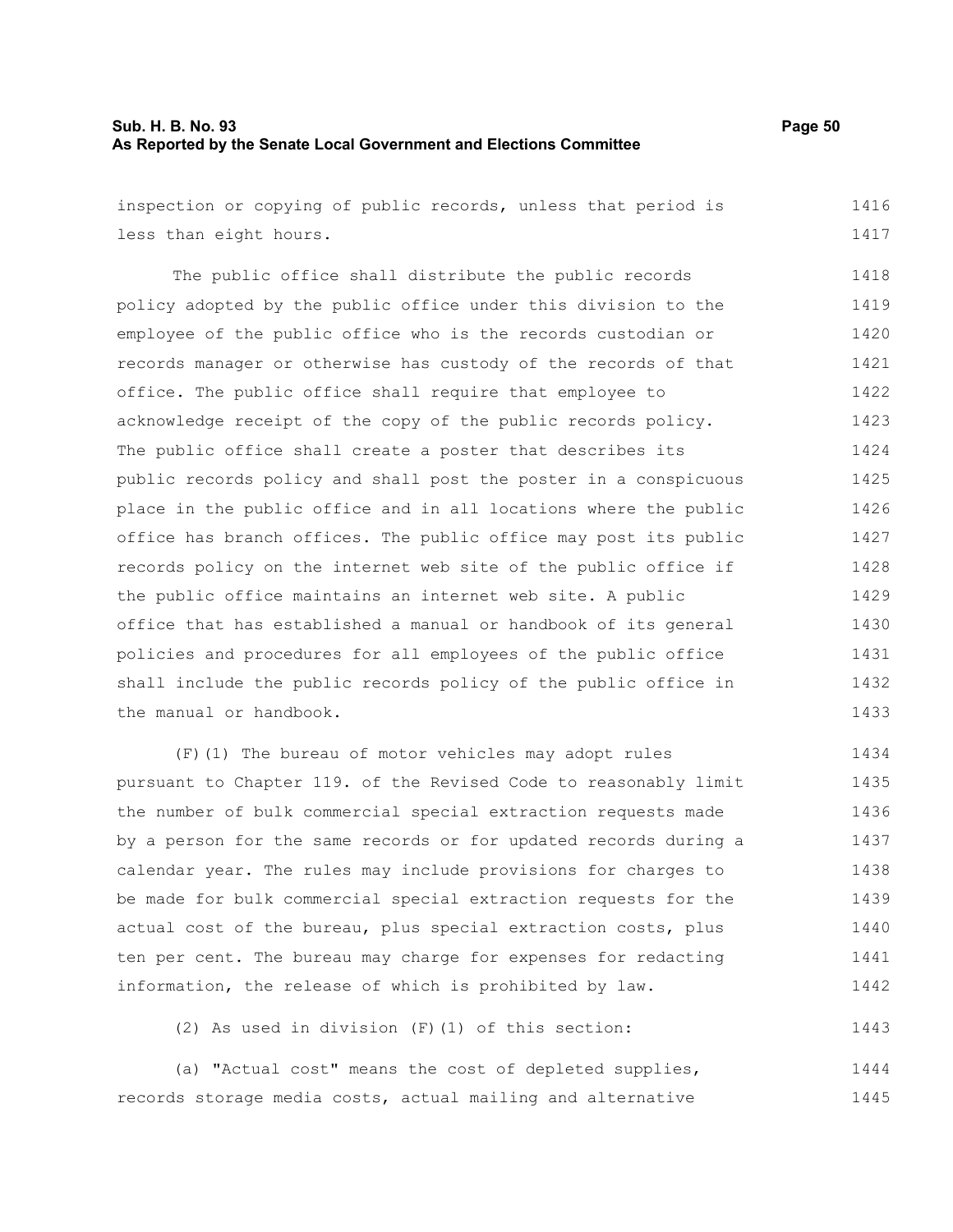#### **Sub. H. B. No. 93 Page 51 As Reported by the Senate Local Government and Elections Committee**

delivery costs, or other transmitting costs, and any direct equipment operating and maintenance costs, including actual costs paid to private contractors for copying services. 1446 1447 1448

(b) "Bulk commercial special extraction request" means a request for copies of a record for information in a format other than the format already available, or information that cannot be extracted without examination of all items in a records series, class of records, or database by a person who intends to use or forward the copies for surveys, marketing, solicitation, or resale for commercial purposes. "Bulk commercial special extraction request" does not include a request by a person who gives assurance to the bureau that the person making the request does not intend to use or forward the requested copies for surveys, marketing, solicitation, or resale for commercial purposes. 1449 1450 1451 1452 1453 1454 1455 1456 1457 1458 1459 1460

(c) "Commercial" means profit-seeking production, buying, or selling of any good, service, or other product. 1461 1462

(d) "Special extraction costs" means the cost of the time spent by the lowest paid employee competent to perform the task, the actual amount paid to outside private contractors employed by the bureau, or the actual cost incurred to create computer programs to make the special extraction. "Special extraction costs" include any charges paid to a public agency for computer or records services. 1463 1464 1465 1466 1467 1468 1469

(3) For purposes of divisions (F)(1) and (2) of this section, "surveys, marketing, solicitation, or resale for commercial purposes" shall be narrowly construed and does not include reporting or gathering news, reporting or gathering information to assist citizen oversight or understanding of the operation or activities of government, or nonprofit educational 1470 1471 1472 1473 1474 1475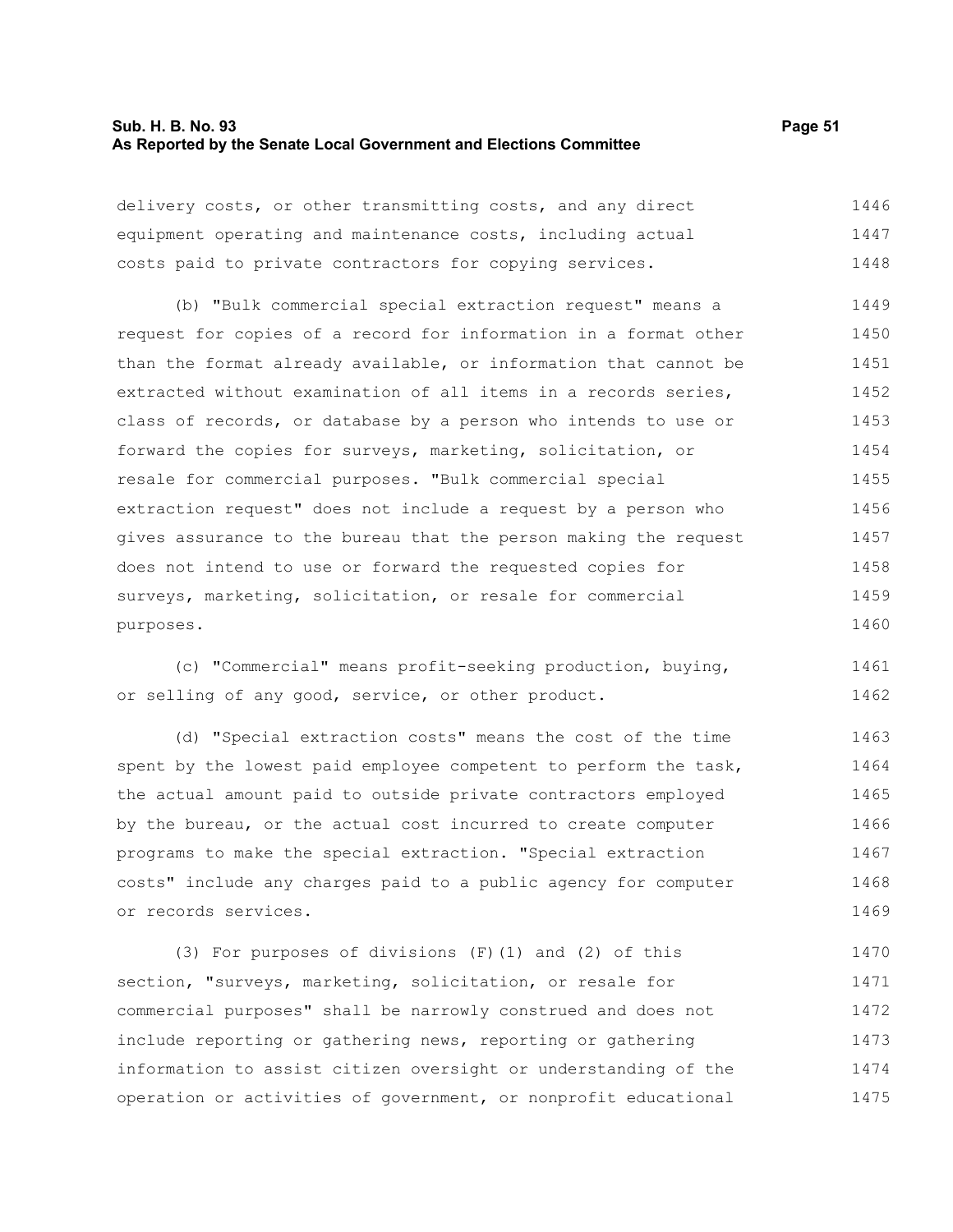### **Sub. H. B. No. 93 Page 52 As Reported by the Senate Local Government and Elections Committee**

#### research.

1492 1493

(G) A request by a defendant, counsel of a defendant, or any agent of a defendant in a criminal action that public records related to that action be made available under this section shall be considered a demand for discovery pursuant to the Criminal Rules, except to the extent that the Criminal Rules plainly indicate a contrary intent. The defendant, counsel of the defendant, or agent of the defendant making a request under this division shall serve a copy of the request on the prosecuting attorney, director of law, or other chief legal officer responsible for prosecuting the action. 1477 1478 1479 1480 1481 1482 1483 1484 1485 1486

(H)(1) Any portion of a body-worn camera or dashboard camera recording described in divisions (A)(17)(b) to (h) of this section may be released by consent of the subject of the recording or a representative of that person, as specified in those divisions, only if either of the following applies: 1487 1488 1489 1490 1491

(a) The recording will not be used in connection with any probable or pending criminal proceedings;

(b) The recording has been used in connection with a criminal proceeding that was dismissed or for which a judgment has been entered pursuant to Rule 32 of the Rules of Criminal Procedure, and will not be used again in connection with any probable or pending criminal proceedings. 1494 1495 1496 1497 1498

(2) If a public office denies a request to release a restricted portion of a body-worn camera or dashboard camera recording, as defined in division (A)(17) of this section, any person may file a mandamus action pursuant to this section or a complaint with the clerk of the court of claims pursuant to section 2743.75 of the Revised Code, requesting the court to 1499 1500 1501 1502 1503 1504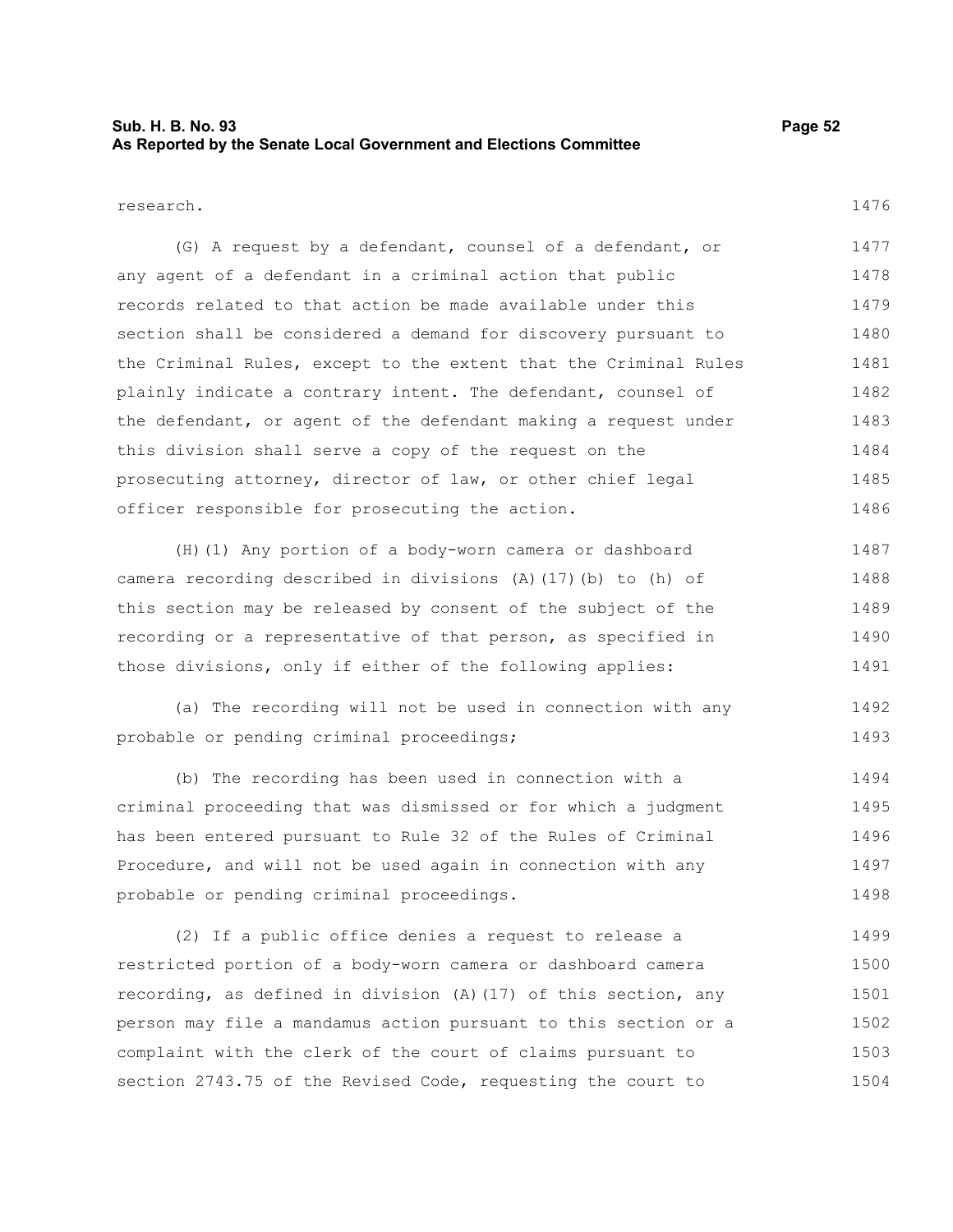#### **Sub. H. B. No. 93 Page 53 As Reported by the Senate Local Government and Elections Committee**

order the release of all or portions of the recording. If the court considering the request determines that the filing articulates by clear and convincing evidence that the public interest in the recording substantially outweighs privacy interests and other interests asserted to deny release, the court shall order the public office to release the recording. 1505 1506 1507 1508 1509 1510

**Sec. 315.25.** (A) The county engineer shall make and keep, in a book provided for that purpose, an accurate record of all surveys made by him the engineer or his the engineer's deputies for the purpose of locating any land or road lines, or fixing any corner or monument by which it may be determined, whether official or otherwise. Such surveys shall include corners, distances, azimuths, angles, calculations, plats, and a description of the monuments set up, with such references thereto as will aid in finding the names of the parties for whom the surveys are made, and the date of making such surveys. Such book shall be kept as a public record by the engineer at-his the engineer's office, and it shall be at all proper times open to inspection and examination by all persons interested therein. Any other surveys made in the county by competent surveyors, certified by such surveyor to be correct and deemed worthy of preservation, may, by order of the board of county commissioners, be recorded by the engineer. 1511 1512 1513 1514 1515 1516 1517 1518 1519 1520 1521 1522 1523 1524 1525 1526 1527

(B) The county engineer shall keep confidential information that is subject to a real property confidentiality notice under section 111.431 of the Revised Code, in accordance with that section. 1528 1529 1530 1531

**Sec. 317.13.** (A) Except as otherwise provided in division (B) of this section, the county recorder shall record in the official records, in legible handwriting, typewriting, or 1532 1533 1534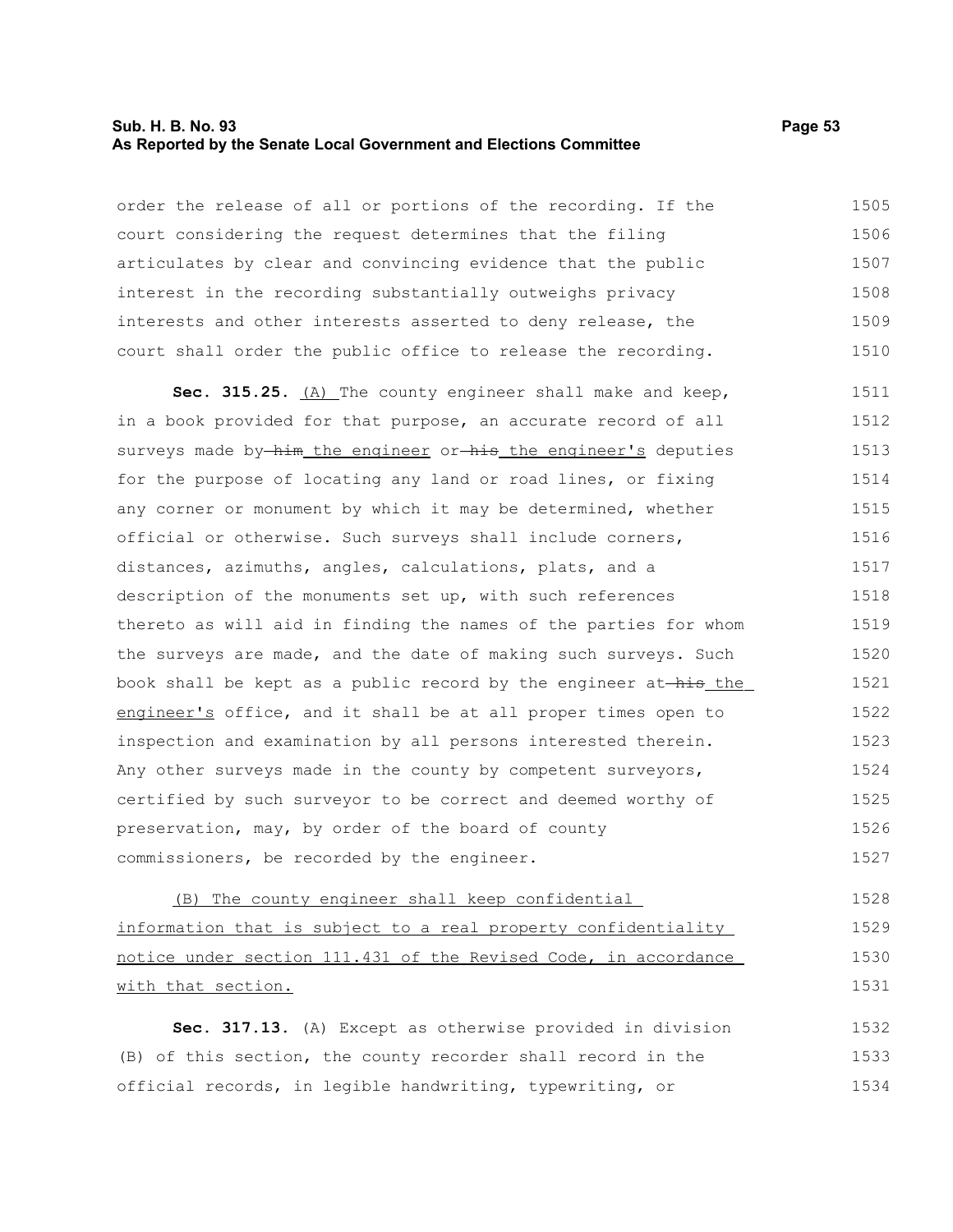#### **Sub. H. B. No. 93 Page 54 As Reported by the Senate Local Government and Elections Committee**

printing, or by any authorized photographic or electronic process, all deeds, mortgages, plats, or other instruments of writing that are required or authorized by the Revised Code to be recorded and that are presented to the county recorder for that purpose. The county recorder shall record the instruments in regular succession, according to the priority of presentation, and shall enter the file number at the beginning of the record. On the record of each instrument, the county recorder shall record the date and precise time the instrument was presented for record. All records made, prior to July 28, 1949, by means authorized by this section or by section 9.01 of the Revised Code shall be deemed properly made. 1535 1536 1537 1538 1539 1540 1541 1542 1543 1544 1545 1546

(B) The county recorder may refuse to record an instrument of writing presented for recording if the instrument is not required or authorized by the Revised Code to be recorded or the county recorder has reasonable cause to believe the instrument is materially false or fraudulent. This division does not create a duty upon a recorder to inspect, evaluate, or investigate an instrument of writing that is presented for recording. 1547 1548 1549 1550 1551 1552 1553

(C) If a person presents an instrument of writing to the county recorder for recording and the county recorder, pursuant to division (B) of this section, refuses to record the instrument, the person has a cause of action for an order from the court of common pleas in the county that the county recorder serves, to require the county recorder to record the instrument. If the court determines that the instrument is required or authorized by the Revised Code to be recorded and is not materially false or fraudulent, it shall order the county recorder to record the instrument. 1554 1555 1556 1557 1558 1559 1560 1561 1562 1563

(D) The county recorder shall keep confidential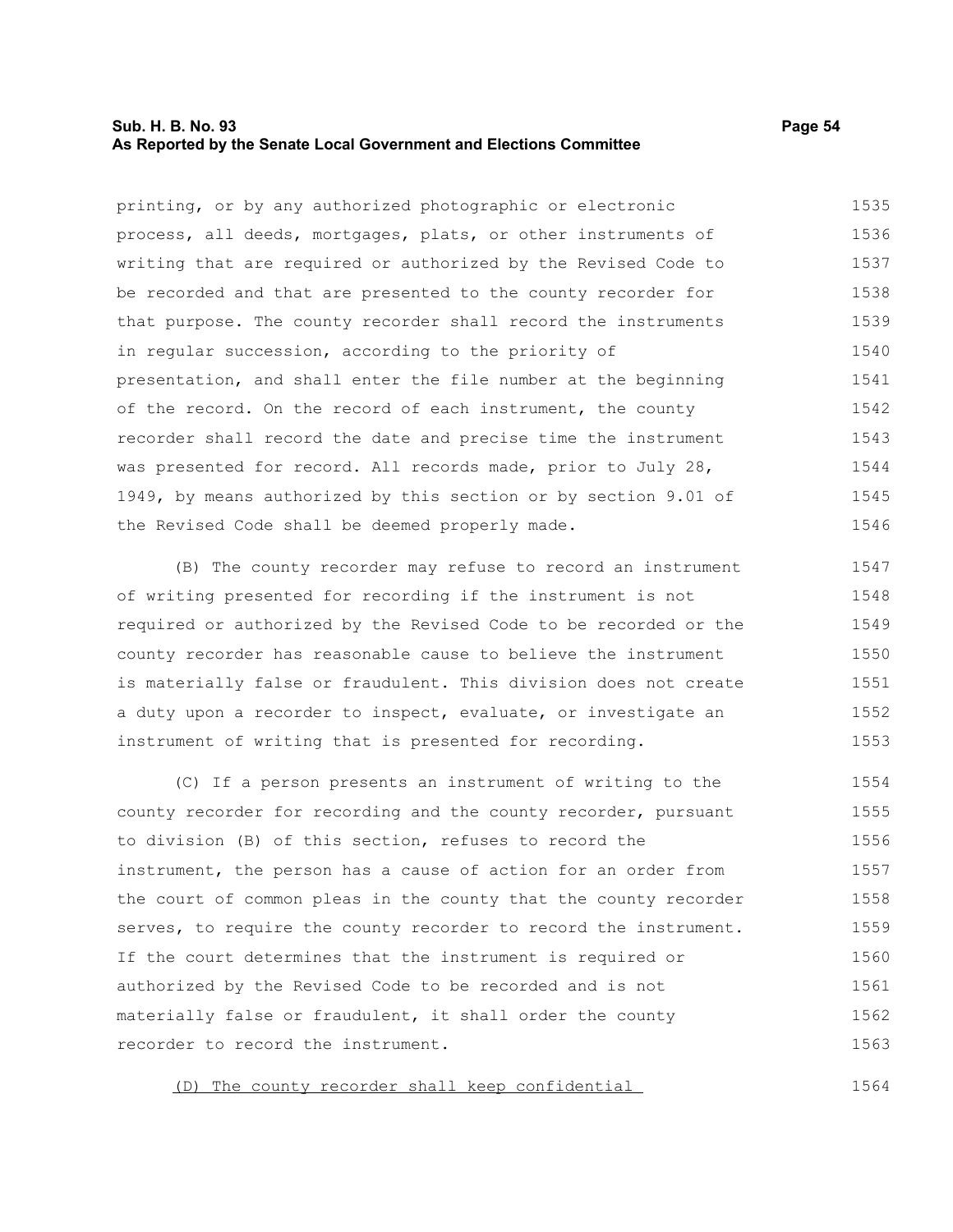#### **Sub. H. B. No. 93 Page 55 As Reported by the Senate Local Government and Elections Committee**

instrument;

| information that is subject to a real property confidentiality   | 1565 |
|------------------------------------------------------------------|------|
| notice under section 111.431 of the Revised Code, in accordance  | 1566 |
| with that section. A copy of the real property confidentiality   | 1567 |
| notice shall accompany subsequent recordings of the property,    | 1568 |
| unless the program participant's certification has been canceled | 1569 |
| under section 111.431 or 111.45 of the Revised Code.             | 1570 |
| Sec. 317.32. The county recorder shall charge and collect        | 1571 |
| the following fees, to include, except as otherwise provided in  | 1572 |
| division (A)(2) of this section, base fees for the recorder's    | 1573 |
| services and housing trust fund fees collected pursuant to       | 1574 |
| section 317.36 of the Revised Code:                              | 1575 |
| (A) (1) Except as otherwise provided in division (A) (2) of      | 1576 |
| this section, for recording and indexing an instrument if the    | 1577 |
| photocopy or any similar process is employed, a base fee of      | 1578 |
| seventeen dollars for the first two pages and a housing trust    | 1579 |
| fund fee of seventeen dollars, and a base fee of four dollars    | 1580 |
| and a housing trust fund fee of four dollars for each subsequent | 1581 |
| page, size eight and one-half inches by fourteen inches, or      | 1582 |
| fraction of a page, including the caption page, of such          | 1583 |

(2) For recording and indexing an instrument described in division (D) of section 317.08 of the Revised Code if the photocopy or any similar process is employed, a fee of twentyeight dollars for the first two pages to be deposited as specified elsewhere in this division, and a fee of eight dollars to be deposited in the same manner for each subsequent page, size eight and one-half inches by fourteen inches, or fraction of a page, including the caption page, of that instrument. If the county recorder's technology fund has been established under section 317.321 of the Revised Code, of the twenty-eight 1585 1586 1587 1588 1589 1590 1591 1592 1593 1594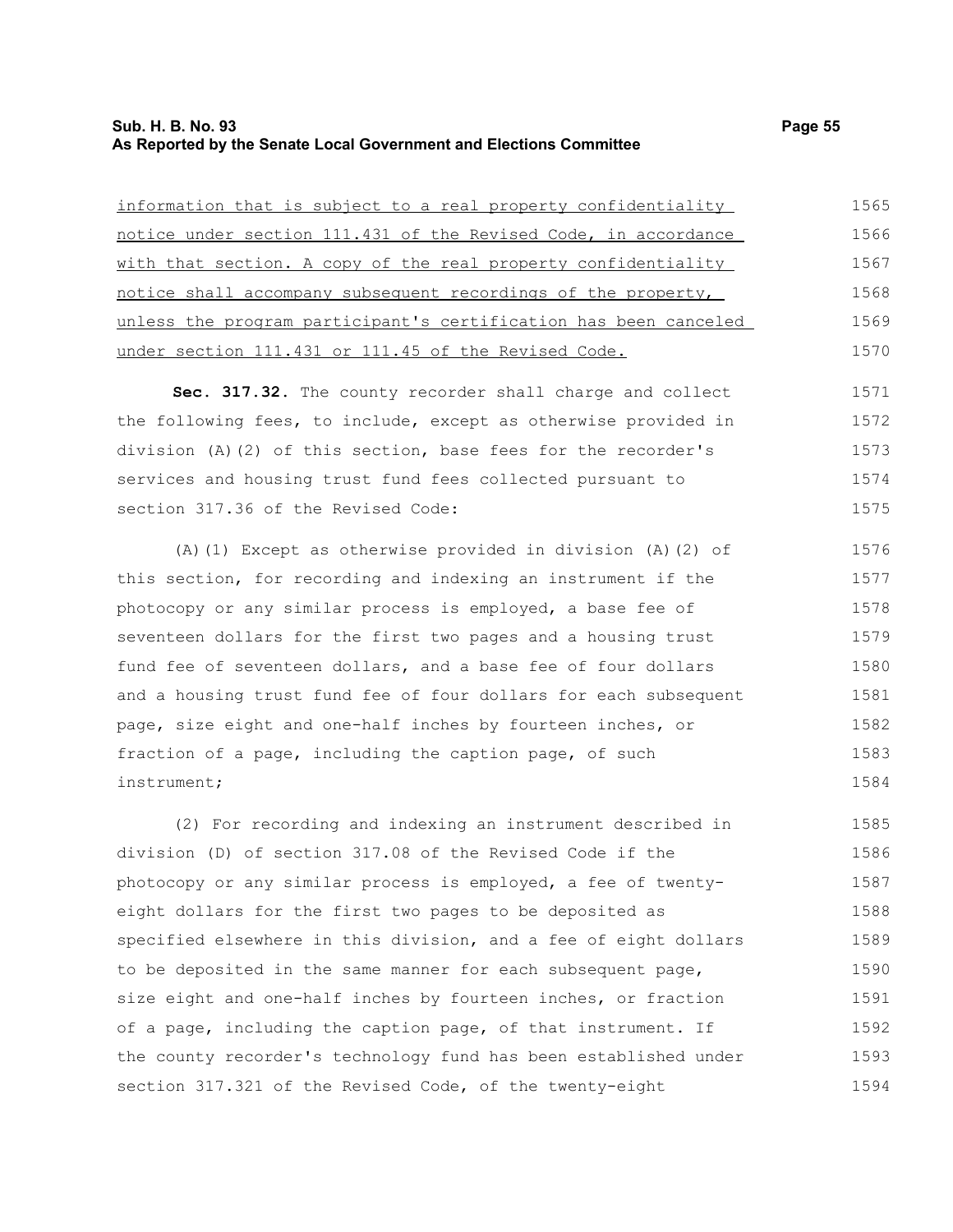#### **Sub. H. B. No. 93 Page 56 As Reported by the Senate Local Government and Elections Committee**

dollars, fourteen dollars shall be deposited into the county treasury to the credit of the county recorder's technology fund and fourteen dollars shall be deposited into the county treasury to the credit of the county general fund. If the county recorder's technology fund has not been established, the twentyeight dollars shall be deposited into the county treasury to the credit of the county general fund. 1595 1596 1597 1598 1599 1600 1601

(B) For certifying a photocopy copy or electronic record from the record previously recorded, a base fee of one dollar and a housing trust fund fee of one dollar per page, size eight and one-half inches by fourteen inches, or fraction of a page; for each certification if the recorder's seal is required, except as to instruments issued by the armed forces of the United States, a base fee of fifty cents and a housing trust fund fee of fifty cents; 1602 1603 1604 1605 1606 1607 1608 1609

(C) For entering or indexing any marginal reference by separate recorded instrument, a base fee of two dollars and a housing trust fund fee of two dollars for each marginal reference set out in that instrument, in addition to the fees set forth in division (A)(1) of this section; 1610 1611 1612 1613 1614

(D) For indexing in the real estate mortgage records, pursuant to section 1309.519 of the Revised Code, financing statements covering crops growing or to be grown, timber to be cut, minerals or the like, including oil and gas, accounts subject to section 1309.301 of the Revised Code, or fixture filings made pursuant to section 1309.334 of the Revised Code, a base fee of two dollars and a housing trust fund fee of two dollars for each name indexed: 1615 1616 1617 1618 1619 1620 1621 1622

(E) For filing zoning resolutions, including text and maps, in the office of the recorder as required under sections 1623 1624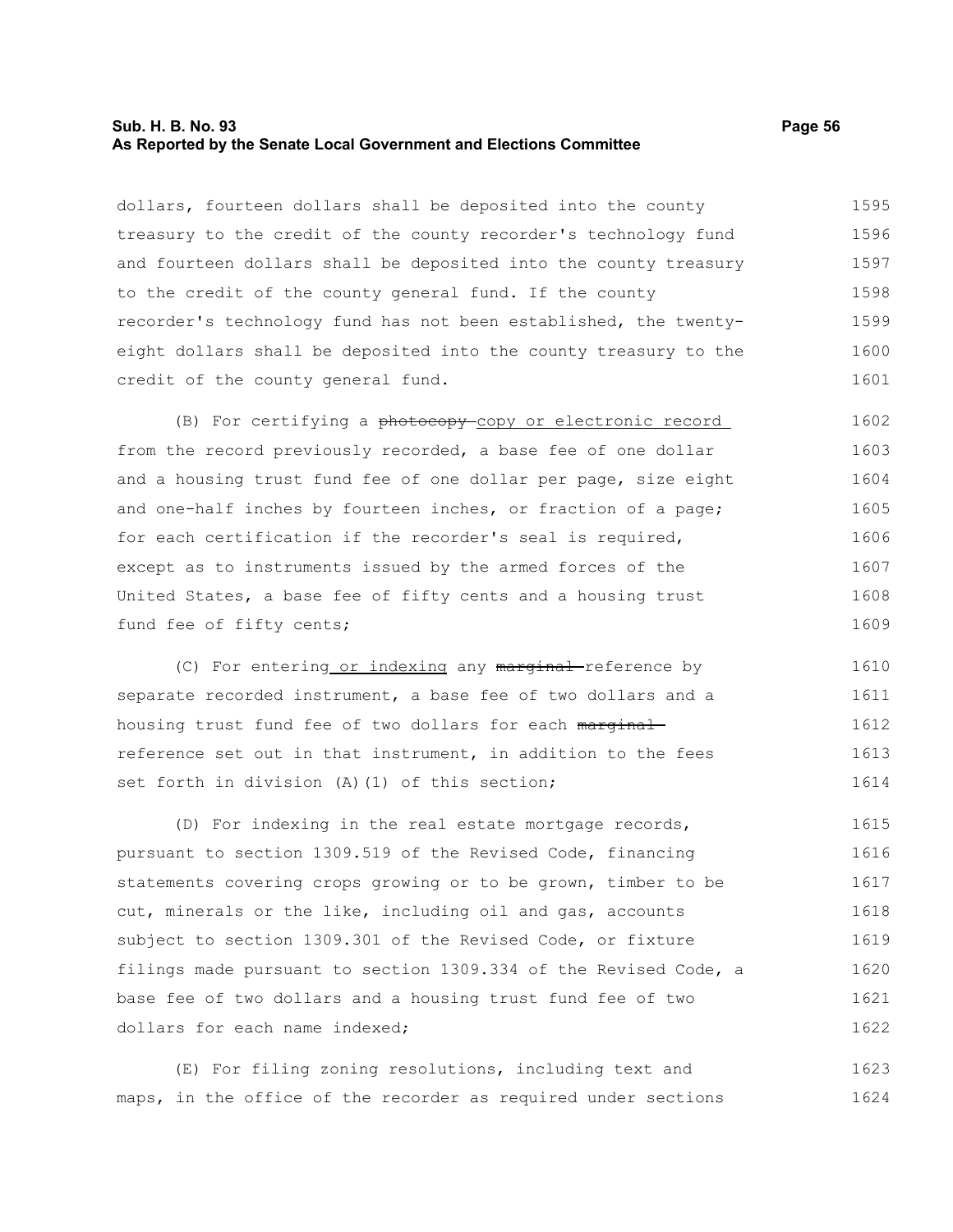#### **Sub. H. B. No. 93 Page 57 As Reported by the Senate Local Government and Elections Committee**

303.11 and 519.11 of the Revised Code, a base fee of twenty-five dollars and a housing trust fund fee of twenty-five dollars, regardless of the size or length of the resolutions; 1625 1626 1627

(F) For filing zoning amendments, including text and maps, in the office of the recorder as required under sections 303.12 and 519.12 of the Revised Code, a base fee of ten dollars and a housing trust fund fee of ten dollars regardless of the size or length of the amendments; 1628 1629 1630 1631 1632

(G) For photocopying a document, other than at the time of recording and indexing as provided for in division (A)(1) or (2) of this section, a base fee of one dollar and a housing trust fund fee of one dollar per page, size eight and one-half inches by fourteen inches, or fraction thereof; 1633 1634 1635 1636 1637

(H) For local facsimile transmission of a document, a base fee of one dollar and a housing trust fund fee of one dollar per page, size eight and one-half inches by fourteen inches, or fraction thereof; for long distance facsimile transmission of a document, a base fee of two dollars and a housing trust fund fee of two dollars per page, size eight and one-half inches by fourteen inches, or fraction thereof; 1638 1639 1640 1641 1642 1643 1644

(I) For recording a declaration executed pursuant to section 2133.02 of the Revised Code or a durable power of attorney for health care executed pursuant to section 1337.12 of the Revised Code, or both a declaration and a durable power of attorney for health care, a base fee of at least fourteen dollars but not more than twenty dollars and a housing trust fund fee of at least fourteen dollars but not more than twenty dollars. 1645 1646 1647 1648 1649 1650 1651 1652

In any county in which the recorder employs the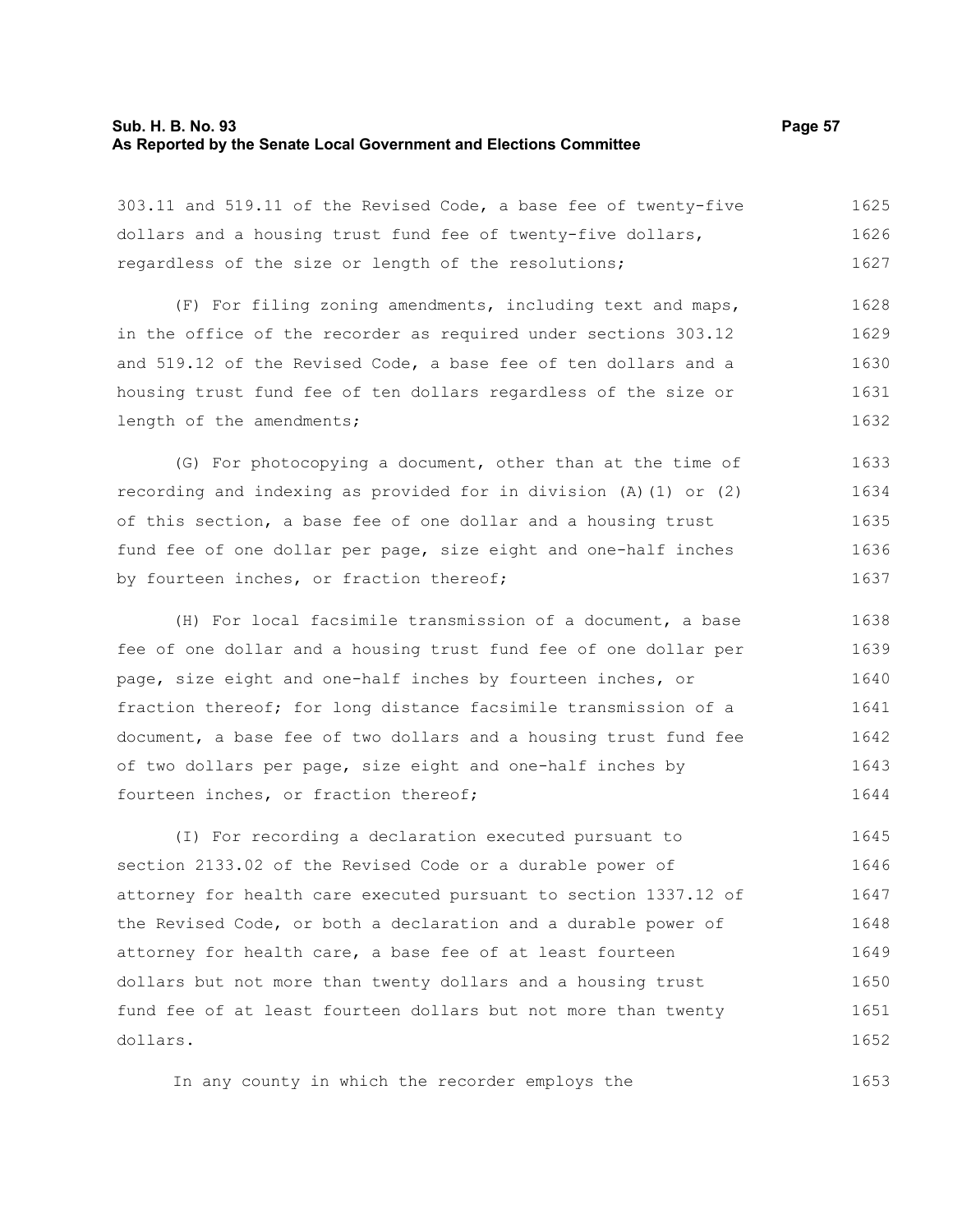#### **Sub. H. B. No. 93 Page 58 As Reported by the Senate Local Government and Elections Committee**

photostatic or any similar process for recording maps, plats, or prints the recorder shall determine, charge, and collect for the recording or rerecording of any map, plat, or print, a base fee of five cents and a housing trust fund fee of five cents per square inch, for each square inch of the map, plat, or print filed for that recording or rerecording, with a minimum base fee of twenty dollars and a minimum housing trust fund fee of twenty dollars; for certifying a copy from the record, a base fee of two cents and a housing trust fund fee of two cents per square inch of the record, with a minimum base fee of two dollars and a minimum housing trust fund fee of two dollars. 1654 1655 1656 1657 1658 1659 1660 1661 1662 1663 1664

The fees provided in this section shall be paid upon the presentation of the instruments for record or upon the application for any certified copy of the record, except that the payment of fees for providing copies of instruments conveying or extinguishing agricultural easements to the office of farmland preservation in the department of agriculture under division (H) of section 5301.691 of the Revised Code shall be governed by that division, and payment of fees for electronic recording may be made by electronic funds transfer, automated clearing house, or other electronic means after presentation. 1665 1666 1667 1668 1669 1670 1671 1672 1673 1674

The fees provided for in this section shall not apply to the recording, indexing, or making of a certified copy or to the filing of any instrument by a county land reutilization corporation<del>, its</del>. 1675 1676 1677 1678

The fees provided for in this section shall not apply to the recording, indexing, or making of a certified copy or to the filing of any instrument by a county land reutilization  $corportation's$  wholly owned subsidiary, or any other electing subdivision as defined in section 5722.01 of the Revised Code if 1679 1680 1681 1682 1683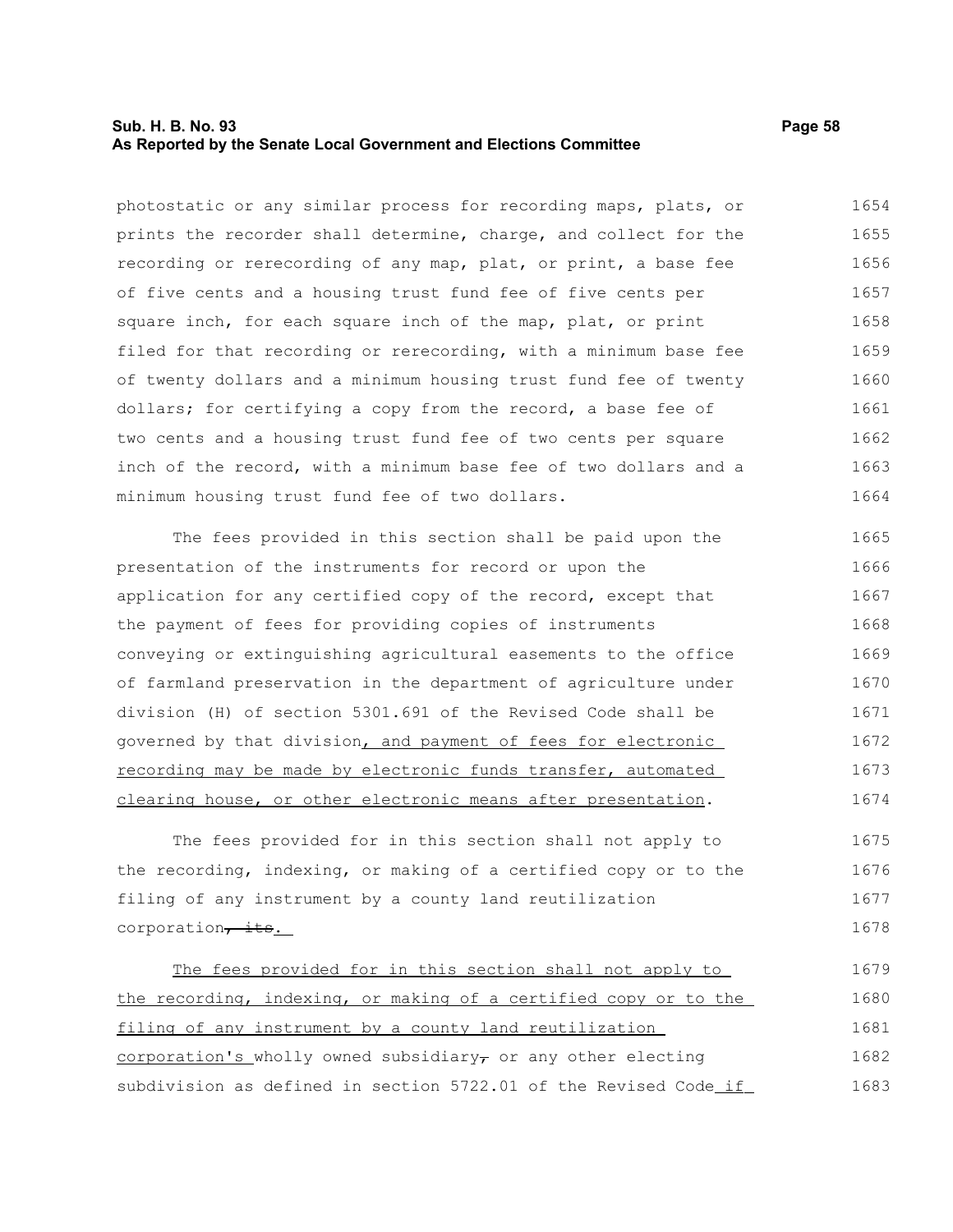the wholly owned subsidiary or the electing subdivision is 1684

acting in capacity consistent with the purpose of the land reutilization program.

**Sec. 319.28.** (A) Except as otherwise provided in division (B) of this section, on or before the first Monday of August, annually, the county auditor shall compile and make up a general tax list of real and public utility property in the county, either in tabular form and alphabetical order, or, with the consent of the county treasurer, by listing all parcels in a permanent parcel number sequence to which a separate alphabetical index is keyed, containing the names of the several persons, companies, firms, partnerships, associations, and corporations in whose names real property has been listed in each township, municipal corporation, special district, or separate school district, or part of either in the auditor's county, placing separately, in appropriate columns opposite each name, the description of each tract, lot, or parcel of real estate, the value of each tract, lot, or parcel, the value of the improvements thereon, and of the names of the several public utilities whose property, subject to taxation on the general tax list and duplicate, has been apportioned by the department of taxation to the county, and the amount so apportioned to each township, municipal corporation, special district, or separate school district or part of either in the auditor's county, as shown by the certificates of apportionment of public utility property. If the name of the owner of any tract, lot, or parcel of real estate is unknown to the auditor, "unknown" shall be entered in the column of names opposite said tract, lot, or parcel. Such lists shall be prepared in duplicate. On or before the first Monday of September in each year, the auditor shall correct such lists in accordance with the additions and 1687 1688 1689 1690 1691 1692 1693 1694 1695 1696 1697 1698 1699 1700 1701 1702 1703 1704 1705 1706 1707 1708 1709 1710 1711 1712 1713 1714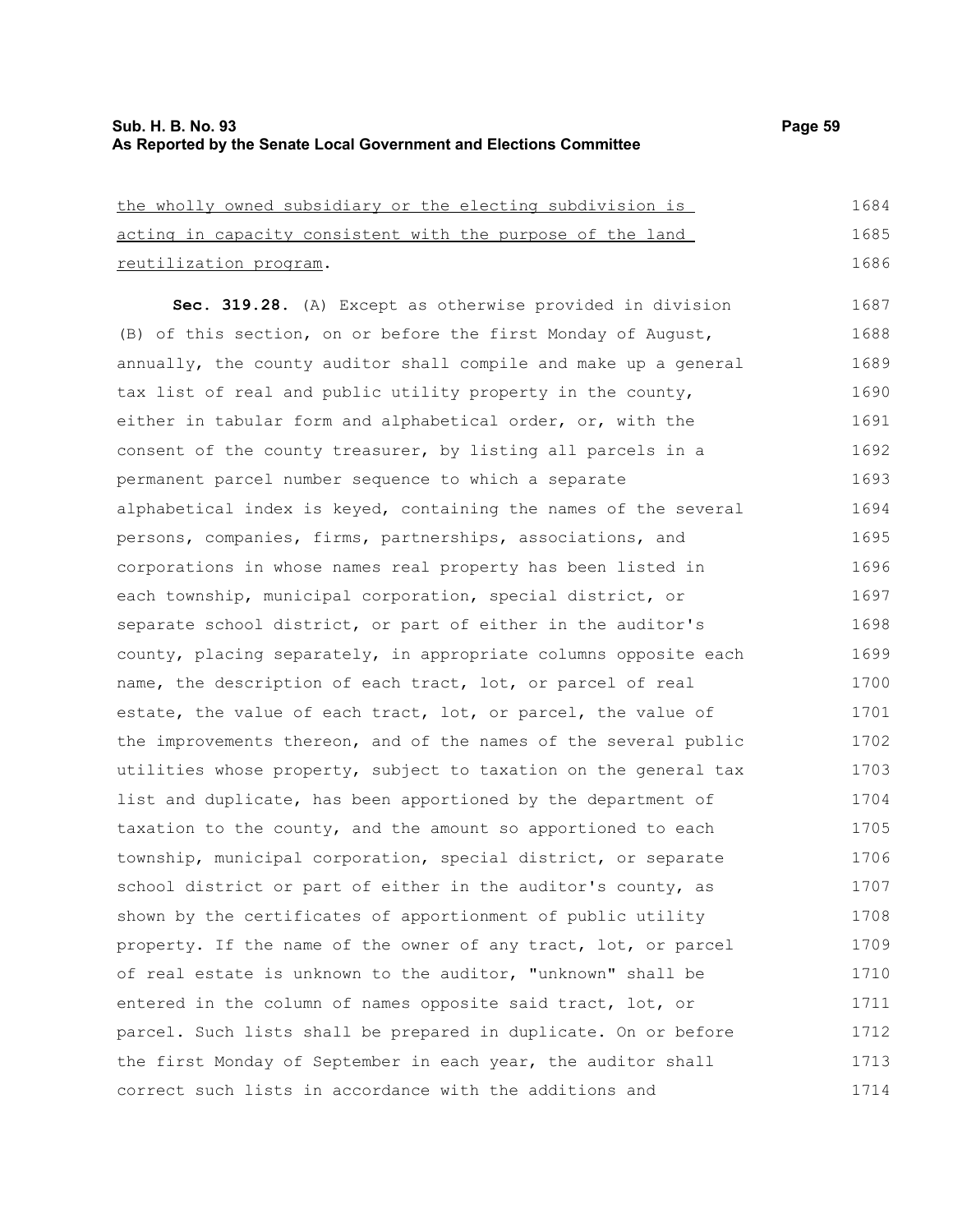#### **Sub. H. B. No. 93 Page 60 As Reported by the Senate Local Government and Elections Committee**

deductions ordered by the tax commissioner and by the county board of revision, and shall certify and on the first day of October deliver one copy thereof to the county treasurer. The copies prepared by the auditor shall constitute the auditor's general tax list and treasurer's general duplicate of real and public utility property for the current year. 1715 1716 1717 1718 1719 1720

Once a permanent parcel numbering system has been established in any county as provided by the preceding paragraph, such system shall remain in effect until otherwise agreed upon by the county auditor and county treasurer. 1721 1722 1723 1724

(B)(1) An individual, or the spouse of that individual, whose residential and familial information is not a public record under divisions (A)(1)(p) and (A)(7) of section 149.43 of the Revised Code may submit an affidavit to the county auditor requesting the county auditor to remove the name of the individual filing the affidavit from any record made available to the general public on the internet or a publicly accessible database, and from the general tax list and duplicate of real and public utility property, and to instead insert the individual's initials on any such record, and on the general tax list and duplicate of real and public utility property as the name of the individual that appears on the deed. 1725 1726 1727 1728 1729 1730 1731 1732 1733 1734 1735 1736

(2) Upon receiving an affidavit described in division (B) (1) of this section, the county auditor shall act within five business days in accordance with the request to remove the individual's name from any record made available to the general public on the internet or a publicly accessible database, and from the general tax list and duplicate of real and public utility property and insert the individual's initials on any such record and on the general tax list and duplicate of real 1737 1738 1739 1740 1741 1742 1743 1744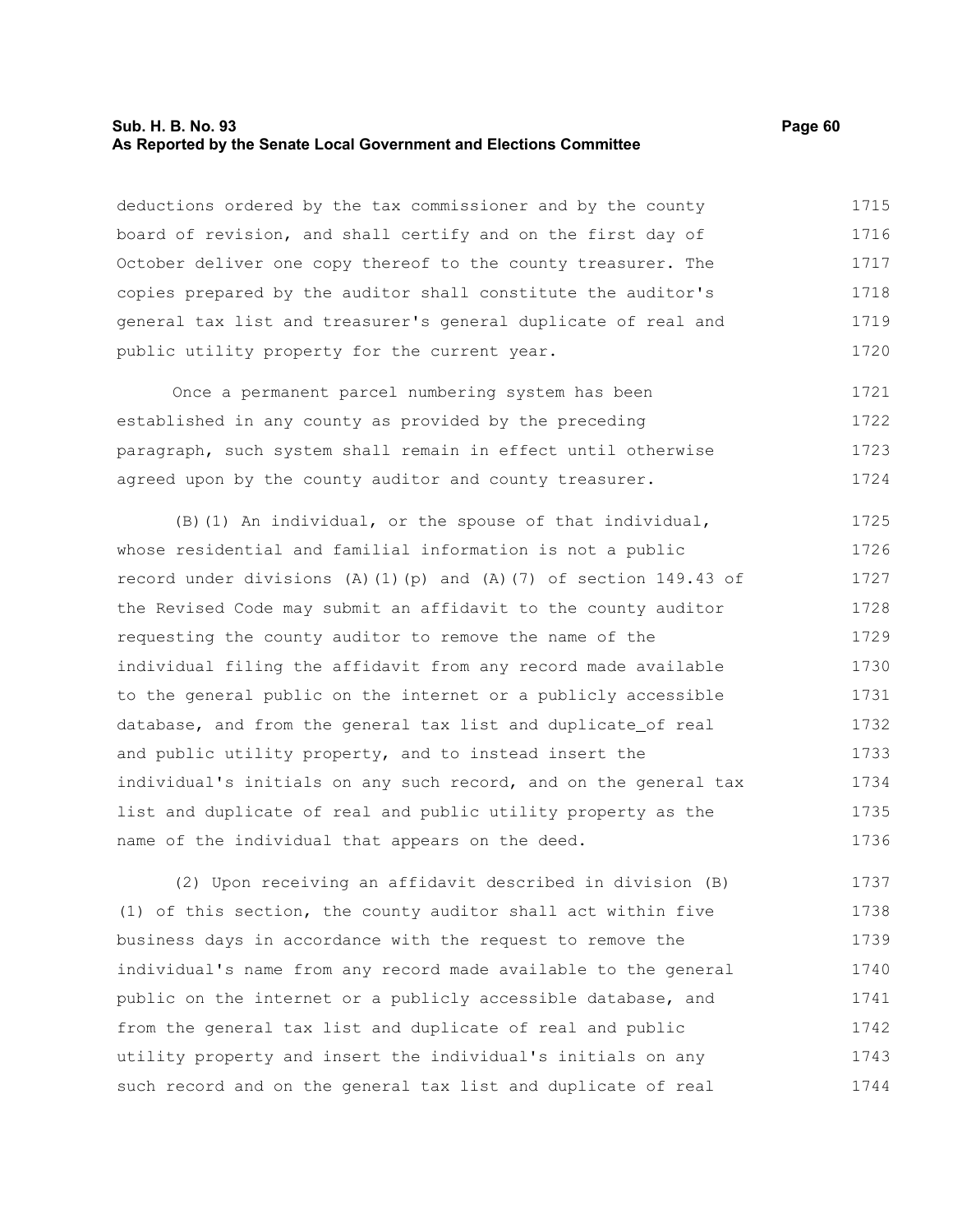#### **Sub. H. B. No. 93 Page 61 As Reported by the Senate Local Government and Elections Committee**

and public utility property, if practicable. If the removal and insertion is not practicable, the county auditor shall verbally or in writing within five business days after receiving the affidavit explain to the individual why the removal and insertion is impracticable. 1745 1746 1747 1748 1749

(C) The county auditor shall keep confidential information that is subject to a real property confidentiality notice under section 111.431 of the Revised Code, in accordance with that section. 1750 1751 1752 1753

 **Sec. 321.25.** The county treasurer shall keep confidential information that is subject to a real property confidentiality notice under section 111.431 of the Revised Code, in accordance with that section. 1754 1755 1756 1757

**Sec. 2303.12.** (A) The clerk of the court of common pleas shall keep at least four books. They shall be called the appearance docket, trial docket and printed duplicates of the trial docket for the use of the court and the officers thereof, journal, and execution docket. He The clerk shall also keep a record in book form or-he the clerk may prepare a record by using any photostatic, photographic, miniature photographic, film, microfilm, or microphotographic process, electrostatic process, perforated tape, magnetic tape, or other electromagnetic means, electronic data processing, machine readable media, graphic or video display, or any combination thereof, which correctly and accurately copies or reproduces the original document, paper, or instrument in writing. He The clerk shall use materials that comply with the minimum standards of quality for permanent photographic records prescribed by the National Bureau of Standards. He The clerk shall keep an index to the trial docket and to the printed duplicates of the trial 1758 1759 1760 1761 1762 1763 1764 1765 1766 1767 1768 1769 1770 1771 1772 1773 1774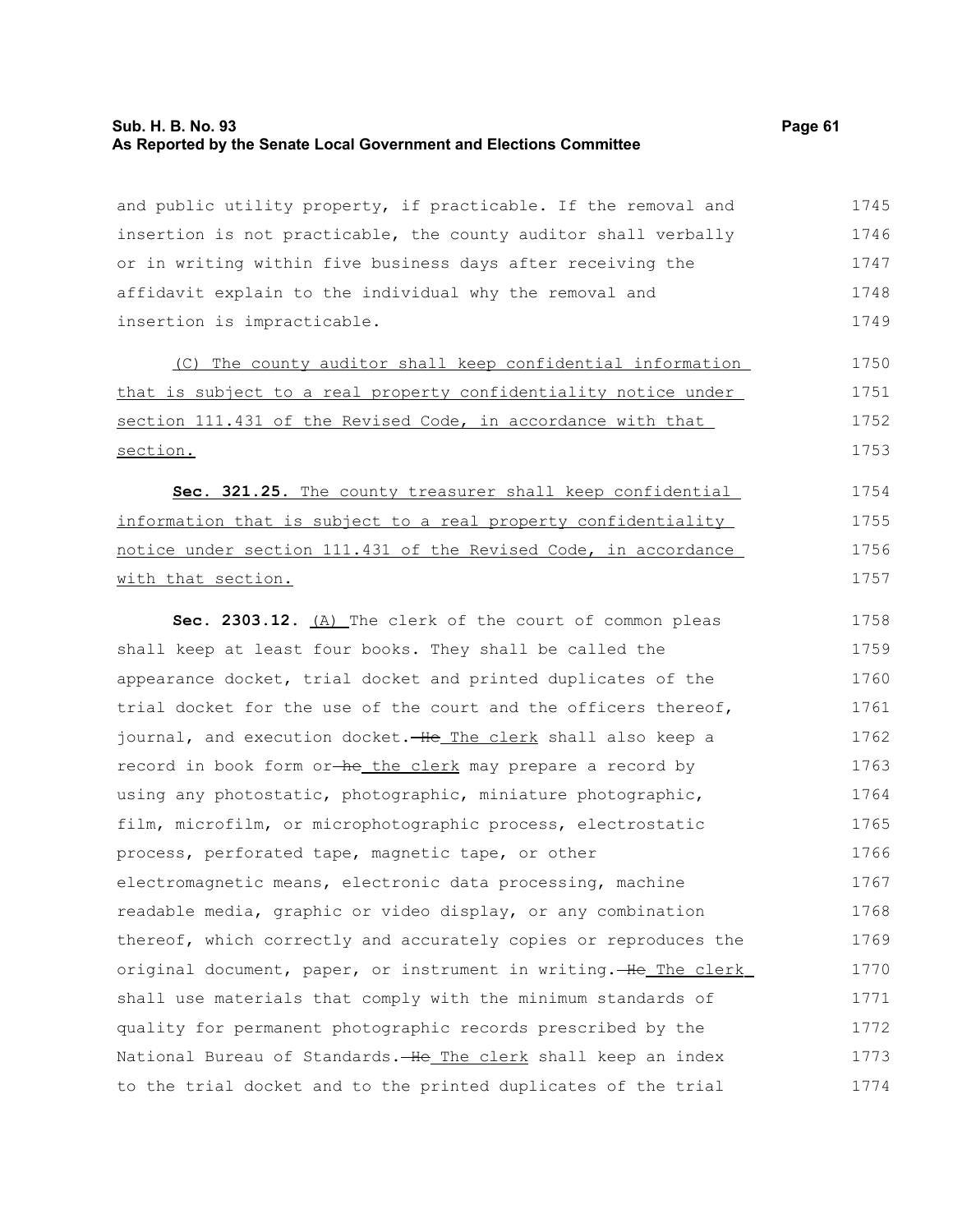#### **Sub. H. B. No. 93 Page 62 As Reported by the Senate Local Government and Elections Committee**

docket and of the journal direct, and to the appearance docket, record, and execution docket, direct and reverse. All clerks keeping records and information by the methods described in this section shall keep and make readily available to the public the machine and equipment necessary to reproduce the records and information in a readable form. 1775 1776 1777 1778 1779 1780

| (B) The clerk of the court of common pleas shall keep       | 1781 |
|-------------------------------------------------------------|------|
| confidential information that is subject to a real property | 1782 |
| confidentiality notice under section 111.431 of the Revised | 1783 |
| Code, in accordance with that section.                      | 1784 |

**Sec. 5301.255.** (A) A memorandum of trust that satisfies both of the following may be presented for recordation in the office of the county recorder of any county in which real property that is subject to the trust is located: 1785 1786 1787 1788

(1) The memorandum shall be executed by the trustee of the trust and acknowledged by the trustee of the trust in accordance with section 5301.01 of the Revised Code. 1789 1790 1791

|  |  | (2) The memorandum shall state all of the following:  |  |  |  |  | 1792 |
|--|--|-------------------------------------------------------|--|--|--|--|------|
|  |  | (a) The name and address of the trustee of the trust; |  |  |  |  | 1793 |

(b) The date of execution of the trust; 1794

(c) The powers specified in the trust relative to the acquisition, sale, or encumbering of real property by the trustee or the conveyance of real property by the trustee, and any restrictions upon those powers. 1795 1796 1797 1798

(B) A memorandum of trust that satisfies divisions (A)(1) and (2) of this section also may set forth the substance or actual text of provisions of the trust that are not described in those divisions. 1799 1800 1801 1802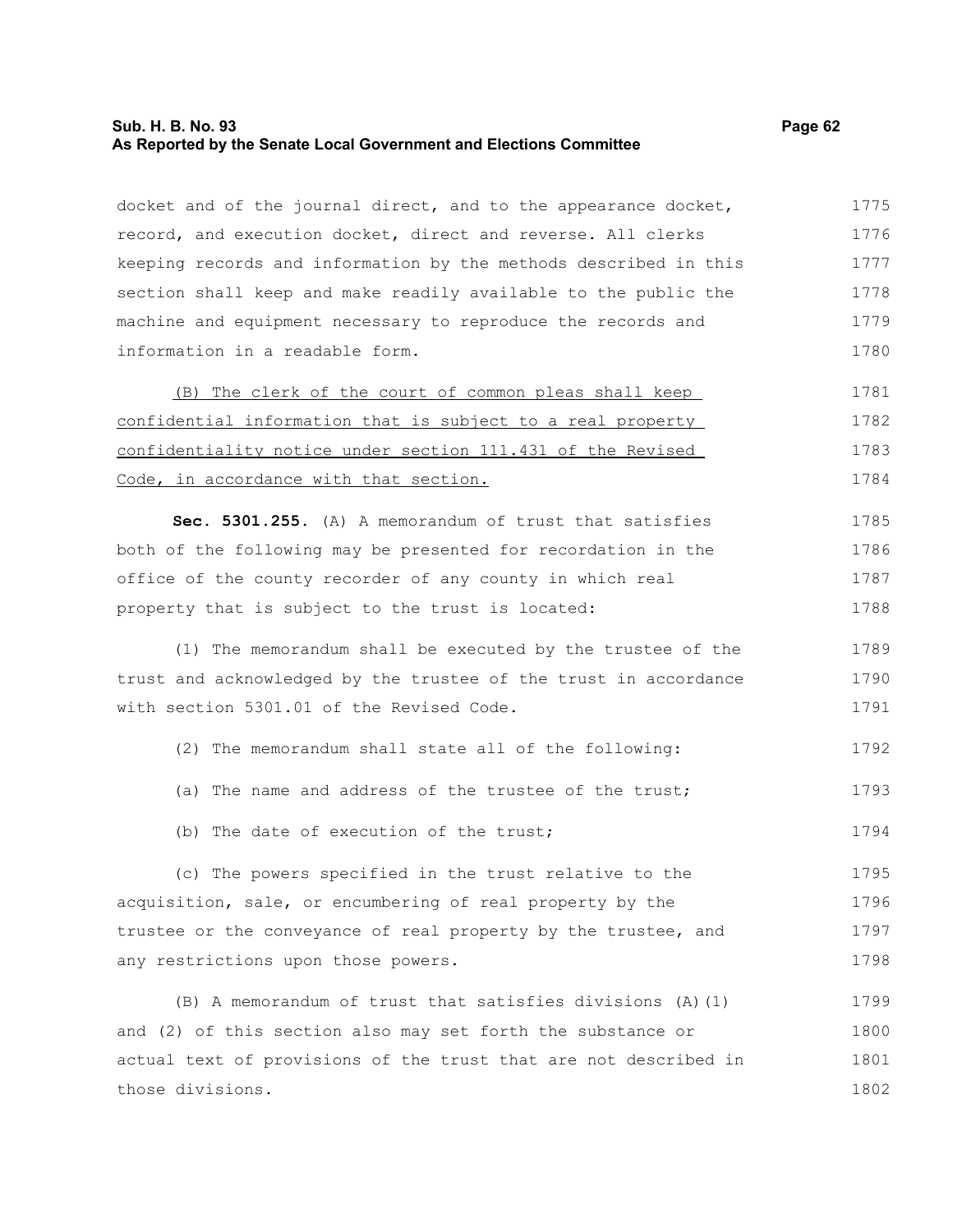#### **Sub. H. B. No. 93 Page 63 As Reported by the Senate Local Government and Elections Committee**

(C) A memorandum of trust that satisfies divisions (A)(1) and (2) of this section shall constitute notice only of the information contained in it. 1803 1804 1805

(D) Upon the presentation for recordation of a memorandum of trust that satisfies divisions  $(A)$   $(1)$  and  $(2)$  of this section and the payment of the requisite fee prescribed in section 317.32 of the Revised Code, a county recorder shall record the memorandum of trust in the official records described in division (A) $(18)$  (17) of section 317.08 of the Revised Code, if the memorandum of trust describes specific real property, or in the official records described in division  $(A)$   $(24)$  (23) of that section, if the memorandum of trust does not describe specific real property. 1806 1807 1808 1809 1810 1811 1812 1813 1814 1815

**Section 2.** That existing sections 111.42, 111.43, 111.45, 111.46, 111.48, 111.99, 149.43, 315.25, 317.13, 317.32, 319.28, 2303.12, and 5301.255 of the Revised Code are hereby repealed. 1816 1817 1818

**Section 3.** That Section 4 of S.B. 258 of the 134th General Assembly is hereby repealed. 1819 1820

**Section 4.** Notwithstanding any contrary provision of the Revised Code, all of the following apply to the primary election to be held on May 3, 2022: 1821 1822 1823

(A) To be eligible to appear as a candidate for nomination, or to receive votes as a write-in candidate, for the office of member of the United States House of Representatives, a person shall file the applicable declaration of candidacy and petition or declaration of intent to be a write-in candidate not later than four p.m. on March 4, 2022, in the manner specified under Title XXXV of the Revised Code. 1824 1825 1826 1827 1828 1829 1830

(B) A declaration of candidacy, declaration of candidacy 1831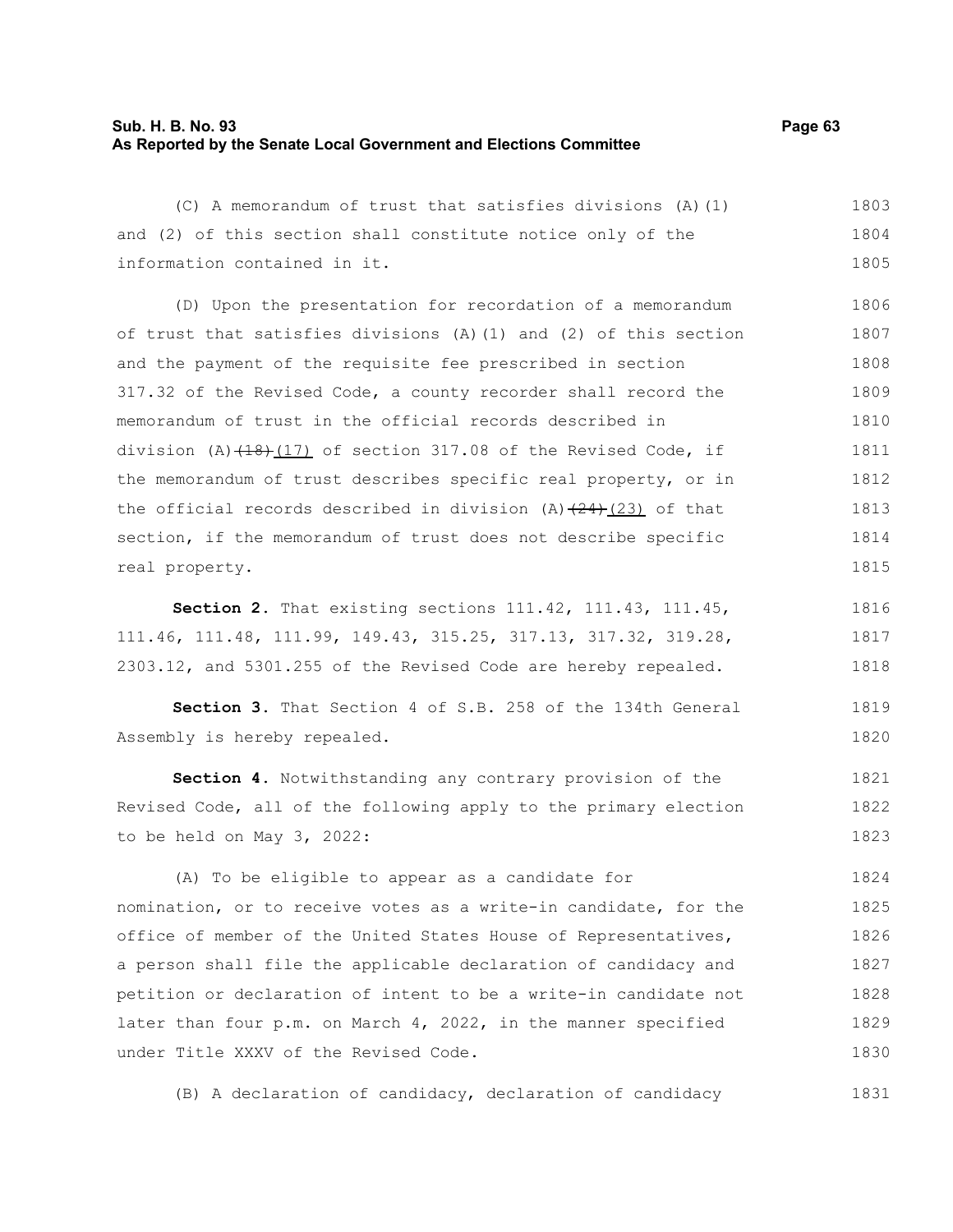#### **Sub. H. B. No. 93 Page 64 As Reported by the Senate Local Government and Elections Committee**

and petition, nominating petition, or declaration of intent to be a write-in candidate filed by a person seeking nomination for the office of member of the United States House of Representatives, the Ohio Senate, the Ohio House of Representatives, or the state central committee of a political party shall not be considered invalid on the basis that it does not include the number of the district the filer seeks to represent or that it includes an incorrect district number. If the filer seeks nomination for the office of member of the Ohio Senate, the Ohio House of Representatives, or the state central committee of a political party, the document shall be deemed to include the number of the applicable district in which the filer resides. If the filer seeks nomination for the office of member of the United States House of Representatives, the filer shall notify the election officials in writing of the district the filer seeks to represent. 1832 1833 1834 1835 1836 1837 1838 1839 1840 1841 1842 1843 1844 1845 1846 1847

(C)(1) A declaration of candidacy, declaration of candidacy and petition, nominating petition, or declaration of intent to be a write-in candidate filed by a person seeking nomination for the office of member of the Ohio Senate or the Ohio House of Representatives shall not be considered invalid on the basis that it contains the filer's former residence address that is not located in the district the filer seeks to represent, so long as the filer does all of the following not later than the deadline for the filer to change residence under division (C) of Article XI, Section 9, Ohio Constitution: 1848 1849 1850 1851 1852 1853 1854 1855 1856 1857

(a) Becomes a resident of the district the filer seeks to represent; 1858 1859

(b) Files with the board of elections an addendum to the declaration of candidacy, declaration of candidacy and petition, 1860 1861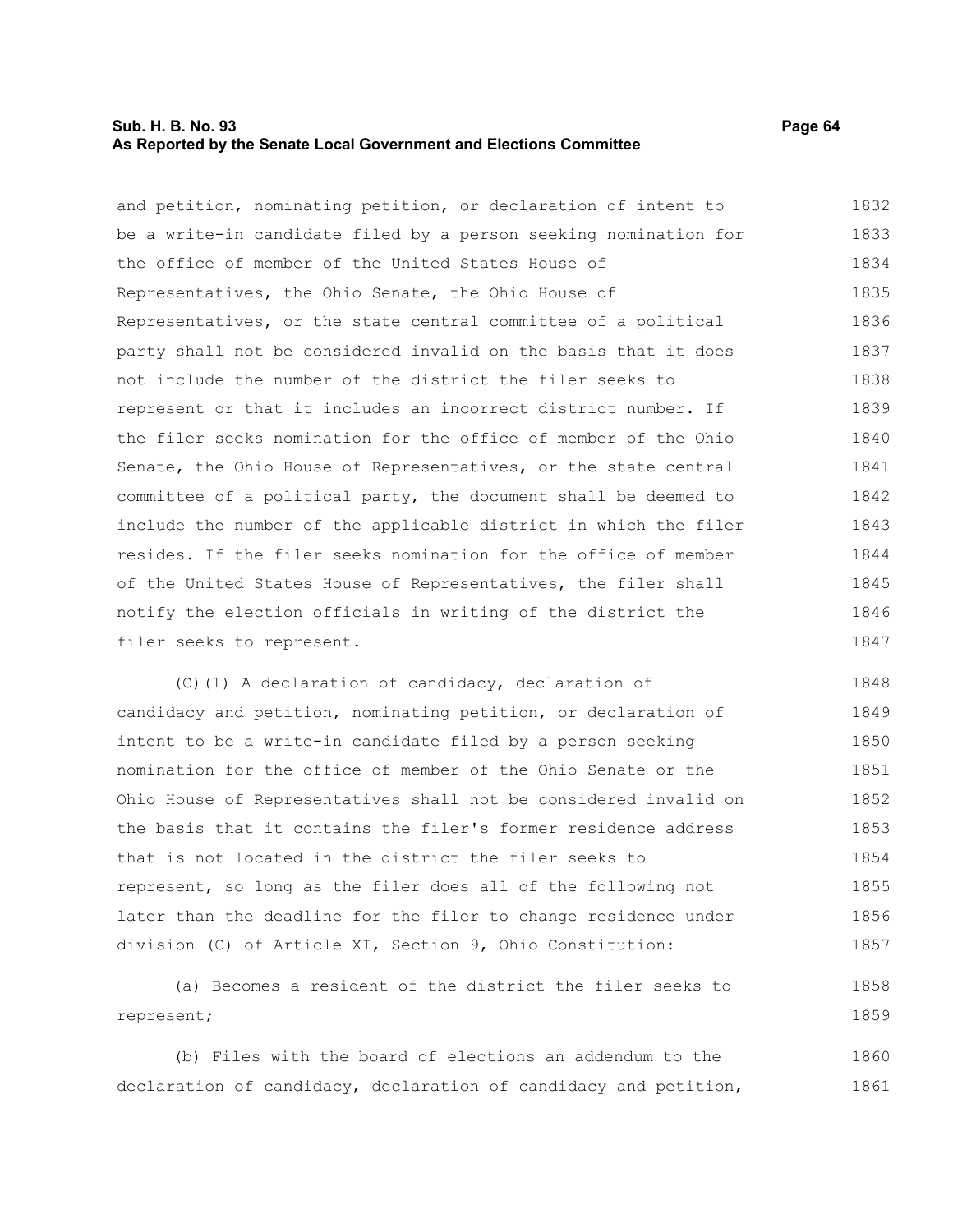#### **Sub. H. B. No. 93 Page 65 As Reported by the Senate Local Government and Elections Committee**

| nominating petition, or declaration of intent to be a write-in  | 1862 |  |  |  |  |  |  |
|-----------------------------------------------------------------|------|--|--|--|--|--|--|
| candidate that indicates the filer's new residence address;     |      |  |  |  |  |  |  |
| (c) Submits a notice of change of address for voter             | 1864 |  |  |  |  |  |  |
| registration purposes.                                          |      |  |  |  |  |  |  |
| (2) After a filer notifies the board of elections of the        | 1866 |  |  |  |  |  |  |
| filer's new residence address under division (C)(1) of this     | 1867 |  |  |  |  |  |  |
| section, the signatures on the filer's petition shall be        | 1868 |  |  |  |  |  |  |
| verified under this section on the basis of the filer's new     |      |  |  |  |  |  |  |
| residence address.                                              |      |  |  |  |  |  |  |
| (D) A signature on a declaration of candidacy and petition      | 1871 |  |  |  |  |  |  |
| or nominating petition filed by a person seeking nomination for | 1872 |  |  |  |  |  |  |
| the office of member of the United States House of              | 1873 |  |  |  |  |  |  |

Representatives, the Ohio Senate, the Ohio House of Representatives, or the state central committee of a political party shall not be considered invalid on the ground that the signer does not reside in the district the filer seeks to represent, so long as one of the following applies: 1874 1875 1876 1877 1878

(1) The filer seeks nomination for the office of member of the United States House of Representatives and both of the following are true: 1879 1880 1881

(a) The district the filer sought to represent under the congressional district plan described in S.B. 258 of the 134th General Assembly had territory in the county in which the signer resides. The filer shall notify the election officials in writing of the district the filer sought to represent under that act. 1882 1883 1884 1885 1886 1887

(b) The congressional district the filer seeks to represent has territory in the county in which the signer resides. 1888 1889 1890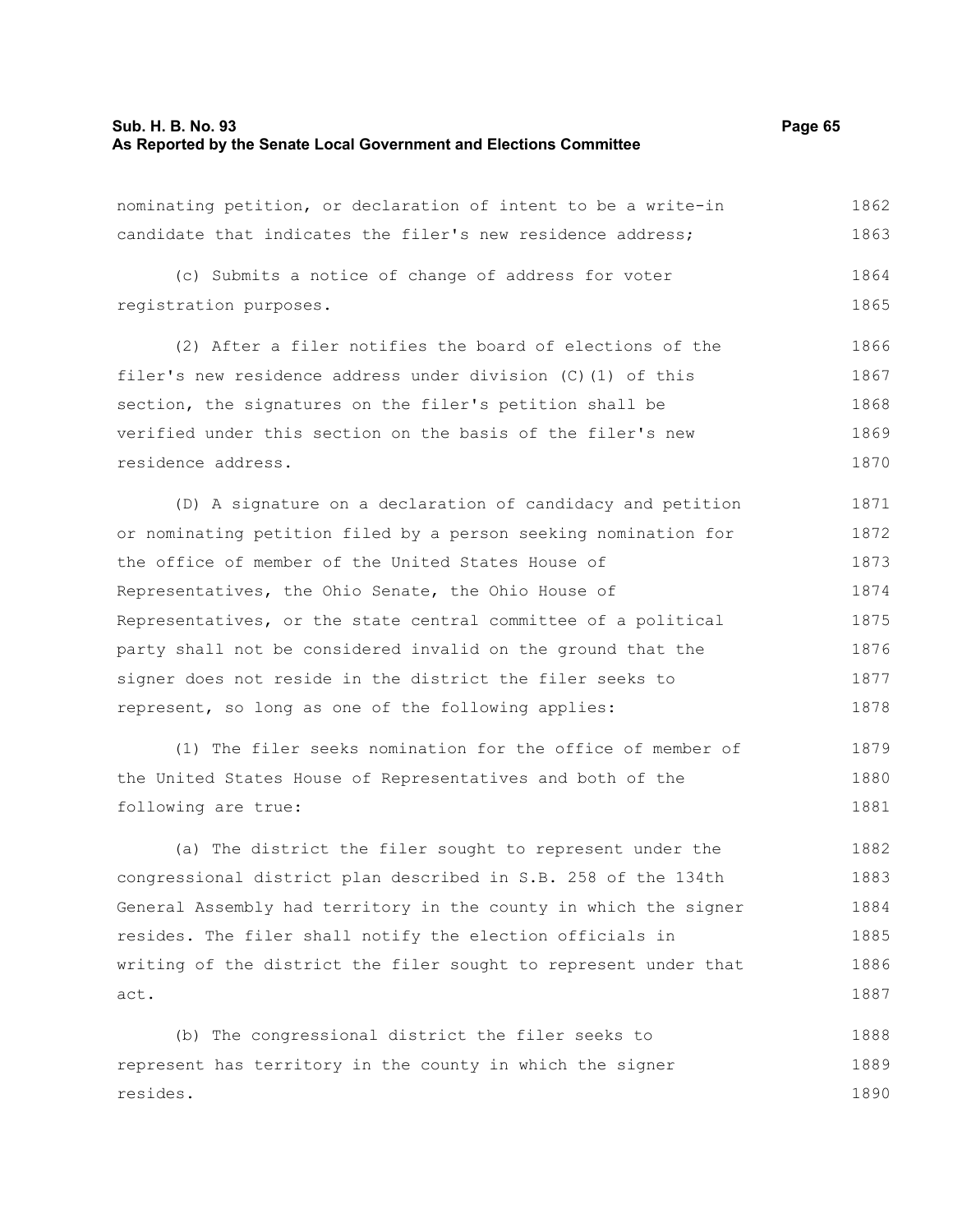#### **Sub. H. B. No. 93 Page 66 As Reported by the Senate Local Government and Elections Committee**

(2) The filer seeks nomination for the office of member of

1891

the Ohio Senate and both of the following are true: (a) The Senate district in which the filer resided under the General Assembly district plan adopted by the Ohio Redistricting Commission in September 2021 had territory in the county in which the signer resides. (b) The Senate district the filer seeks to represent has territory in the county in which the signer resides. (3) The filer seeks nomination for the office of member of the Ohio House of Representatives and both of the following are true: (a) The House district in which the filer resided under the General Assembly district plan adopted by the Ohio Redistricting Commission in September 2021 had territory in the county in which the signer resides. (b) The House district the filer seeks to represent has territory in the county in which the signer resides. (4) The filer seeks nomination for the office of member of the state central committee of a political party to represent a congressional district and both of the following are true: 1892 1893 1894 1895 1896 1897 1898 1899 1900 1901 1902 1903 1904 1905 1906 1907 1908 1909 1910

(a) The district in which the filer resided under the congressional district plan described in S.B. 258 of the 134th General Assembly had territory in the county in which the signer resides. 1911 1912 1913 1914

(b) The congressional district the filer seeks to represent has territory in the county in which the signer resides. 1915 1916 1917

(5) The filer seeks nomination for the office of member of 1918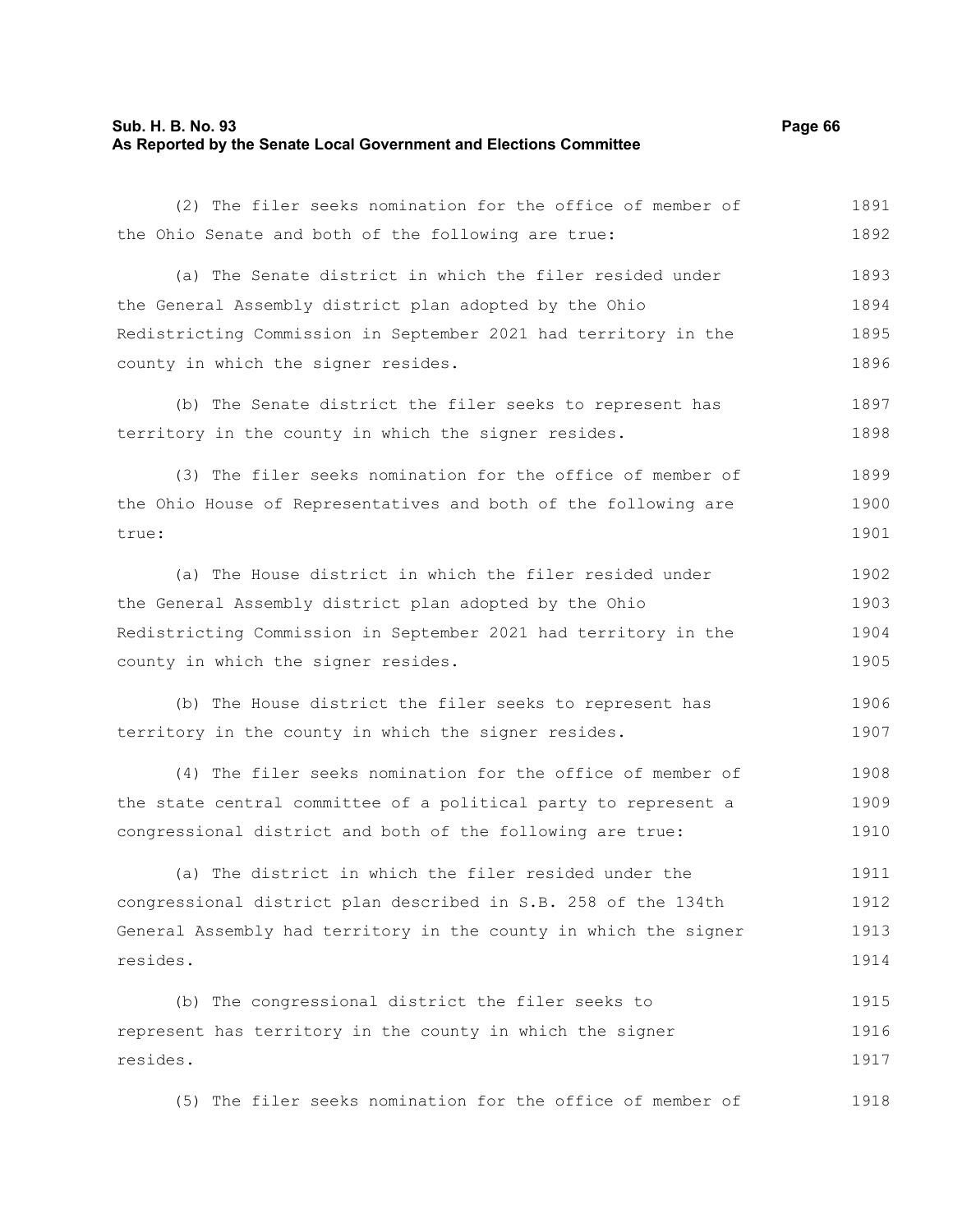#### **Sub. H. B. No. 93 Page 67 As Reported by the Senate Local Government and Elections Committee**

the state central committee of a political party to represent a Senate district and both of the following are true: (a) The Senate district in which the filer resided under the General Assembly district plan adopted by the Ohio Redistricting Commission in September 2021 had territory in the county in which the signer resides. (b) The Senate district the filer seeks to represent has territory in the county in which the signer resides. (E) If a person seeking nomination for the office of member of the United States House of Representatives, the Ohio Senate, the Ohio House of Representatives, or the state central committee of a political party files a declaration of candidacy, declaration of candidacy and petition, nominating petition, or declaration of intent to be a write-in candidate with a board of elections and that board subsequently becomes aware that the filer is seeking to represent a district for which a different board of elections is the appropriate office to process the filing under Chapter 3513. of the Revised Code, the board of elections that originally received the filing promptly shall transfer that filing to the appropriate board of elections. 1919 1920 1921 1922 1923 1924 1925 1926 1927 1928 1929 1930 1931 1932 1933 1934 1935 1936 1937 1938 1939

(F) A signature on a declaration of candidacy and petition or nominating petition filed by a person seeking nomination for the office of member of the United States House of Representatives, the Ohio Senate, the Ohio House of Representatives, or the state central committee of a political party shall not be considered invalid on the ground that the signature was signed before a district plan of the applicable type was adopted or enacted or took effect, provided that, in accordance with sections 3513.262 and 3513.263 of the Revised Code, a signature on a nominating petition is not valid if it is 1940 1941 1942 1943 1944 1945 1946 1947 1948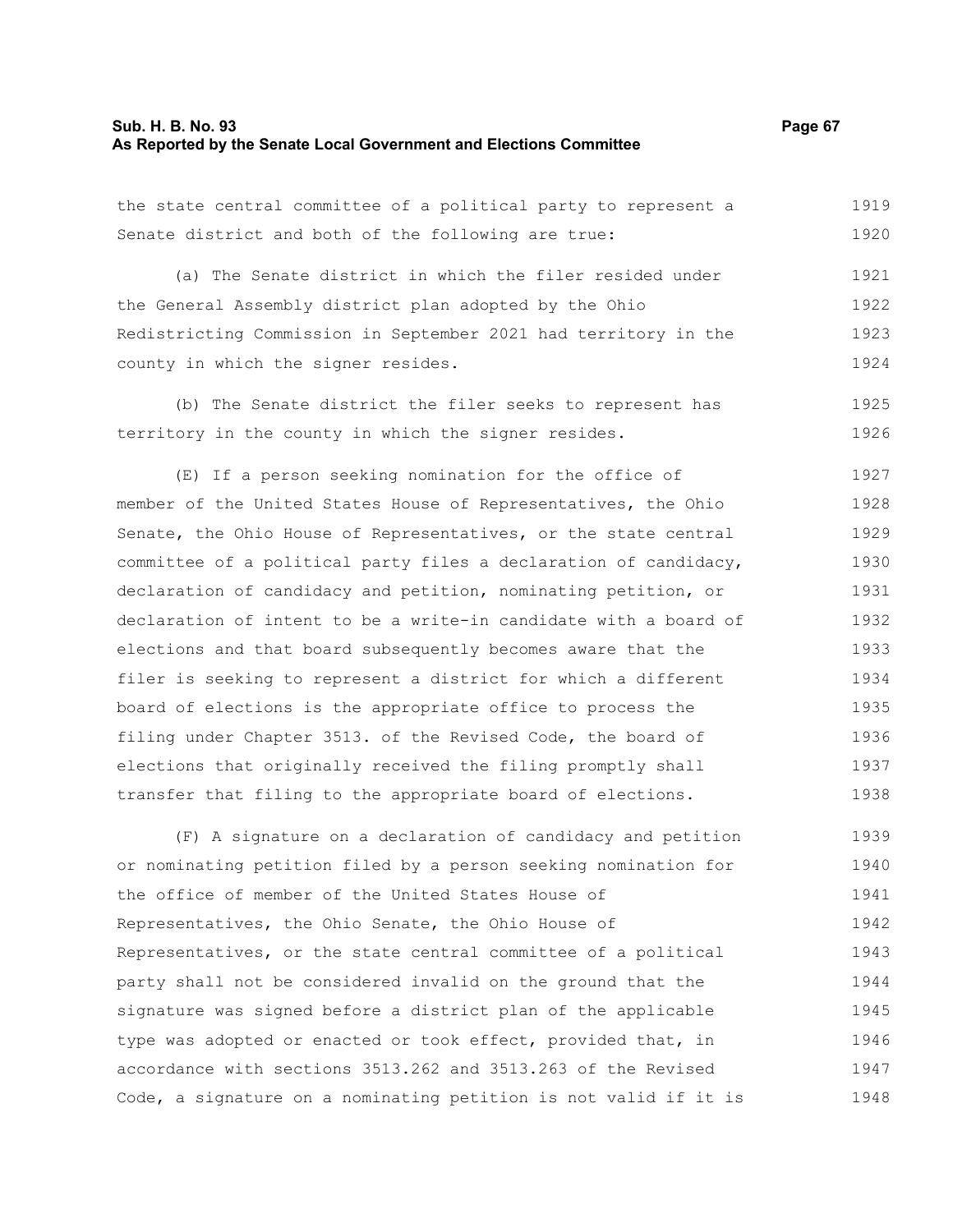### **Sub. H. B. No. 93 Page 68 As Reported by the Senate Local Government and Elections Committee**

dated more than one year before the date the nominating petition is filed. (G) Except for the following deadlines, the Secretary of State may adjust any deadlines pertaining to the administration of the May 3, 2022, primary election as the Secretary of State determines necessary to accommodate the shorter timeframe to prepare to hold the election on May 3, 2022, and to ensure that ballots are prepared and made available in the times and manner required under Title XXXV of the Revised Code and federal election law: (1) The deadline to file a declaration of candidacy, declaration of candidacy and petition, or declaration of intent to be a write-in candidate; (2) The deadline to certify a ballot issue or question to the election officials or to file a petition with the election officials to place a question or issue on the ballot at the May 3, 2022, primary election or a special election on that date; (3) The deadline for the boards of elections to have uniformed services and overseas absent voter's ballots printed and ready for use, unless the Secretary of State obtains a waiver pursuant to 52 U.S.C. 20302(g) for the May 3, 2022, primary election; (4) Any deadline that, under the Revised Code, falls on or after April 3, 2022. **Section 5.** Sections 3 and 4 of this act are hereby declared to be an emergency measure necessary for the immediate preservation of the public peace, health, and safety. The reason for such necessity is to allow candidates and election officials sufficient time to prepare for the 2022 primary election. 1949 1950 1951 1952 1953 1954 1955 1956 1957 1958 1959 1960 1961 1962 1963 1964 1965 1966 1967 1968 1969 1970 1971 1972 1973 1974 1975 1976 1977